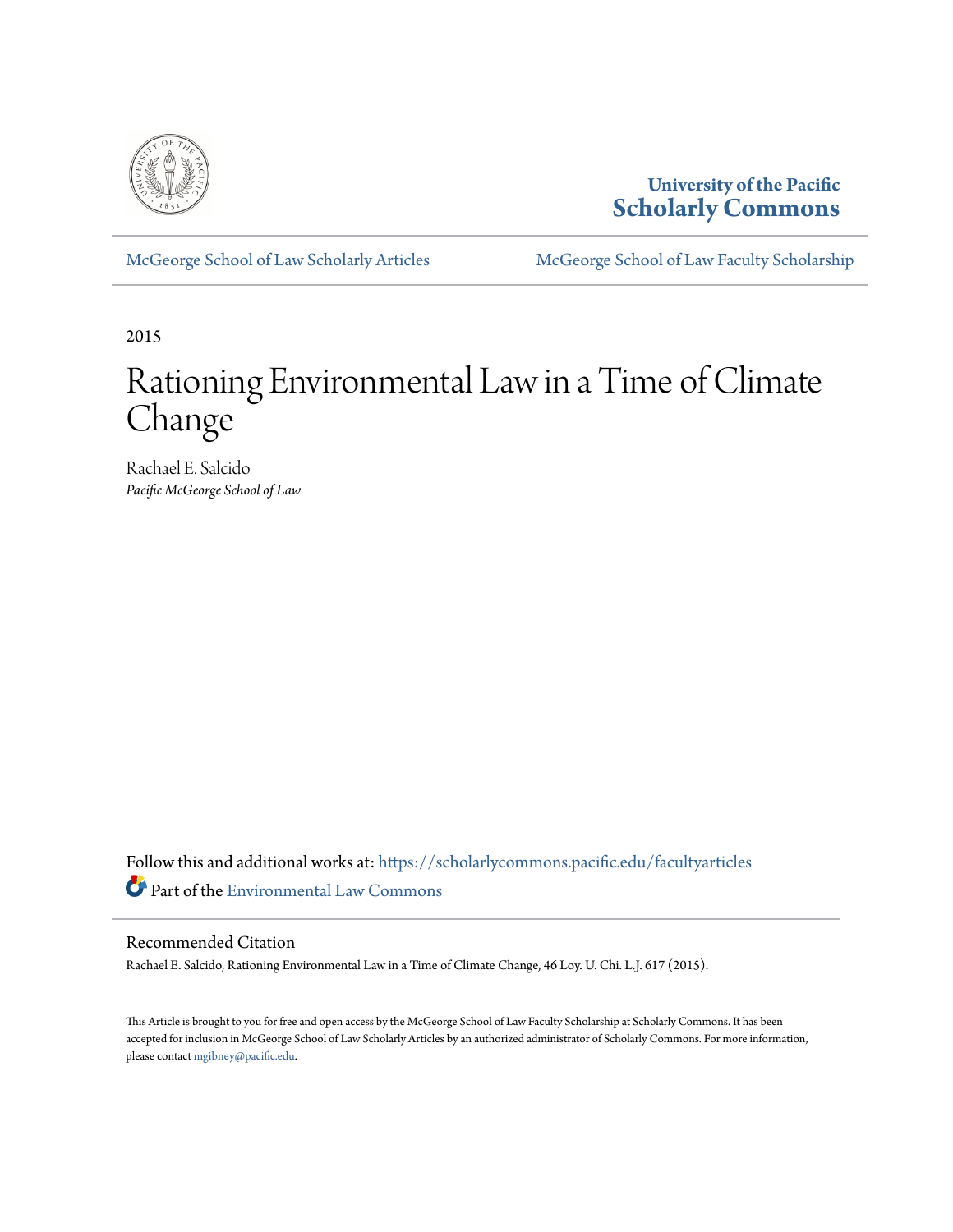# Rationing Environmental Law in a Time of Climate Change

*Rachael E. Salcido\** 

*Addressing climate change demands a fundamental change in United States energy policy and a major infrastructure for a renewable energy future. Yet the boom in natural gas development and expanding demand for energy in developing nations argue poorly for reductions in fossil fuel use. This Article documents how the federal government has resorted to some measure of environmental exceptionalism by rationing environmental law to expedite renewable energy development in the context of the seismic shifts in U.S. energy policy. Despite the many arguments in opposition to rationing environmental law, this Article concludes that the realities of climate change and the lack of progress despite other minor administrative efforts support rationing as a measured response necessary to human survival.* 

| L. |                                                             |  |
|----|-------------------------------------------------------------|--|
|    |                                                             |  |
|    |                                                             |  |
|    |                                                             |  |
|    | II. RATIONING ENVIRONMENTAL LAW FOR ALTERNATIVE ENERGY  631 |  |
|    |                                                             |  |
|    |                                                             |  |
|    | 2. Overview of Regulatory Structure for Development 633     |  |
|    | 3. Example and Explanation of "Rationing" Programs  634     |  |
|    |                                                             |  |
|    |                                                             |  |
|    |                                                             |  |
|    | 2. Overview of Regulatory Structure for Development 639     |  |

<sup>\*</sup> Professor of Law, University of the Pacific McGeorge School of Law. The author would like to thank her research assistants, Patrick Kubasek and Monika Troike, Class of 2014, and Kitty Tetrault, Class of 2016.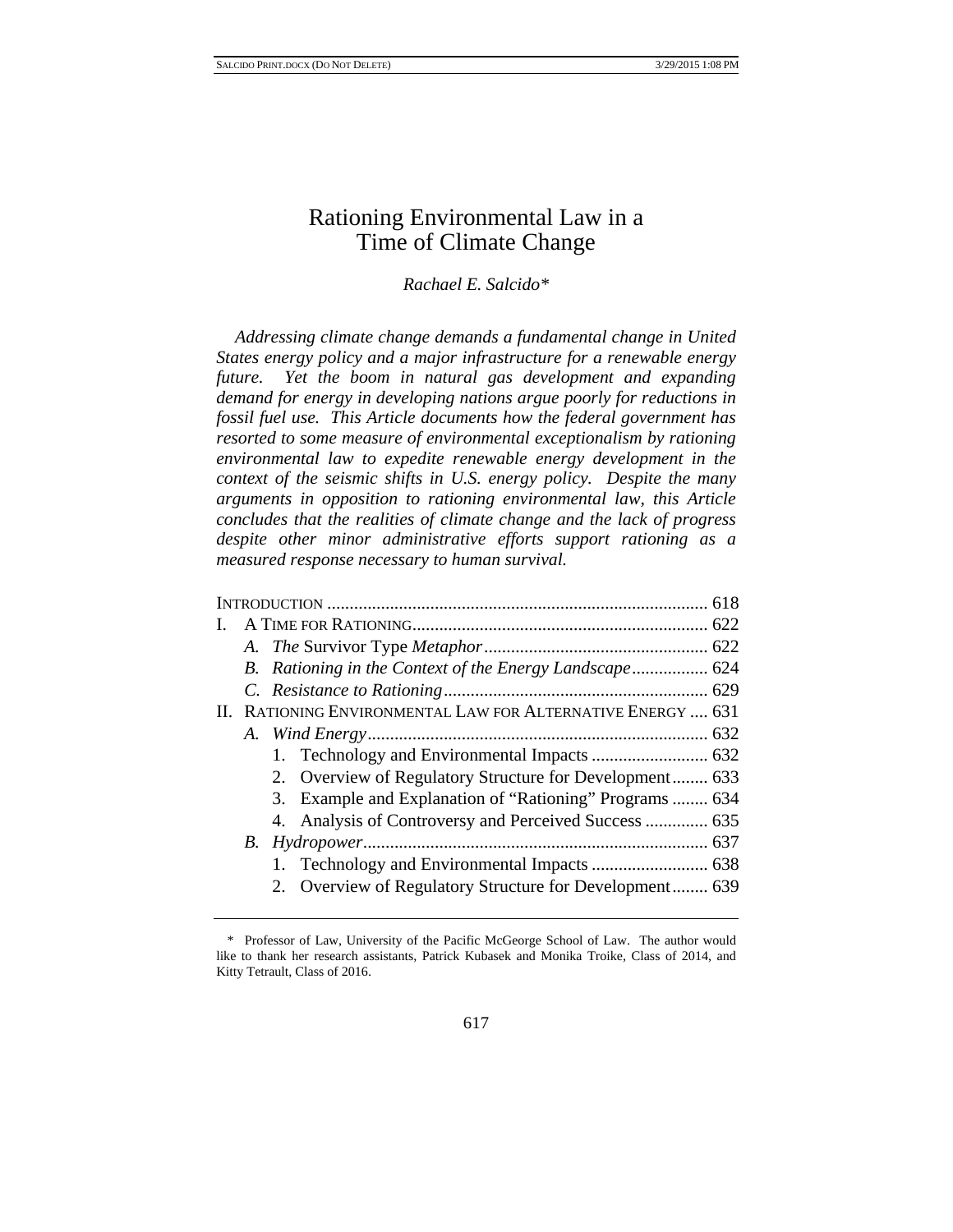|             | 3. Example and Explanation of "Rationing" Program 640         |  |
|-------------|---------------------------------------------------------------|--|
|             | 4. Feedback on the Controversy and Perceived Success  640     |  |
|             |                                                               |  |
|             | 1.                                                            |  |
|             | Overview of Regulatory Structure for Development 642<br>2.    |  |
|             | Example and Explanation of "Rationing" Program 643<br>3.      |  |
|             | 4. Feedback on the Controversy and Perceived Success  644     |  |
| D.          |                                                               |  |
|             | Technology and Potential Environmental Impacts 645<br>$1_{-}$ |  |
|             | 2. Overview of Regulatory Structure for Development 646       |  |
|             | Example and Explanation of "Rationing" Program 647<br>3.      |  |
|             | 4. Feedback on the Controversy and Perceived Success  648     |  |
|             | <b>III. RATIONING AND REWORKING LAW BEYOND ALTERNATIVE</b>    |  |
|             |                                                               |  |
|             |                                                               |  |
| $B_{\cdot}$ |                                                               |  |
|             |                                                               |  |
|             |                                                               |  |
|             | A. Maslow's Hierarchy of Needs Coupled with Greenwashing 657  |  |
| $R_{\cdot}$ |                                                               |  |
|             |                                                               |  |
|             |                                                               |  |
|             | Imagine the Future: A Bridge to Somewhere Good 666            |  |
|             |                                                               |  |
|             |                                                               |  |

#### **INTRODUCTION**

The impacts of climate change are here.<sup>1</sup> The coastlines have been

<sup>1.</sup> Agreement among scientists regarding the human contribution to climate change is remarkably uniform. In 2010 the Proceedings of the National Academy of Sciences reported that ninety-eight percent of scientists studying the climate contend that global warming is occurring and that anthropogenic causes are to blame. *See* William R. L. Anderegg et al., *Expert Credibility in Climate Change*, 107 PROC. NAT'L ACAD. SCIENCES 12107, 12107 (2010). The American public is beginning to acknowledge the relationship between climate change and more extreme weather. *See* YALE PROJECT ON CLIMATE CHANGE COMMC'N & GEORGE MASON UNIV. CTR. FOR CLIMATE CHANGE COMMC'N, EXTREME WEATHER AND CLIMATE CHANGE IN THE AMERICAN MIND 7 (2013) (basing the findings on a survey, the majority of Americans polled say "global warming is affecting weather in the United States"). *But see* Jason Koebler, *After Cold Winter, American Attitudes Chill on Global Warming*, U.S. NEWS & WORLD REP. (May 9, 2013, 11:53 AM), http://www.usnews.com/news/articles/2013/05/09/after-cold-winteramerican-attitud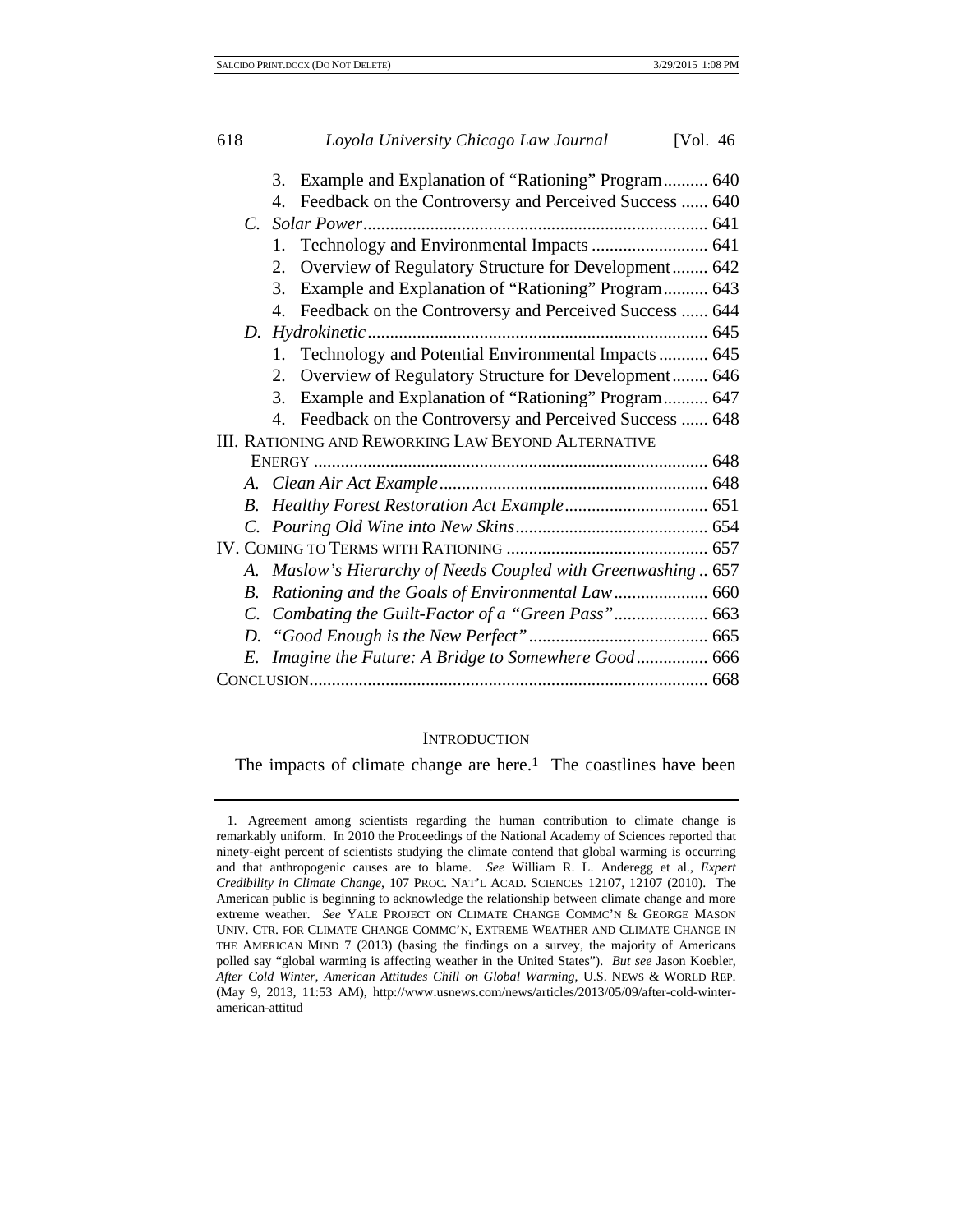battered by severe storms.2 The United States has been faced with serious drought in many areas where warming trends exacerbate conditions.3 Heat and drought combined have contributed to massive wildfires that have devastated public and private lands.<sup>4</sup> Reports from governmental and non-governmental organizations confirm that challenges threatening human and wildlife survival are mounting across the nation.5 The most recent Intergovernmental Panel on Climate Change ("IPCC") assessment paints a stark picture of the future.6 Among the thirty sectors analyzed, including those concerned with human security and livelihood, negative impacts on crop yields to feed rising populations, risks from extreme weather events like heat waves and floods, and water scarcity emphasize serious threats to people living in urban or rural areas.7

Despite all of this, no sense of urgency has prevailed. To look soberly at the crisis is to acknowledge that progress has been slight in nearly all applicable United States forums—be it Congress, state

4*. See* Robert B. Keiter, *Wildfire Policy, Climate Change, and the Law*, 1 TEX. WESLEYAN J. REAL PROP. L. 501, 507–12 (2012) (discussing warmer temperatures, drier conditions, and significant amounts of acreage subject to recent wildfires in the southwestern U.S.).

5. The National Climatic Data Center of the National Oceanic and Atmospheric Administration is a resource for monitoring and assessing national climate and historical weather data. *National Climatic Data Center*, NOAA, http://www.ncdc.noaa.gov/ (last visited Mar. 29, 2015). *See generally Explaining Extreme Events of 2013 From a Climate Perspective*, 95 BULL. AM. METEOROLOGICAL SOC'Y (SPECIAL SUPPLEMENT) S1 (Sept. 2014) (attempting to link extreme weather events from 2013 to climate change); *State of the Climate in 2013*, 95 BULL. AM. METEOROLOGICAL SOC'Y (SPECIAL SUPPLEMENT) S1 (July 2014) (gathering worldwide data of climate indicators throughout the environment).

6*. See* INTERGOVERNMENTAL PANEL ON CLIMATE CHANGE, CLIMATE CHANGE 2014: IMPACTS, ADAPTATION, AND VULNERABILITY SUMMARY FOR POLICYMAKERS 14 (2014), *available at* http://www.ipcc-wg2.gov/AR5/images/uploads/IPCC\_WG2AR5\_SPM\_Approved.p df ("Increasing magnitudes of warming increase[s] the likelihood of severe, pervasive, and irreversible impacts.").

7*. Id.* at 18 (noting further that "[a]ll aspects of food security are potentially affected by climate change").

es-chill-on-global-warming-american-opinion-on-climate-change-seems-to-rise-and-fall-with-thetemperature (noting that individuals shift their belief in the existence of global warming based on the weather).

<sup>2</sup>*. See, e.g.*, *Climate Change and Hurricane Sandy*, CTR. FOR CLIMATE & ENERGY SOLUTIONS 1–2 (Oct. 2012), http://www.c2es.org/docUploads/hurricane-sandy-fact-sheet-oct-2012.pdf (showing Hurricane Sandy as one effect of climate change as the result of enhanced precipitation, rising of the sea level, and the Atlantic "traffic jam").

<sup>3.</sup> While no single weather event or drought conditions are explicitly linked to climate change, the overall increase in temperatures and climate change contributes to extreme weather events. *See* Justin Gillis, *Science Linking Drought to Global Warming Remains Matter of Dispute*, N.Y. TIMES, Feb. 17, 2014, at A1 (noting that there is no scientific consensus that global warming is causing a worldwide phenomenon of drought but that the effects of drought appear to have been made worse by climatic warming).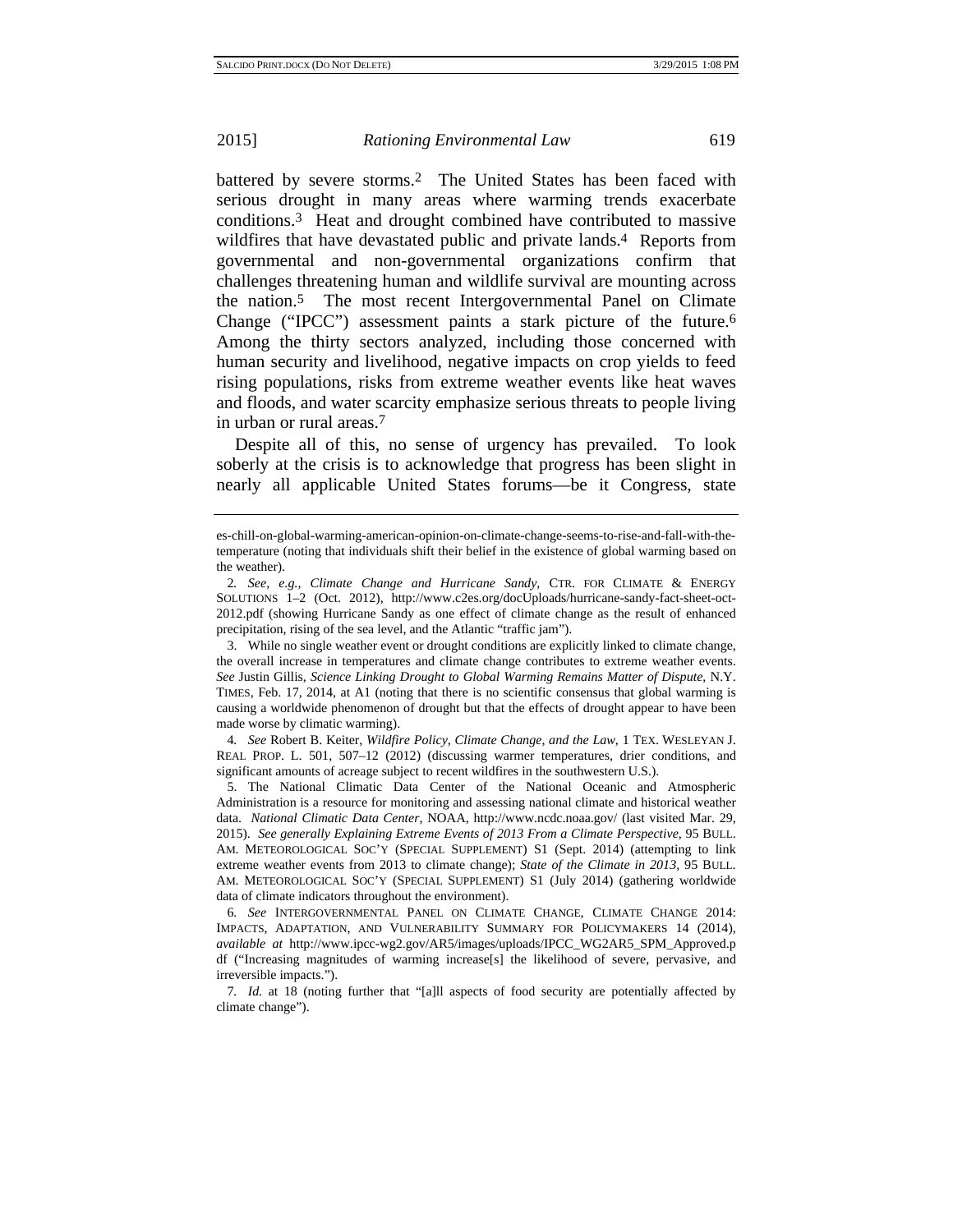legislatures, or the courts. Indeed, those following the development of climate policy have called it "the lost decade."8 In fact, in the United States, some of the legal tools that do exist provide limited assistance to combat the looming humanitarian crisis.9 Our premier federal environmental laws, such as the Clean Air Act ("CAA")10 and the Endangered Species Act ("ESA"), have proven a poor fit for combating greenhouse gas ("GHG") pollution and its consequences.11 While many environmentalists urge Congress to consider a carbon tax or federal capand-trade program, nothing of the sort has come to fruition.12 State

10*. See* Arnold W. Reitze, Jr., *Federal Control of Carbon Dioxide Emissions: What Are the Options?*, 36 B.C. ENVTL. AFF. L. REV. 1, 1–8 (2009) (explaining why the CAA is ill-equipped to regulate GHG emissions such as carbon dioxide).

11. Todd S. Aagaard, *Environmental Law Outside the Canon*, 89 IND. L.J. 1239, 1240–42 (2014) (noting that environmental law is in a malaise and that the next generation must be able to tackle new problems like climate change); *see* J. B. Ruhl, *Climate Change and the Endangered Species Act: Building Bridges to the No-Analog Future*, 88 B.U. L. REV. 1, 58–62 (2008) (outlining strategies to assist species beyond ESA-typical means such as assisted migration). In terms of the ESA, scholars have counseled against launching attacks using the ESA, among other existing environmental laws, to combat GHG pollution. Professor J. B. Ruhl notes:

I have contested this strategy as being legally, practically, and politically ill-advised. The ESA, for example, is not structured to provide effective greenhouse gas emissions control. Applying it would require isolating and linking emissions from, say, a power plant in Florida to effects on a distant climate-threatened species—a feat beyond scientific capacity.

J. B. Ruhl, *Climate Change Adaptation and the Structural Transformation of Environmental Law*, 40 ENVTL. L. 363, 432 (2010) [hereinafter Ruhl, *Structural Transformation*] (citations omitted); *see* J. B. Ruhl, *Climbing Mount Mitigation: A Proposal for Legislative Suspension of Climate Change "Mitigation Litigation*,*"* 1 WASH. & LEE J. ENERGY, CLIMATE & ENV'T. 71, 77–90 (2010) (examining the dysfunctional attributes of mitigation litigation for the formulation of coherent climate policy). There is, however, much potential for existing laws to assist in climate adaptation. *See* Paul Stanton Kibel, *A Salmon Eye Lens on Climate Adaptation*, 19 OCEAN & COASTAL L.J. 65, 66 (2013) (discussing ESA, NEPA, and CEQA gaps that, if filled, could assist coldwater fish with climate adaptation).

12*. See* Reuven S. Avi-Yonah & David M. Uhlmann, *Combating Global Climate Change: Why a Carbon Tax is a Better Response to Global Warming than Cap and Trade*, 28 STAN. ENVTL. L.J. 3, 35–50 (2009) (making the case for a carbon tax rather than a federal cap-and-trade program); Robert N. Stavins, *A Meaningful U.S. Cap-And-Trade System to Address Climate Change*, 32 HARV. ENVTL. L. REV. 293, 357–59 (2008) (acknowledging economic efficiency as a compelling consideration in an orderly transition from fossil fuels and addressing common objections to a cap-and-trade system); Jonathan Crawford, *Riding Obama's Coattails on Climate, Sanders, Boxer Introduce Carbon Tax Proposal*, SNL FERC POWER REP., Feb. 20, 2013, at 1–2 (noting that environmental advocacy groups support climate-related legislation).

<sup>8.</sup> Richard O. Faulk & John S. Gray, *Climate Change Regulation and Litigation: A "Lost Decade" of Controversy and Confrontation*, 61 THE ADVOC. (TEXAS) 13, 13 (2012).

<sup>9</sup>*. See* MACKINNON WEBSTER ET AL., FEINSTEIN INT'L CENTER, THE HUMANITARIAN COSTS OF CLIMATE CHANGE 5 (2008) (reporting that climate change will have a significant impact on humanitarian costs); Maxine Burkett, *Climate Reparations*, 10 MELBOURNE J. INT'L. L. 509, 515–35 (2009) (examining why legal and political systems are unable to address the moral challenge of climate change and crafting a proposal for remedies to climate vulnerable).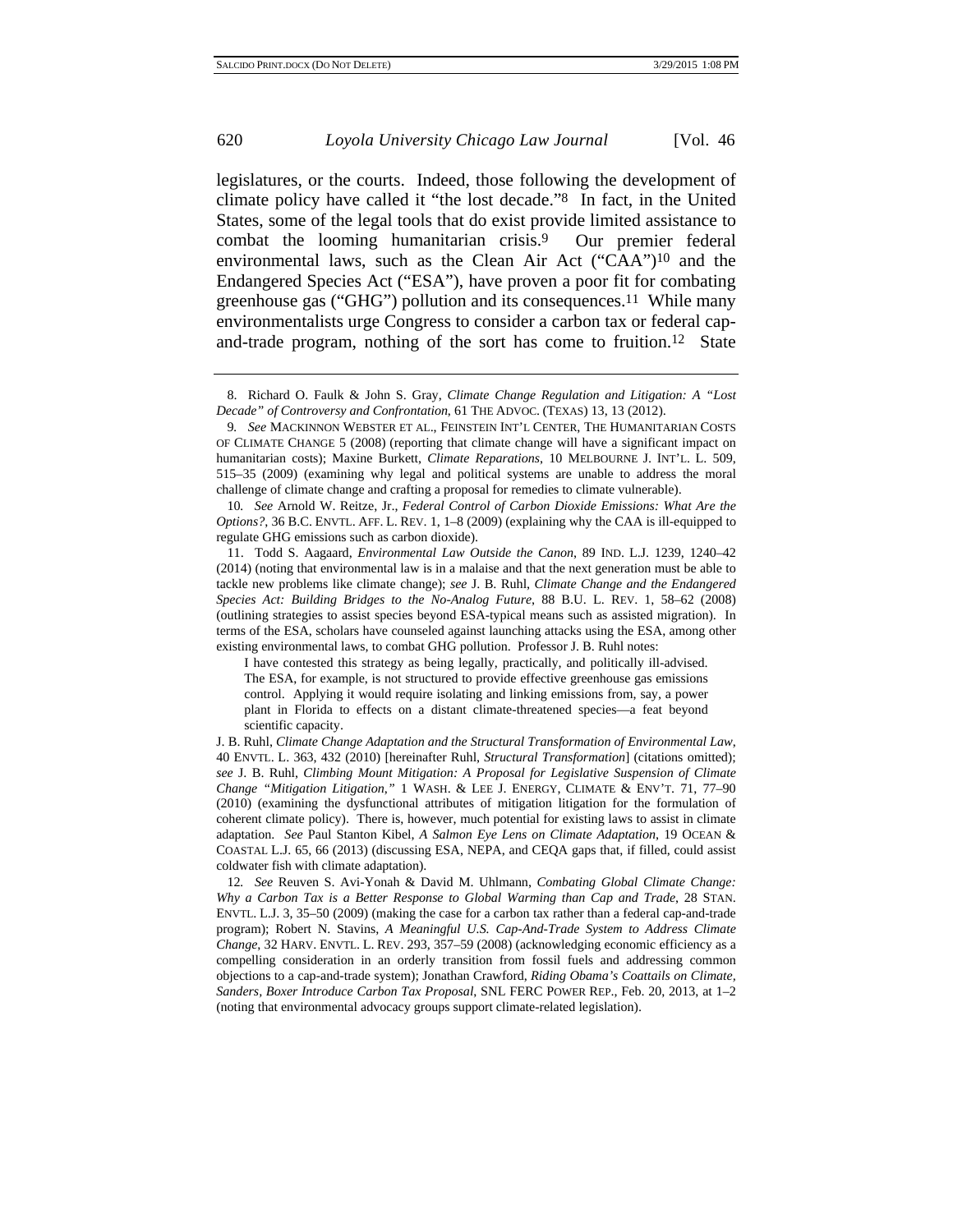legislatures and local governments have moved forward with strategies to address GHG pollution and combat climate change impacts. Of particular importance is the adoption of renewable energy targets.13

Despite some modest gains, renewable energy from non-carbon sources—such as wind, solar, and hydroelectric—has not moved quickly enough to replace dependence on GHG technologies. Although alternative energy sources like renewables may replace natural gas worldwide as the second largest source of energy as soon as 2016 (second to coal), the growth in worldwide markets is often dependent on the price of renewables in relation to traditional sources (coal, natural gas, and oil).14 The International Energy Agency estimates that worldwide subsidies for oil are six times that of incentives for renewables.15 In a shift away from traditional subsidies, curtailment of the full application of environmental statutes has captured attention as one means to expedite renewable energy infrastructure.

This Article examines attempts to ration environmental law for renewable energy development in the face of climate change. This Article argues that rationing environmental law is not the best solution, but it is a step worth taking based on the reality of political failures, market forces, and horrifying consequences of unchecked fossil fuel dependence. Part I sets the crisis in context of survival and marginal gains in greening the grid. Part II examines a variety of rationing

<sup>13.</sup> Most prescriptions for sustainable energy policy include two important components for rapid gains: energy efficiency and conservation and the significant increase in renewable energy production. *See, e.g.*, INGRID KELLEY, ENERGY IN AMERICA: A TOUR OF OUR FOSSIL FUEL CULTURE AND BEYOND (2008); AMORY B. LOVINS & ROCKY MOUNTAIN INST., REINVENTING FIRE: BOLD BUSINESS SOLUTIONS FOR THE NEW ENERGY ERA (Joni Praded & Nancy Ringer eds., 2011).

<sup>14</sup>*. See IEA: Global Renewable Energy on Fast Track*, FREDERICK NEWS-POST (June 27, 2013, 2:00 AM), http://www.fredericknewspost.com/news/economy\_and\_business/business\_top ics/energy/article\_b3176515-9aea-5f14-9912-19f04627bd84.html (discussing that renewable energy is growing quickly around the world while the costs of renewables are falling below the costs of traditional power sources such as coal, natural gas, and oil in some markets); Emily Micucci, *Lower Natural Gas Prices Could Impact Solar, Wind*, WORCESTER BUS. J. ONLINE (Sept. 30, 2013, 9:29 AM), http://www.wbjournal.com/article/20130930/PRINTEDITION/ 309289984/lower-natural-gas-prices-could-impact-solar-wind (showing how changing natural gas prices have an effect on the development of solar and wind renewable energy).

<sup>15</sup>*. Compare* INT'L ENERGY AGENCY, REDRAWING THE ENERGY-CLIMATE MAP: WORLD ENERGY OUTLOOK SPECIAL REPORT 11 (2013) ("Fossil-fuel subsidies amounted to \$523 billion in 2011, around six times the level of support to renewable energy."), *with* INT'L ENERGY AGENCY, WORLD ENERGY OUTLOOK 2011, at 507 (2011) (noting that in 2010, fossil-fuel consumption subsidies amounted to \$409 billion worldwide while renewable energy subsidies grew to \$66 billion). The International Energy Agency promotes reducing subsidies to fossil fuel consumption as one of four policy methods of keeping open the possibility of a two-degree Celsius scenario without net economic cost. *Id.* at ii.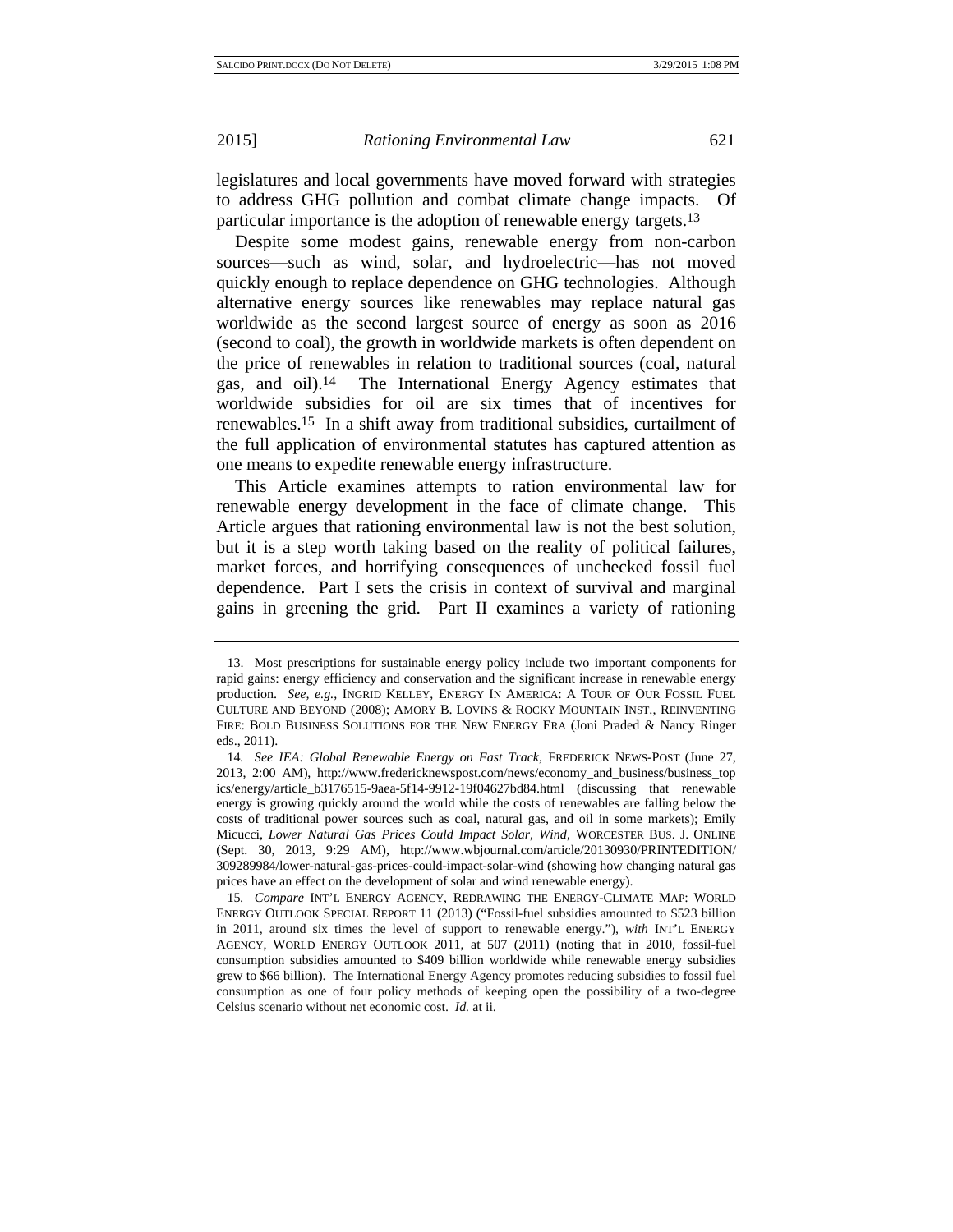efforts that could serve as models for expansion within the alternative energy context, while Part III looks at two examples outside that context. Part IV makes the case for rationing by arguing that environmental law must be a tool for actual survival.

# I. A TIME FOR RATIONING

The purpose of this Part is to explain why the time for rationing environmental law to expedite the creation of renewable energy is here. By rationing environmental law, I mean the selective or limited application of bedrock environmental laws to renewable energy in response to the urgent need to address climate change. Rationing may take different forms. One way to conceive of rationing is that the regulatory entity has reduced the number of substantive legal requirements. Another form may be the elimination of required processes and time frames. Additionally, the governmental agency with enforcement jurisdiction may choose to ignore violations of existing substantive legal requirements. Part II of the Article details concrete examples of how rationing has worked in the context of renewable energy projects. As Part II shows, rationing has real costs, including not only the sacrifice of environmental principles, but also, sometimes, the death of wildlife or the destruction of natural beauty. For this reason, as the following metaphor suggests, rationing environmental law is a morbid tale of survival.

# *A. The* Survivor Type *Metaphor*

In the short but powerful horror story, *Survivor Type*, author Stephen King introduces us to disgraced surgeon, Richard Pine (Pinzetti).16 Trapped on an island hoping for rescue, he breaks his ankle trying to flag down a passing plane.17 Desperate to survive, he amputates his foot and eats it to stay alive.18 Though he acts with the skill of a surgeon and is able to ingest a strong drug to dull the physical pain of his amputation, the psychological impacts of his actions are significant.<sup>19</sup> Over time, as his mind deteriorates, he continues to selfcannibalize to avoid starvation.20 Each amputation makes selfsufficient hunting for food more challenging, but sustains him for the time being as he hopes for rescue from the outside world—a rescue that

<sup>16.</sup> STEPHEN KING, *Survivor Type*, *in* SKELETON CREW 361, 361–78 (1985).

<sup>17</sup>*. Id.* at 366–67.

<sup>18</sup>*. Id.* at 367–71.

<sup>19</sup>*. Id.* at 370–74.

<sup>20</sup>*. Id.* at 374–78.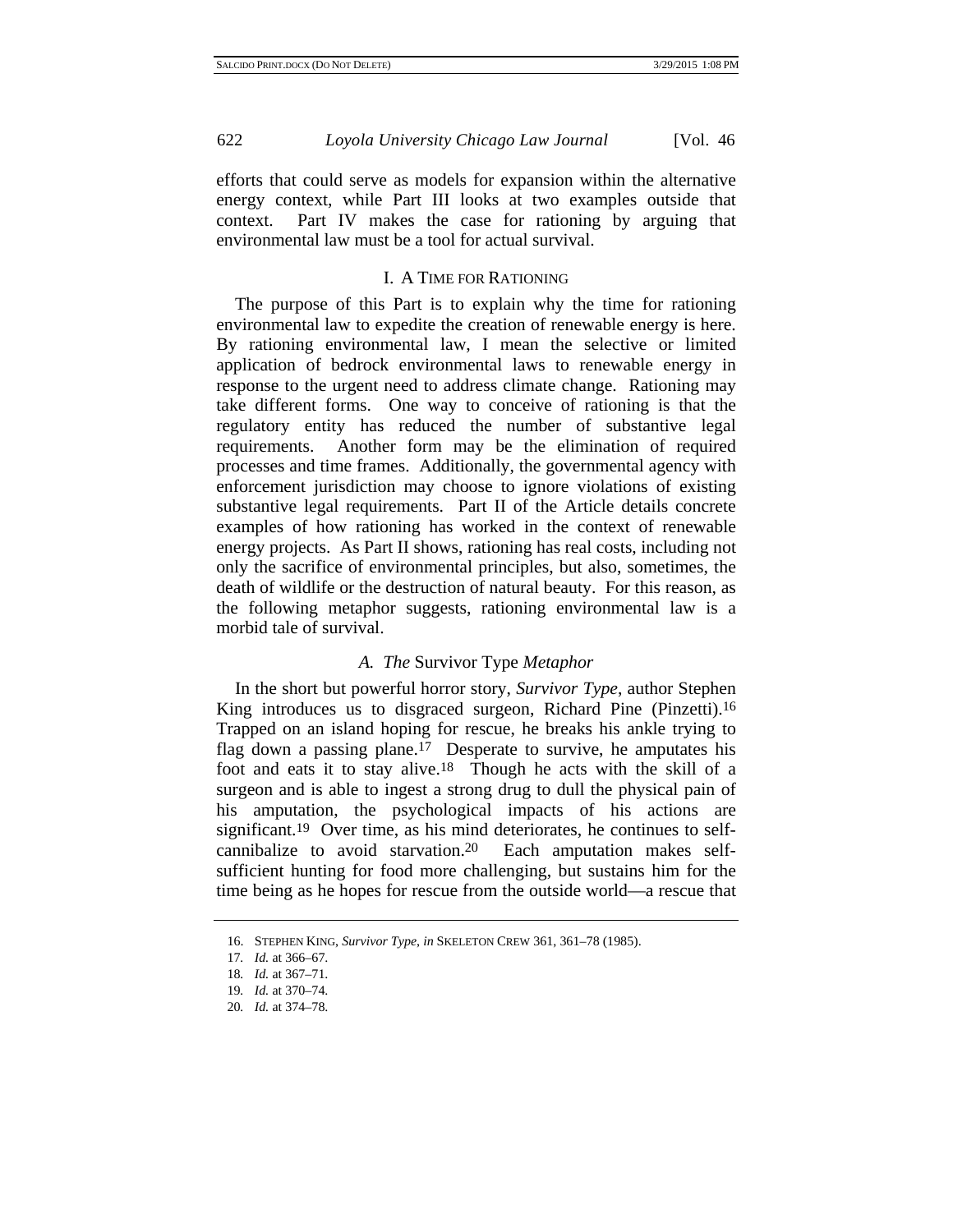never comes.21

Pinzetti's attempt at survival is not unlike that taken by the U.S. government in response to climate change. The fifth assessment of climate science released by the IPCC seriously calls into question the capacity for humans to continue to survive a rapidly warming planet.22 Mainstream media picked up the story, with *Time Magazine Online* summarizing as follows:

So the report predicts with high confidence that the negative impacts of warming on crop yields will outweigh any potential positive impacts; that violent conflict will exacerbate the effects of global warming; that glaciers will continue to shrink as the climate warms, which has major impacts for downstream water supplies; that species on land and in the sea are shifting their range in response to warming and that some will face an increased risk of extinction; that health impacts will be felt from heat waves and from floods in low-lying areas; that the seas will continue to acidify, destroying coral reefs.23

Rationing the laws that have heretofore protected and restored our physical environment shares many analogies with *Survivor Type*. To some, bedrock environmental laws such as the CAA,24 the Clean Water Act ("CWA"),<sup>25</sup> the National Environmental Policy Act ("NEPA"),<sup>26</sup> and the ESA27 are like Pinzetti's limbs.28 Pinzetti cutting off his own limbs for survival simply seems too hard to swallow, and to some death might seem more palatable.29 Similarly, it is taboo to suggest that the

27. 16 U.S.C. §§ 1531–1544 (2012).

28. This analogy is meant to reflect the debate over the full application of environmental laws to renewable energy projects among policymakers, academics, and environmental activists. Although many have noted the disconnect between energy and environmental law, and its attendant constraint on shifting from fossil fuels to renewables, there still remains reluctance to abandon the traditional mode of regulation. *See infra* note 59 and accompanying text (describing how environmental law has not necessarily been a hindrance to renewable energy products, but that it has not fostered them either).

29. This is a reasonable response, given the sustained opposition to environmental laws by some interest groups and frequent proposals to rollback legal protections of the environment and wildlife. The ESA in particular is constantly under attack. *See, e.g.*, Matthew Brown, *GOP Seeks Overhaul of Endangered Species Act*, TAMPA TRIB. ONLINE (Feb. 4, 2014), http://tbo.com/ news/politics/gop-seeks-overhaul-of-endangered-species-act-20140204/ (detailing congressional Republicans' efforts to overhaul the ESA to curtail environmentalists' lawsuits and give more power to the states).

<sup>21</sup>*. Id.*

<sup>22</sup>*. See generally* INTERGOVERNMENTAL PANEL ON CLIMATE CHANGE, *supra* note 6.

<sup>23.</sup> Bryan Walsh, *Warming World Threatens Us All, Warns U.N. Report*, TIME (Mar. 30, 2014), http://time.com/43118/climate-change-global-warming-united-nations/.

<sup>24. 42</sup> U.S.C. § 7401 (2012).

<sup>25. 33</sup> U.S.C. § 1251 (2012).

<sup>26. 42</sup> U.S.C. § 4321.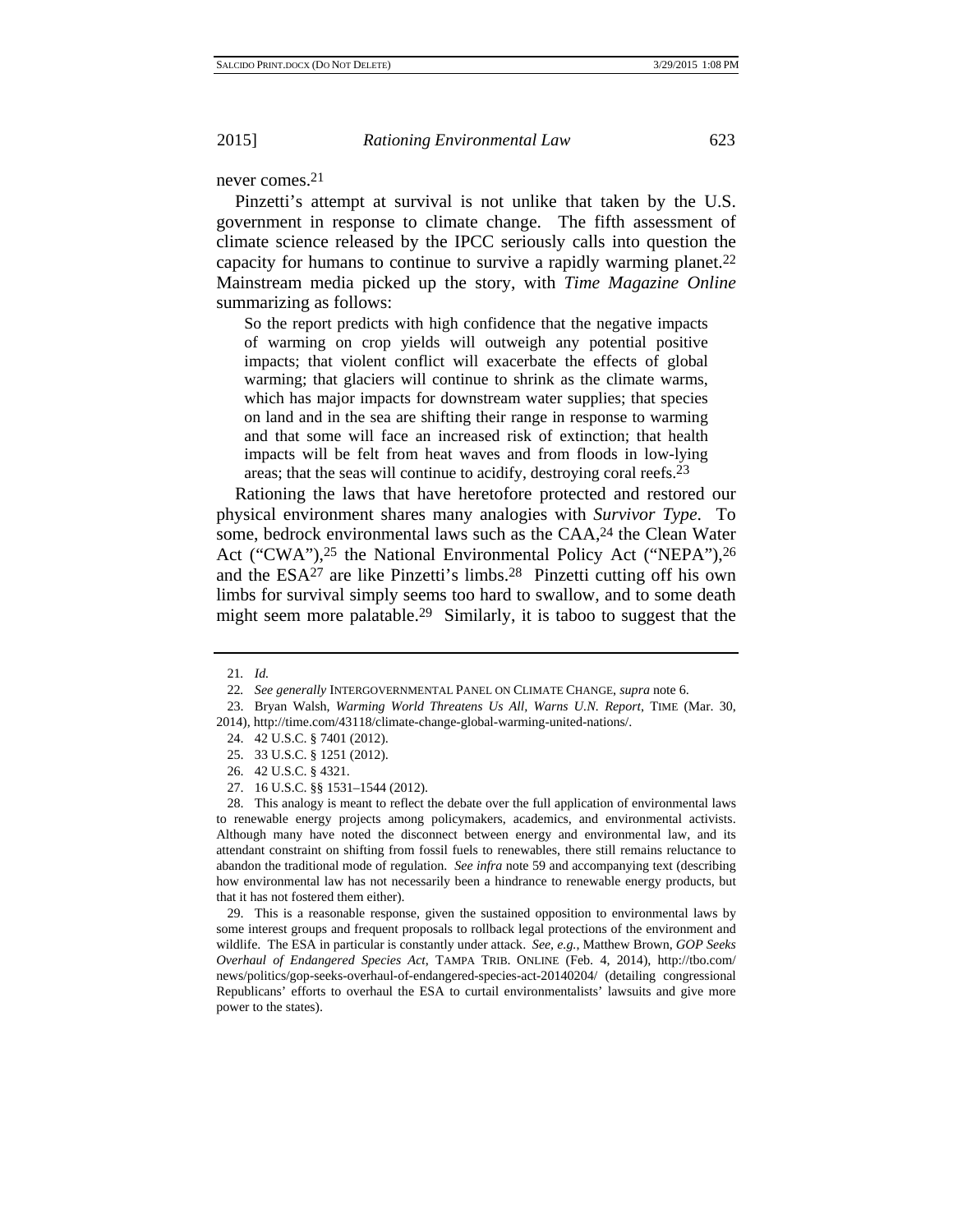U.S. government should only apply a limited amount of its environmental laws to renewable energy projects, even if it may mean ultimate survival. The very suggestion offends in principle, but also as applied, because, in fact, all renewable energy projects have the potential for significant disruption of the environment, wildlife, habitat, and aesthetics. If we hobble any one of our bedrock environmental laws in the goal of expediting renewable projects, will these laws be forever altered? Even if we don't throw the proverbial baby out with the bathwater, will the hole in the bathtub be too large to ever plug?

#### *B. Rationing in the Context of the Energy Landscape*

Timing is everything. Rationing environmental law in a time of climate change is necessary given the marginal progress on renewable energy deployment and significant uptick in fossil fuel production in the U.S. "Global warming can be conceptualized as fundamentally a symptom of resource exploitation."<sup>30</sup> Popular rhetoric that promotes building a "bridge to tomorrow" on the back of less carbon-intense natural gas has now been part of the lexicon for years.31 Most estimates allow that to avoid the most catastrophic impacts of climate change, we have within ten years to make a transition to an energy supply with dramatically reduced GHG emissions.32 Any bridge that represents a true transition must be crossed today, and there is not only no other side (fully reducing GHGs to appropriate levels) in sight, but also digging the supports for such a bridge has not yet commenced, as we still have no electricity grid to sufficiently support and facilitate renewable energy transmission.

In contrast, the trends in shale gas and unconventional oil, such as Canadian tar sand development, raise the likelihood that the pressure of "peak oil" and market forces will not favor reductions in fossil fuel use globally within the next two decades.33 Oil-by-Rail infrastructure is

This report highlights how America can choose a future where the oil and natural gas industry continues to contribute to our nation's economic recovery and job creation; to develop and utilize state-of-the-art technologies to safely discover, extract, refine, and

<sup>30.</sup> WILLIAM H. RODGERS, JR. ET AL., CLIMATE CHANGE: A READER 512 (2011).

<sup>31</sup>*. See* Richard J. Pierce, Jr., *Natural Gas: A Long Bridge to a Promising Destination*, 32 UTAH ENVTL. L. REV. 245, 245 (2012) (examining the bridge fuel metaphor).

<sup>32.</sup> Various sources identify timelines for the most orderly transition. Factors include the "lock[]-in" of infrastructure that demands earlier changes necessary for the potential to avoid going above an average global temperature rise of two degrees Celsius. WORLD ENERGY OUTLOOK 2011, *supra* note 15, at 4.

<sup>33</sup>*. See* AM. PETROLEUM INST., THE STATE OF AMERICAN ENERGY: AMERICA'S ENERGY, AMERICA'S CHOICE 6 (2014) (presenting a rosy picture of the future of oil and natural gas in the U.S.). For example, the report states: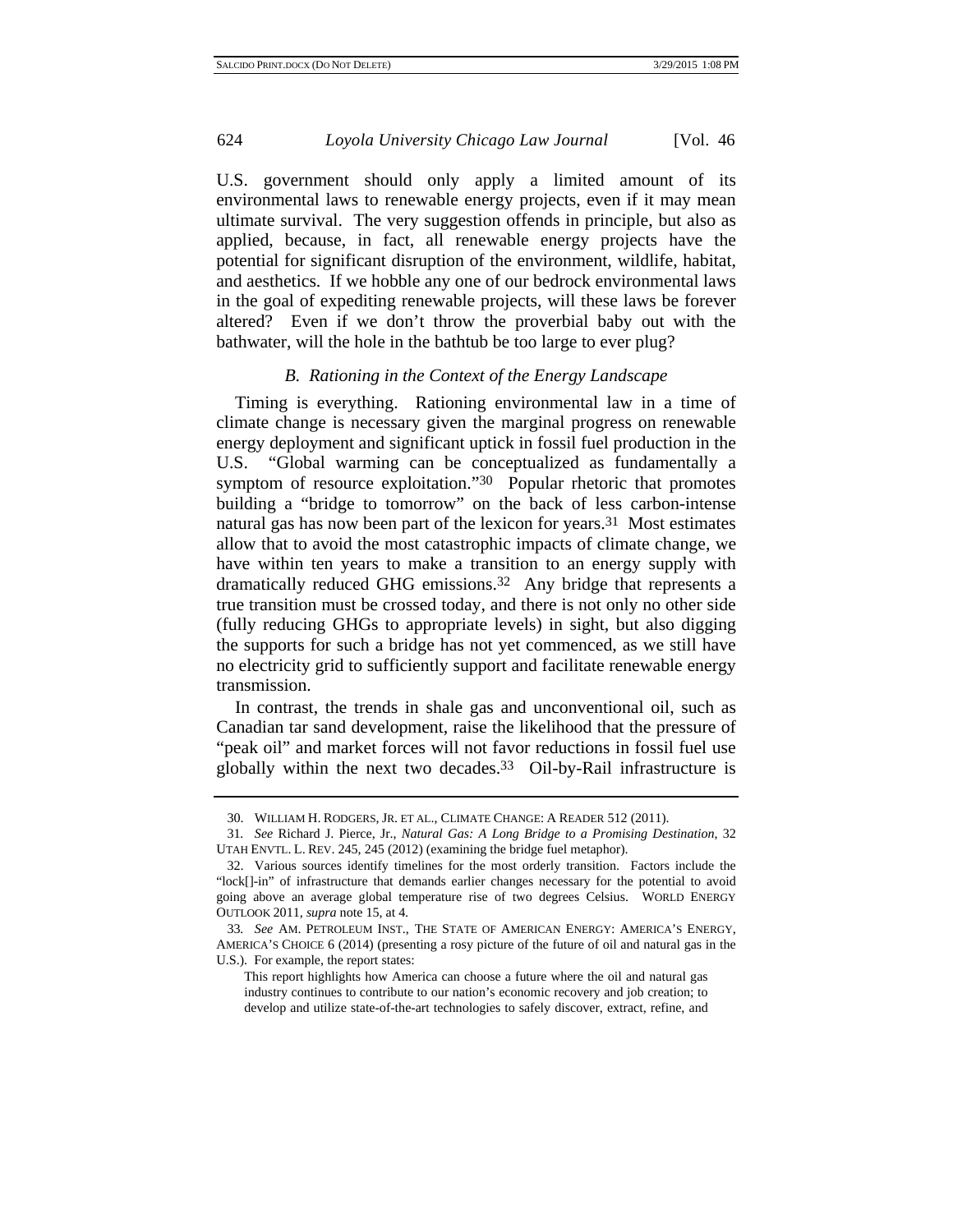well into the implementation phase, despite repeated headline-capturing accidents occurring monthly. $34$  The U.S. is investing in infrastructure to facilitate the processing of oil and natural gas from fracking operations.35 Simply put, the momentum is still strongly in the wrong direction to maximize the potential for long-term survival.

Despite the President Obama Administration's Climate Action Plan ("CAP") adopted in 2013, the controversial Keystone XL pipeline debate helps to bring into sharp relief the continued poor policy decision-making occurring at the highest levels in the U.S.36 As noted by a recent Congressional Research Service Report on President Obama's CAP: "Members of Congress continue to be divided in their views on whether climate change risks merit raising current costs to the economy in exchange for benefits that would mostly accrue to future generations, people in other countries, and stability of Earth systems."37

Considerable progress has been made to boost renewable energy at the state level, yet it is not nearly enough. Many states have adopted CAPs despite the absence of a federal mandate to reduce carbon emissions.38 Primary in those plans is adoption of Renewable Portfolio Standards ("RPS") that require a certain amount of energy be produced by wind, solar, hydroelectric, or other non-carbon sources.<sup>39</sup> About 40% of all carbon dioxide emissions in the U.S. come from the electric generation sector.40 Some states also incentivize renewable energy

*Id.*

transport oil and natural gas; and to enable the U.S. to become a global energy superpower.

<sup>34.</sup> The uptick in oil transported by rail from the Bakken Shale has angered many New Yorkers. U.S. Energy Secretary Ernest Moniz says the U.S. does not yet have the infrastructure to handle the increased production. Scott Waldman, *Energy Secretary: U.S. Infrastructure Unready for Rail-Crude Boom*, CAPITAL N.Y. (Feb. 19, 2014, 5:00 AM), http://www.capital newyork.com/article/albany/2014/02/8540490/energy-secretary-us-infrastructure-unready-rail-cru de-boom.

<sup>35</sup>*. See* IHS GLOBAL INC., OIL & NATURAL GAS TRANSPORTATION & STORAGE INFRASTRUCTURE: STATUS, TRENDS, & ECONOMIC BENEFITS 11 (2013) (discussing the increase in U.S. investment in oil and gas infrastructure).

<sup>36</sup>*. See* JANE A. LEGGETT, CONG. RESEARCH SERV., R43120, PRESIDENT OBAMA'S CLIMATE ACTION PLAN 11–12 (2014) (reviewing President Obama's CAP for reducing emissions of carbon dioxide and other GHGs and for encouraging adaptation to expected climate change).

<sup>37</sup>*. Id.* at 1.

<sup>38</sup>*. See* DAVID HODAS, AM. BAR ASS'N, GLOBAL CLIMATE CHANGE AND U.S. LAW 343–70 (Michael B. Gerrard ed., 2007) (discussing the efforts made by states to adopt law or policy to address climate change). As Professor Hodas explains, "In the absence of federal leadership on global warming, state and local governments have moved into this void." *Id.* at 343.

<sup>39</sup>*. Id.* at 355–59.

<sup>40</sup>*. Id.* at 354.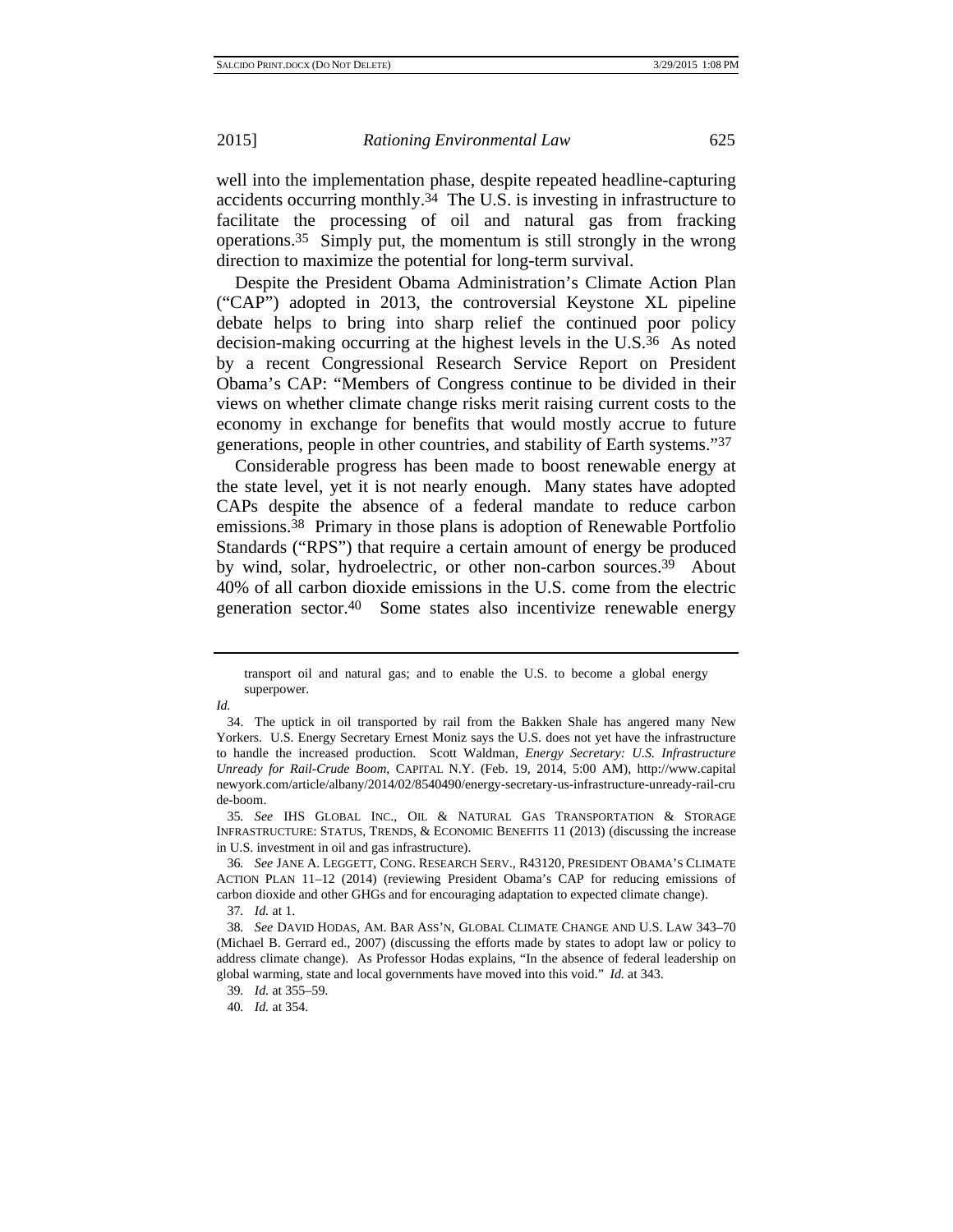production in the transportation sector, through the use of transportation plans that focus both on alternative fuels and reducing Vehicle Miles Travelled.41 Accounting for twenty-seven percent of GHG emissions, transportation emissions are also an important factor in overall climate mitigation policy.42 Thus, both in the production of electricity with coal and natural gas-fired plants, and in the use of fossil fuels for vehicle transportation, the U.S. continues to rely heavily on a fossil fuel energy infrastructure.43 The U.S. has to build a renewable energy infrastructure before fossil fuel use will abate.

Many states have a RPS, or are in the process of adopting one.<sup>44</sup> However, with various RPS deadlines—originally established a decade ago—now looming on the horizon, some states are considering amendments to their methodology or revising downward original targets to achieve more modest goals. Mandatory and voluntary RPSs have been under attack in legislatures, think tanks, and the courts.45 According to a report by the Center for the New Energy Economy at Colorado State University, most RPSs have survived the most recent assault,46 made acute following the dissemination of the ALEC

43*. See* Joshua P. Fershee, *Struggling Past Oil: The Infrastructure Impediments to Adopting Next-Generation Transportation Fuel Sources*, 40 CUMB. L. REV. 87, 89 (2009) (discussing both physical and psychological infrastructure roadblocks to alternative transportation options).

44. GALEN BARBOSE, LAWRENCE BERKELEY NAT'L LAB., RENEWABLES PORTFOLIO STANDARDS IN THE UNITED STATES: A STATUS UPDATE 3 (2013), *available at* http://emp.lbl.gov/sites/all/files/rps\_summit\_nov\_2013.pdf (summarizing that twenty-nine states and Washington, D.C. have RPS, and seven more states have non-binding standards).

45. For example, Ohio adopted Senate Bill 310, which froze for two years RPS standards that would have otherwise increased. The original law required a 5.5% increase in renewable energy by 2017, whereas the revised measure will lower that to a 3.5% increase. Kate Sheppard, *Ohio Legislature Votes to Delay and Weaken State's Renewable Energy Law*, HUFF. POST, (May 28, 2014, 4:59 PM), http://www.huffingtonpost.com/2014/05/28/ohio-renewable-energy\_n\_5406108 .html. The American Legislative Exchange Council ("ALEC") has continued efforts to weaken or repeal RPS, including a draft bill called the Market Power Renewable Act, which would phase down standards over time, eliminating them by 2025. *Anti-Regulatory Group Eyes New Attack on State Renewable Mandates*, CLEAN ENERGY REP., Aug. 19, 2013, at 1–2; *see* Draft Memorandum from Todd Wynn, Task Force Director, Am. Legis. Exchange Council, to Energy, Environment and Agricultural Task Force Members, at 29–30 (July 3, 2013), *available at* http://www.documentcloud.org/documents/748076-alec-aug-2013-agenda-energy-environment-a mp-ag.html (containing model state-level legislation set forth by the ALEC to weaken or repeal RPS).

46. CTR. FOR NEW ENERGY ECON. COLO. ST. U., STATE RENEWABLE PORTFOLIO STANDARDS HOLD STEADY OR EXPAND IN 2013 SESSION (2013), *available at* http://www.aeltracker.org/graphics/uploads/2013-State-By-State-RPS-Analysis.pdf [hereinafter

<sup>41</sup>*. Id.* at 353.

<sup>42</sup>*. See* OFFICE OF TRANSP. & AIR QUALITY, FAST FACTS: U.S. TRANSPORTATION SECTOR GREENHOUSE GAS EMISSIONS 1990–2011, at 1 (2013) (explaining the percentage transportation contributes to the overall GHG emissions in the U.S.).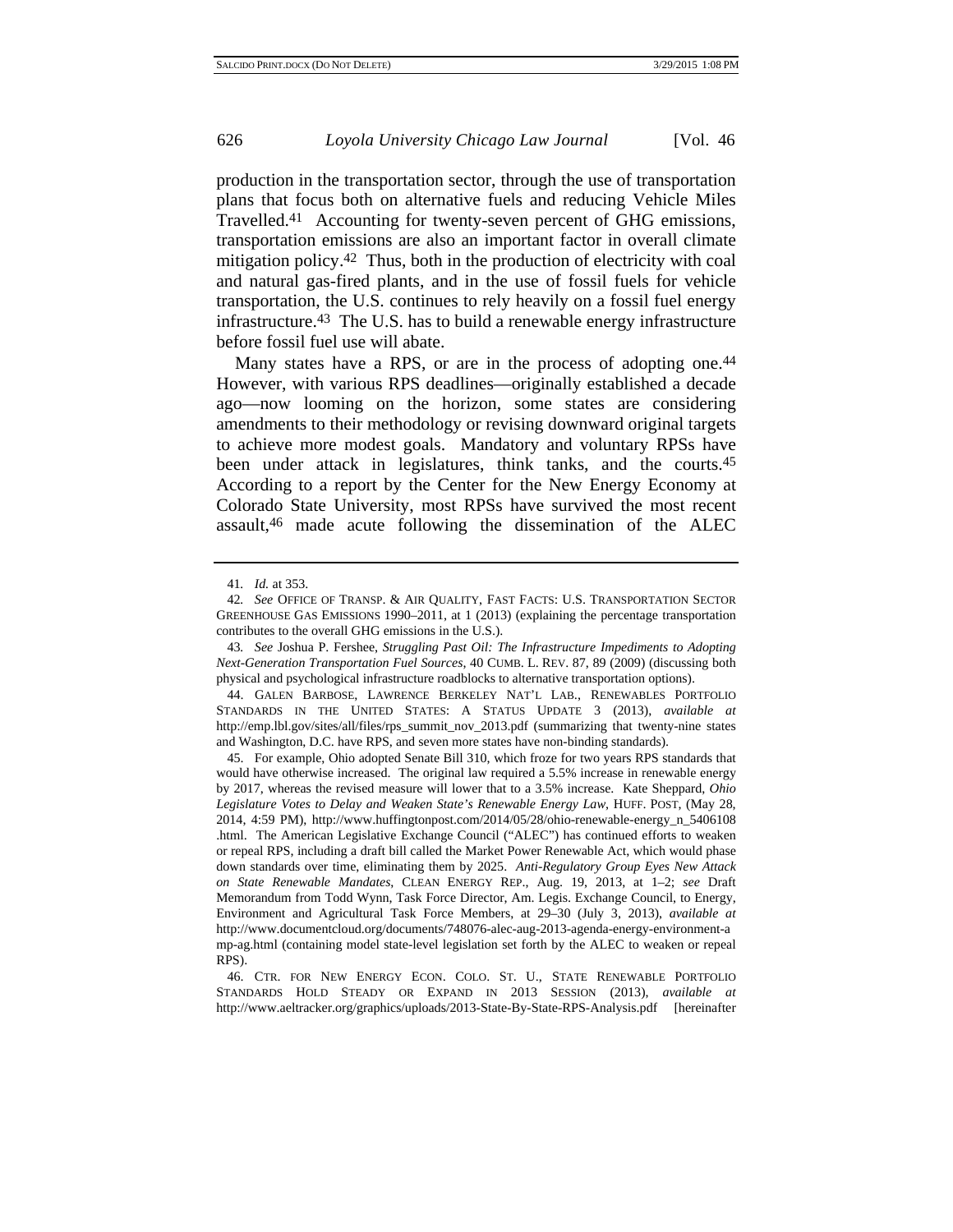"Electricity Freedom Act" in late 2012.47 The Center analyzed rollbacks, modifications, and increases. In the 2013 session, twenty-six bills proposed rollbacks, twenty-nine increases, and sixty-six modifications.48 Nonetheless, expanded RPS would help to create a larger market and boost the interest in development. When the renewable energy infrastructure is built, the next iterations of energy innovations can begin.49 We are, as it were, still at step one, with insufficient infrastructure to support expanded renewable project input to the electricity grid or electric vehicle fleets.

California is possibly the only bright spot for climate mitigation efforts. With AB32, the Greenhouse Gas Solutions Act,<sup>50</sup> a mandate to meet 1990 emissions levels by 2020 and thirty-three percent renewables by 2020,51 experts have predicted that California will have an oversupply of renewable energy during daylight hours posing challenging engineering questions.52 California is often held out as an example of how to transition to a low-carbon future.<sup>53</sup> California's economy has stayed strong throughout these efforts. Innovation continues to be a driver in the economy and illustrates that the future may well look brighter regardless of the transition away from fossil fuels.<sup>54</sup> Yet, even

48. STATE RPS HOLD STEADY, *supra* note 46, at 2 (emphasizing that many of the passed bills provided gains in RPS standards).

49. Many sources cite ways that change to renewable energy can be synergistic throughout different sectors. For example, widespread use of electric vehicles could help grid reliability and efficiency. LOVINS, *supra* note 13, at 12. The U.N. emphasizes co-benefits including the enhancement of human health from reduction of co-pollutants. *See infra* note 247 and accompanying text.

50. California Global Warming Solutions Act of 2006, CAL. HEALTH & SAFETY CODE § 38560 (2014) (setting the GHG emissions reduction goal into law).

51*. Id.*

52*. See* David R. Baker, *Energy Grid 'Duck Chart' Used to Wade into Timing Issues*, SF GATE (Aug. 26, 2013, 4:54 PM), http://www.sfgate.com/business/article/Energy-grid-duck-chartused-to-wade-into-timing-4762718.php (using the duck chart to examine renewable energy distribution options); *What the Duck Curve Tells Us About Managing a Green Grid*, CAL. ISO, http://www.caiso.com/Documents/FlexibleResourcesHelpRenewables\_FastFacts.pdf (last visited Mar. 29, 2014) (setting forth potential policies to satisfy the increasing California state electricity demand).

53. Regulatory structures and economic incentives both provide support for climate mitigation efforts in the state. Moreover, lawmakers can draw upon the history of California as environmentally forward-thinking to galvanize support for advancements in climate mitigation and adaptation measures.

54. Former sources of energy have been eliminated as alternatives emerge. For example,

STATE RPS HOLD STEADY]; *see* U.S. ENERGY INFO. ADMIN., ANNUAL ENERGY OUTLOOK 2014, at LR-2 (noting that recent modifications to existing state programs do not have significant substantive effects on the representation of the RPS programs).

<sup>47</sup>*. Electricity Freedom Act*, AM. LEGIS. EXCH. COUNCIL (Oct. 18, 2012), http://www.alec.org/model-legislation/electricity-freedom-act/.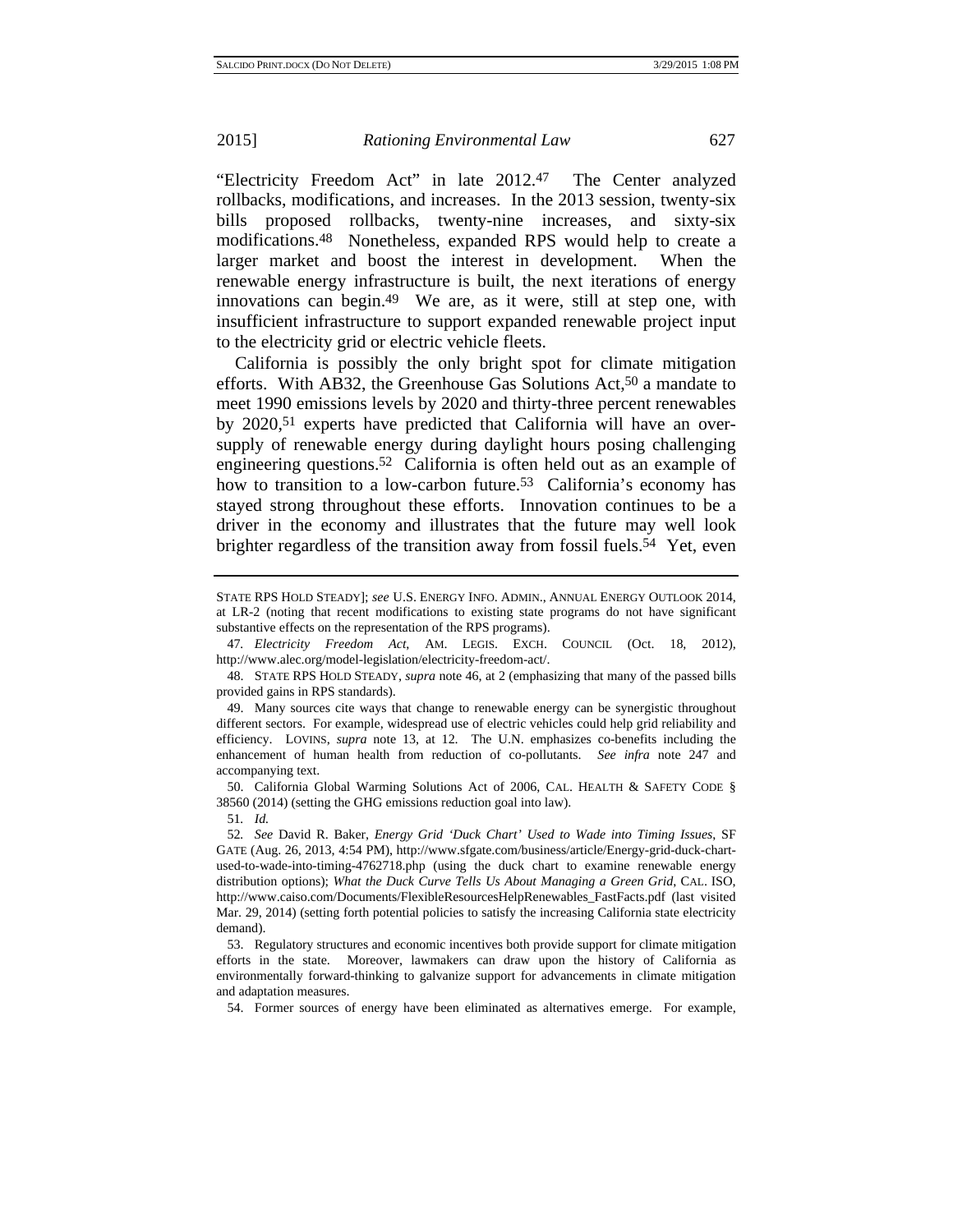the ambitious renewable energy goals set by California are vulnerable to rollback efforts.55 Until the renewable energy infrastructure is built, critics will deny its viability and continue claims of economic collapse.

If the threats of climate change are at a point of wide agreement, why does it remain so difficult to transition to a renewable energy economy? The challenge to increase renewable energy stems from many factors. First, existing sources of energy generation enjoy market advantage.<sup>56</sup> Next, policies designed to allow a return of investment and equity, also known as "grandfathering" policies, have allowed for old technology that emit more GHG pollution to evade upgrading to more efficient and less polluting alternatives.<sup>57</sup> The unintended consequence is that new projects are less competitive, which in turn dampens innovation. Some critics have argued that risk-assessment processes in the U.S. favor existing technologies that are known to cause major harm over unknown risks regardless of the predictions for comparatively smaller impacts. This risk aversion has allowed oil projects, with well-known, high risk-and-harm profiles, to proceed at a faster clip than energy projects such as marine renewables offshore with predicted low impacts to the environment.58

whale oil. LOVINS, *supra* note 13, at 13.

<sup>55.</sup> Ralph Vartabedian & Evan Halper, *California's Alternative-Energy Program Under Scrutiny*, L.A. TIMES (Oct. 13, 2013), http://articles.latimes.com/2013/oct/13/local/la-me-energysubsidies-20131014 (explaining the problems with California's Alternative-Energy Program and possible repercussions).

<sup>56.</sup> Felix Mormann, *Requirements for a Renewables Revolution*, 38 ECOLOGY L.Q. 903, 919– 25 (2011) (discussing three market barriers to renewables competing with fossil fuels—a long history of fossil fuel subsidies, the lack of differentiation from renewables, and the peculiarities of the electricity market).

<sup>57.</sup> For a discussion of grandfathering and fairness, see Heidi Gorovitz Robertson, *If Your Grandfather Could Pollute, So Can You: Environmental "Grandfather Clauses" and Their Role in Environmental Inequity*, 45 CATH. U. L. REV. 131 (1995). The dispute for purposes of climate change is most acute in the context of upgrades to electricity-generating power plants. *See* Jonathan Remy Nash & Richard L. Revesz, *Grandfathering and Environmental Regulation: The Law and Economics of New Source Review*, 101 NW. U. L. REV. 1677, 1687–706 (2007) (criticizing the Bush approach to New Source Review ("NSR") program in light of the former EPA approach). At issue is a disputed term, "modification," and when "major modification" occurs such that NSR upgrades are required. *See* Envtl. Def. v. Duke Energy Corp., 549 U.S. 561, 566–67 (2007) (holding that modification need not be interpreted identically for purposes of PSD and New Source Performance Standards ("NSPS") NSR); Wis. Elec. Power Co. v. Reilly, 893 F.2d 901, 907 (7th Cir. 1990) (NSR modification requires both physical change in the facility and increase in emissions); *see also* Richard L. Revesz & Allison L. Westfahl Kong, *Regulatory Change and Optimal Transition Relief*, 105 NW. U. L. REV. 1581, 1585–94 (2011) (discussing "old" and "new" views of grandfathering).

<sup>58.</sup> Ian Boisvert, *Mountains of "Blue Tape" Barriers to United States and New Zealand Marine Renewable Energy Projects*, *in* OCEAN ENERGY SYS., GLOBAL STATUS AND CRITICAL DEVELOPMENTS IN OCEAN ENERGY, OCEAN ENERGY SYSTEMS IMPLEMENTING AGREEMENT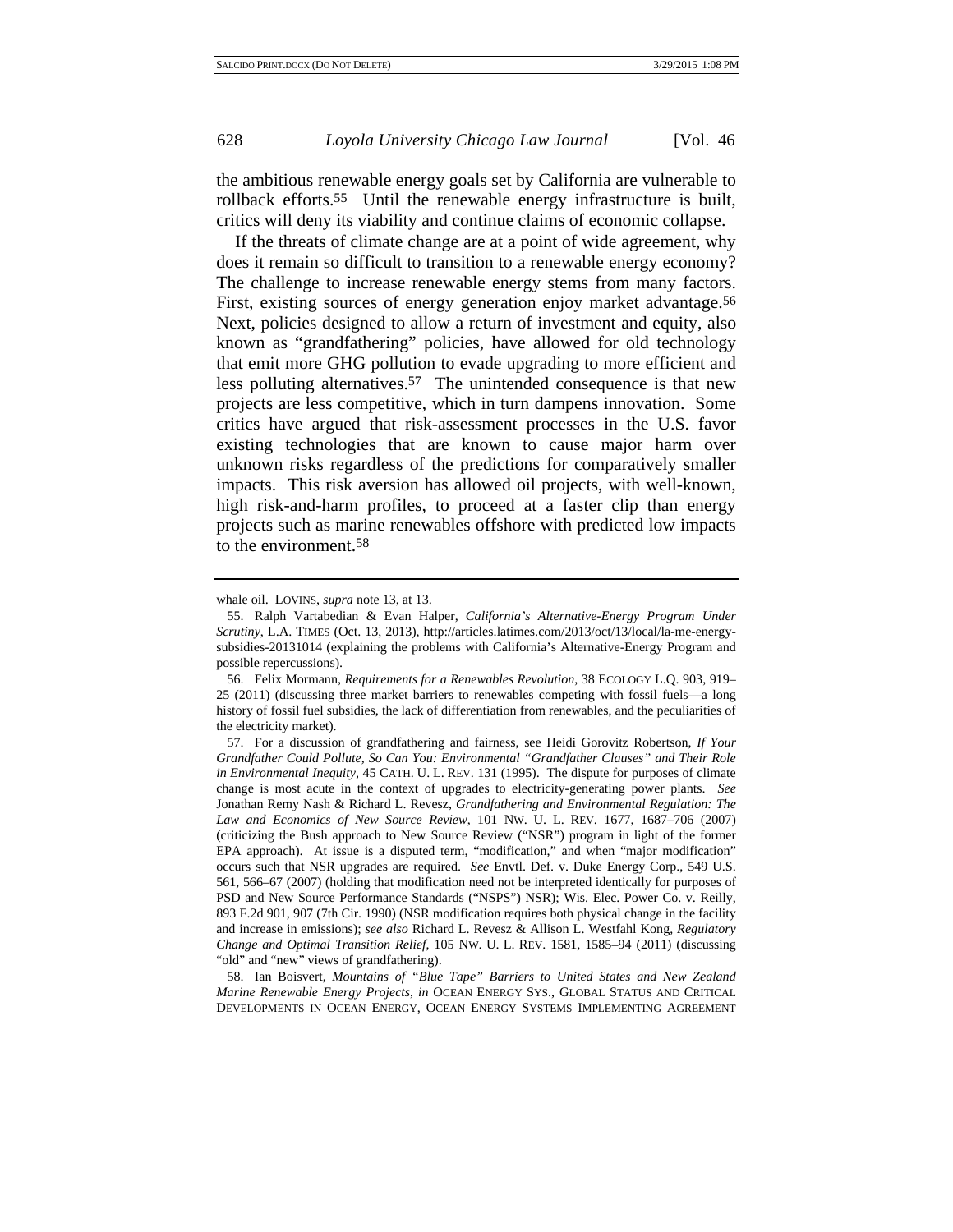# *C. Resistance to Rationing*

The status quo is widely understood as unsustainable. Policymakers have thus turned to rationing the application of environmental laws to renewable energy projects. Seeking to boost the amount of renewable, non-carbon energy and overcome the entrenched advantage of existing carbon-emitting technology, this selective application approach has met with criticism and resistance.

First, it is contended that only in strict application of all environmental laws will policymakers be able to discern the best mix of energy generation for the environmental harm trade-offs.59 All forms of energy generation have environmental impacts, including wildlife harms, land consumption, displacement of alternative uses, industrialization, and aesthetic harm. While some forms of energy production cause more environmental harm than others, none are without their attendant impacts. Thus, under this view, the future will unfold over time as policymakers and public and private forces scrutinize each project and ultimately achieve a perfect balance of multiple sources of energy in an energy nirvana. The potential for overdevelopment of any one form of energy production, which raises claims of inefficiency and waste, remains debatable.

Next, related to the first criticism, it is contended that it is not possible to select even a single project that is "green" and worthy of special treatment under the law.<sup>60</sup> What appears to be a pre-determined positive step forward could turn out to be a net loser once the full panoply of impacts is evaluated. Allowing any project to skip through initial steps would potentially result in great regret. Under this view, no gates should be opened for projects with carbon reduction potential because in seeking to reduce carbon pollution the other environmental

<sup>132, 136 (</sup>Dr. J. Huckerby & Dr. A. Brito e Melo eds., 2012).

<sup>59</sup>*. See, e.g.*, Alexandra B. Klass, *Renewable Energy and the Public Trust Doctrine*, 45 U.C. DAVIS L. REV. 1021, 1065 (2012) (warning that renewable energy projects might not achieve their intended goals); John Copeland Nagle, *Green Harms of Green Projects*, 27 NOTRE DAME J.L. ETHICS & PUB. POL'Y 59, 89–92 (2013) (presenting arguments why renewable projects should be subject to laws regulating environmental harms regardless of climate change benefits). One scholar has observed that environmental law has not necessarily stood as an obstacle to renewable energy development, although it has not promoted its advancement either. Amy J. Wildermuth, *Is Environmental Law a Barrier to Emerging Alternative Energy Sources?*, 46 IDAHO L. REV. 509, 537 (2010) (noting that environmental law is "anti-anti-environment" but not necessarily pro-environment or pro-ecology in a way that would benefit renewable energy development).

<sup>60.</sup> J. B. Ruhl, *Harmonizing Commercial Wind Power and the Endangered Species Act Through Administrative Reform*, 65 VAND. L. REV. 1769, 1788–93 (2012).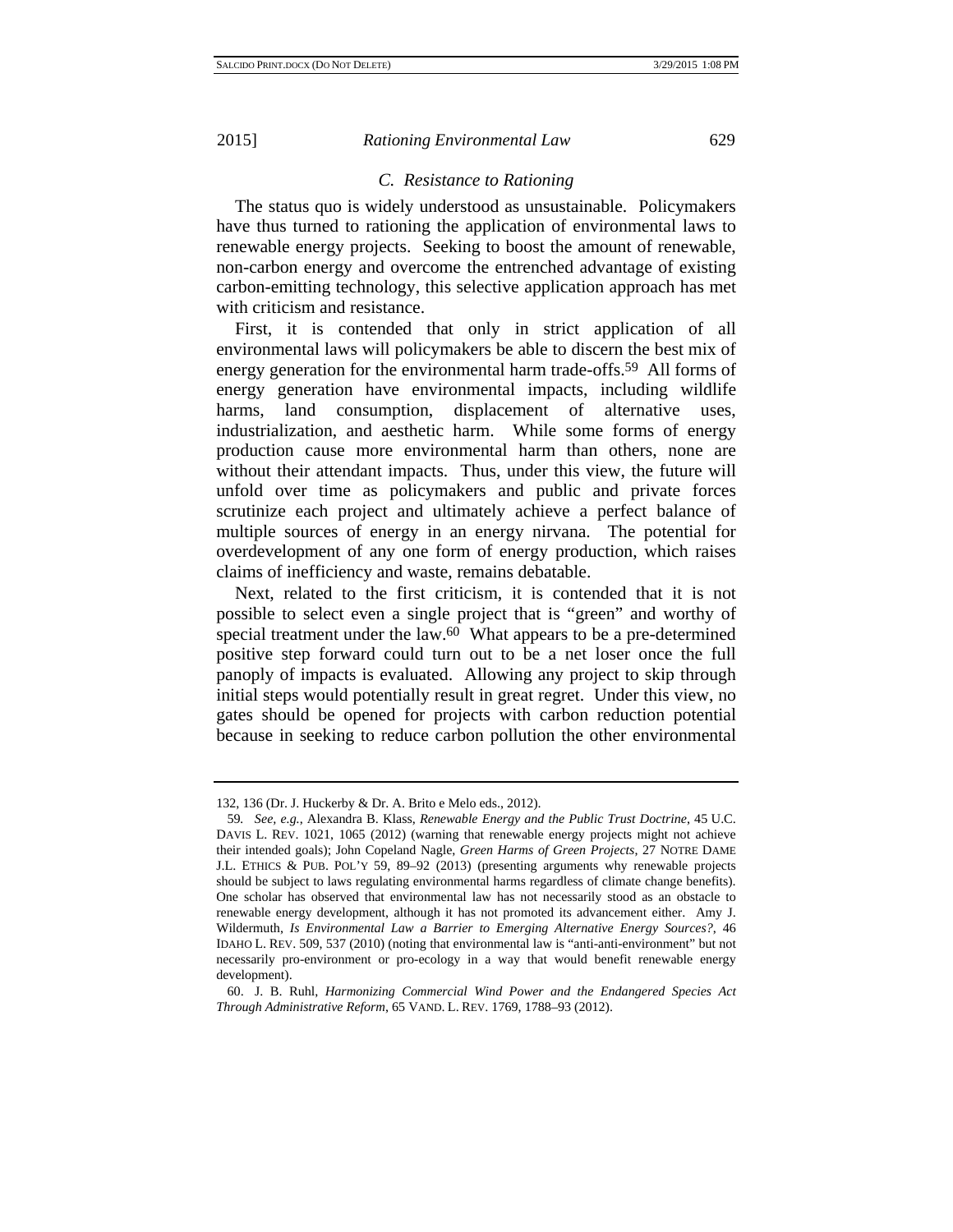impacts of such development might be too great to bear.

Finally, there is a philosophical and cultural aversion to rationing environmental law. While environmental protection has seeped into the consciousness of many Americans, it is still fought at every turn by business interests. The gains made over the past decades cannot be taken for granted. It is reasonable to view them as fragile. For example, the ESA is regularly called a "job killer" by critics and bills to repeal its provisions or reduce its effectiveness have been introduced in Congress to further development interests on multiple occasions.61 Such assaults continue despite surveys that indicate Americans on the whole support the protection afforded by the ESA and many would support expanding its reach and protections.<sup>62</sup>

The environmental community has also had to contend with reduced application of laws to existing operations, as in the CAA's New Source Review program. Thus, a version of rationing environmental law has always existed if you take into account the lax environmental enforcement against violators of the law in a variety of pollution contexts. For example, the Environmental Protection Agency ("EPA") recently issued a record CWA violation penalty against Massy Energy over violations relating to coal ash pollution.63 Commentators hypothesize that the action reflects an evolution of President Obama's climate policy.64 This is to say that such violations may have received little attention from the EPA when coal production was favored for

<sup>61.</sup> The listing of the Northern Spotted Owl and impact on logging communities spurred significant debate, political backlash and proposals for ESA roll-backs. Stephen M. Meyer, *The Economic Impact of the Endangered Species Act on the Housing and Real Estate Markets*, 6 N.Y.U. ENVTL. L.J. 450, 452 (1998). Beyond the timber and house-building industries, examples of the tension between economic development and the ESA include water projects and restrictions on deliveries to agricultural users. M. LYNNE CORN & KRISTINA ALEXANDER, CONG. RESEARCH SERV., R42945, THE ENDANGERED SPECIES ACT (ESA) IN THE 113TH CONGRESS: NEW AND RECURRING ISSUES, 11–12, 14–16 (Jan. 13, 2014) (discussing Klamath River Basin and Delta Smelt controversies and legislative proposals to address each). To combat the negative impression, a National Wildlife Federation fact sheet seeks to dispel various myths about the ESA, including the charge that it is a "job killer." NATIONAL WILDLIFE FOUND., *Endangered Species Act: Myths and Facts*, http://www.nwf.org/pdf/Wildlife/esamythsfacts.pdf (last visited Mar. 29, 2015).

<sup>62.</sup> CTR. FOR BIOLOGICAL DIVERSITY, DEFENDERS OF WILDLIFE, AND ENDANGERED SPECIES COALITION, A WILD SUCCESS: AMERICAN VOICES ON THE ENDANGERED SPECIES ACT AT 40 (2014), *available at* http://www.biologicaldiversity.org/campaigns/esa\_wild\_success/pdfs/A\_Wi ld\_Success.pdf; Press Release, Ctr. for Biological Diversity, New Report to Congress Reflects Strong Public Support for Endangered Species Act (Feb. 19, 2014) (on file with author).

<sup>63.</sup> Dina Cappiello, *Coal Company to Pay Record \$27.5 Million Fine for Pollution in Kentucky, Four Other States*, ASSOCIATED PRESS, Mar. 5, 2014, *available at* http://www.kentuck y.com/2014/03/05/3122855/coal-company-will-pay-record-275.html.

<sup>64</sup>*. Id.*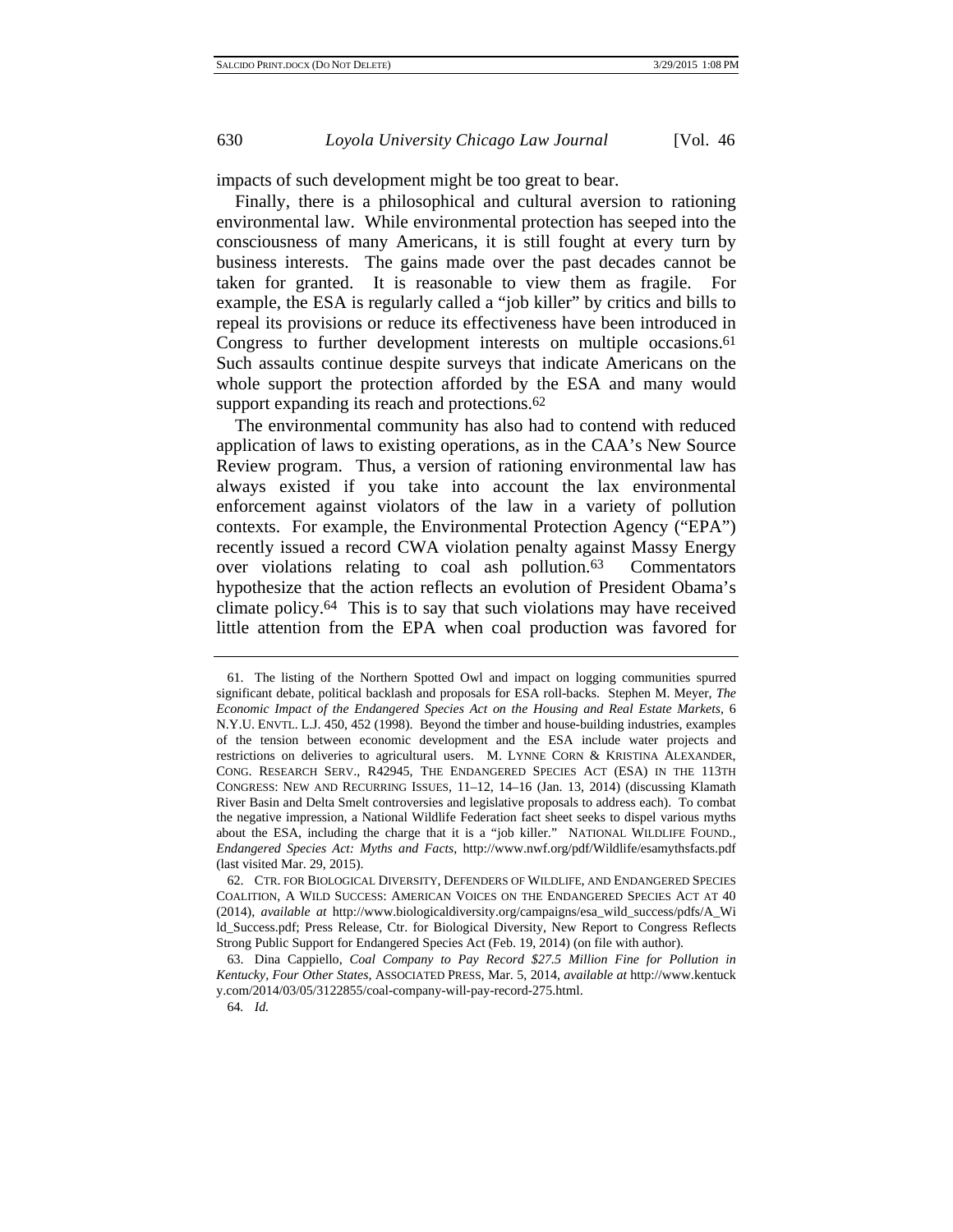energy policy purposes. The reality of fragile environmental gains coupled with a measure of prosecutorial discretion translates into an ethic of solidarity with environmental laws regardless of the negative implications in any particular case.65 But the war mentality has not been universally successful and has by some accounts seriously eroded public trust in the environmental movement.66

The final stage of climate grief is acceptance. Without Herculean efforts, a green grid will not surface.<sup>67</sup> And under existing protocols, even with Herculean efforts it may take too much time to avoid the worst climate disasters. As policymakers grapple with these challenges, a variety of efforts to change business as usual have emerged. Examining current efforts at rationing environmental law illustrates the dangers and the potential reward.

# II. RATIONING ENVIRONMENTAL LAW FOR ALTERNATIVE ENERGY

The pressure to develop new energy sources has never been greater.<sup>68</sup>

<sup>65.</sup> A good counter-argument would be the debate over applying NEPA to monument designations under the Antiquities Act. While the conservation community has typically endorsed broad NEPA application, it does not support adding the NEPA process to monument designations. Under the Antiquities Act, the President may declare a national monument on federal public lands, and thereby extend protection from extractive uses, without regard to the public comment process contemplated by NEPA. Development interests supporting a bill to add such a requirement argue that if public comment is a good thing, adding it in this instance should be supported. Conservation advocates contend that the presidential power needs to be unencumbered by NEPA because designations can be made quickly when the land is otherwise in danger of exploitation and that NEPA would add unnecessary delay. *See House Approves New NEPA Restraint on Monument Designations*, PUB. LANDS NEWS, Mar. 28, 2014, at 1–3 (discussing H.R. 1459). Representative Rob Bishop noted that it was "hypocritical" of Democrats and environmentalists to require review for commercial but not conservation uses. *Id.* at 2; *see* Rob Bishop, Floor Speech: Ensuring Public Involvement in the Creation of National Monuments Act (Mar. 26, 2014), *available at* http://votesmart.org/public-statement/859758 ensuring-public-involvement-in-the-creation-of-national-monuments-act#.U4ylretRZhA (arguing that it is senseless to say public involvement is beneficial in almost every situation, except when the President is involved, because he is head of the executive branch).

<sup>66</sup>*. See* Ruhl, *Structural Transformation*, *supra* note 11, at 431–33 (examining conciliation as a trend to situate environmental law more productively in adaptation strategies).

<sup>67.</sup> Among the many challenges, a joint initiative of the Western Governors' Association and the U.S. Department of Energy identified the lack of transmission capacity from generating locations to population centers where the energy is in demand as the greatest challenge to utility scale renewable energy. W. GOVERNORS' ASS'N & U.S. DEP'T OF ENERGY, WESTERN RENEWABLE ENERGY ZONES - PHASE 1 REPORT, at 3 (2009) ("Lack of cost effective transmission access [is] the greatest impediment to the rapid development of utility-scale, renewable-rich resource areas.").

<sup>68.</sup> David J. Lazerwitz & Matthew E. Bostick, *NEPA Processes for Energy Projects: Unique Challenges and New Directions* 11-7 (Rocky Mt. Min. L. Fdn., Paper No. 11, 2010) ("There is perhaps no other time in our history . . . when the pressure to develop new energy resources has been greater.").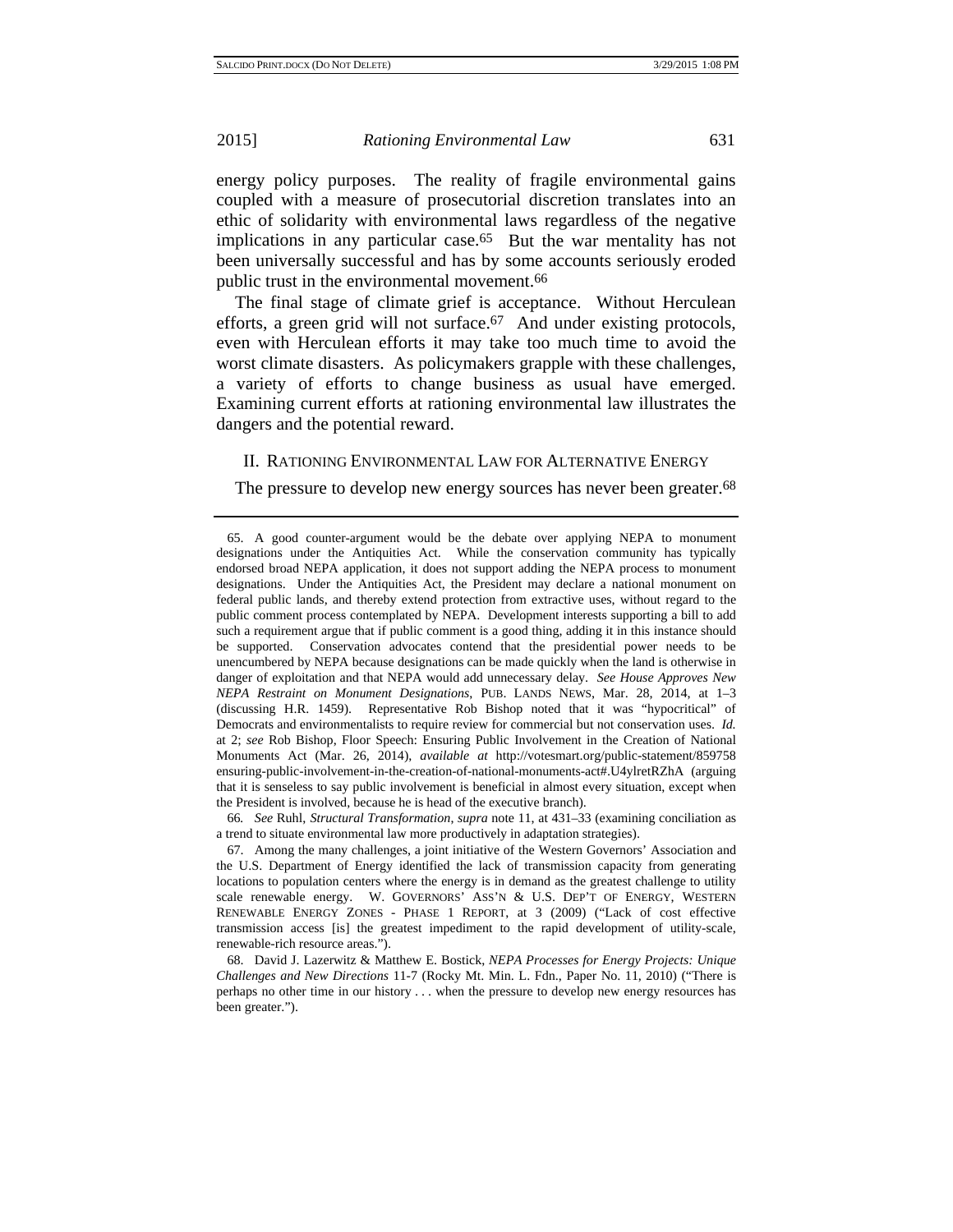The environmental-related laws that apply to energy projects are numerous and complex, often overlapping.<sup>69</sup> In some instances the laws are uncertain, leading to delay. Lawsuits are ripe often at early planning stages. Opponents have used the threat of litigation to prevent development in specific locations.

As the following examples demonstrate, there are multiple efforts afoot to expedite renewable energy projects. Some rely on land-use pre-planning, others on small-size exemptions and use of experimental permits. While the logistical details are different, the end goal—more renewable energy for the grid as soon as possible—is the same.

# *A. Wind Energy*

This Subpart outlines the technology of wind energy and discusses its potential impact on the environment and how the installation of wind power is regulated. The rationing program examined relates to land-use pre-planning. Wind energy represents a demonstrated high-capacity technology that the U.S. is likely to expand on greatly in the coming years both on- and offshore.70

#### 1. Technology and Environmental Impacts

The technology to produce energy from wind is well established.<sup>71</sup> Turbines capture the wind passing over their blades and the rotation creates electric energy.72 No carbon emissions are associated with wind power once installed.73 Ranging in capacity, the deployment of wind

<sup>69.</sup> This Article does not investigate matters such as energy regulation, fair competition, tariffs, or taxes. For purposes of this Article, only the primary environmental-related laws that energy developers must comply with are examined. For a useful discussion of tax policy and climate change, see generally Roberta Mann, *Subsidies, Tax Policy, and Technological Innovation*, *in* GLOBAL CLIMATE CHANGE AND U.S. LAW 565 (Michael B. Gerrard ed., 2007).

<sup>70.</sup> As it is a demonstrated technology, the U.S. government is investing in research to better understand and reduce environmental impacts. *E.g.*, U.S. DEP'T. OF ENERGY, OFFICE OF ENERGY EFFICIENCY & RENEWABLE ENERGY, ENVIRONMENTAL PROJECTS REPORT: FISCAL YEARS 2006–2014, at 3–9 (2014) (summarizing and discussing numerous energy efficiency-related research and projects performed by the U.S.).

<sup>71</sup>*. Id.* at 2.

<sup>72.</sup> The turning of the turbine blades spins a shaft that connects to a generator and makes electricity. *How Do Wind Turbines Work?*, DEP'T OF ENERGY, OFFICE OF ENERGY EFFICIENCY & RENEWABLE ENERGY, http://energy.gov/eere/wind/how-do-wind-turbines-work (last visited Mar. 29, 2015); *see* Ronald H. Rosenberg, *Diversifying America's Energy Future: The Future of Renewable Wind Power*, 26 VA. ENVTL. L.J. 505, 517–20 (2008) (explaining how wind produces electricity and examining wind power sources in the U.S.).

<sup>73</sup>*. See* Dennis Y. C. Leung & Yuan Yang, *Wind Energy Development and its Environmental Impact: A Review*, 16 RENEWABLE & SUSTAINABLE ENERGY REVS. 1031, 1036 (2012) (noting that wind turbines have various environmental impacts but do not emit GHGs into the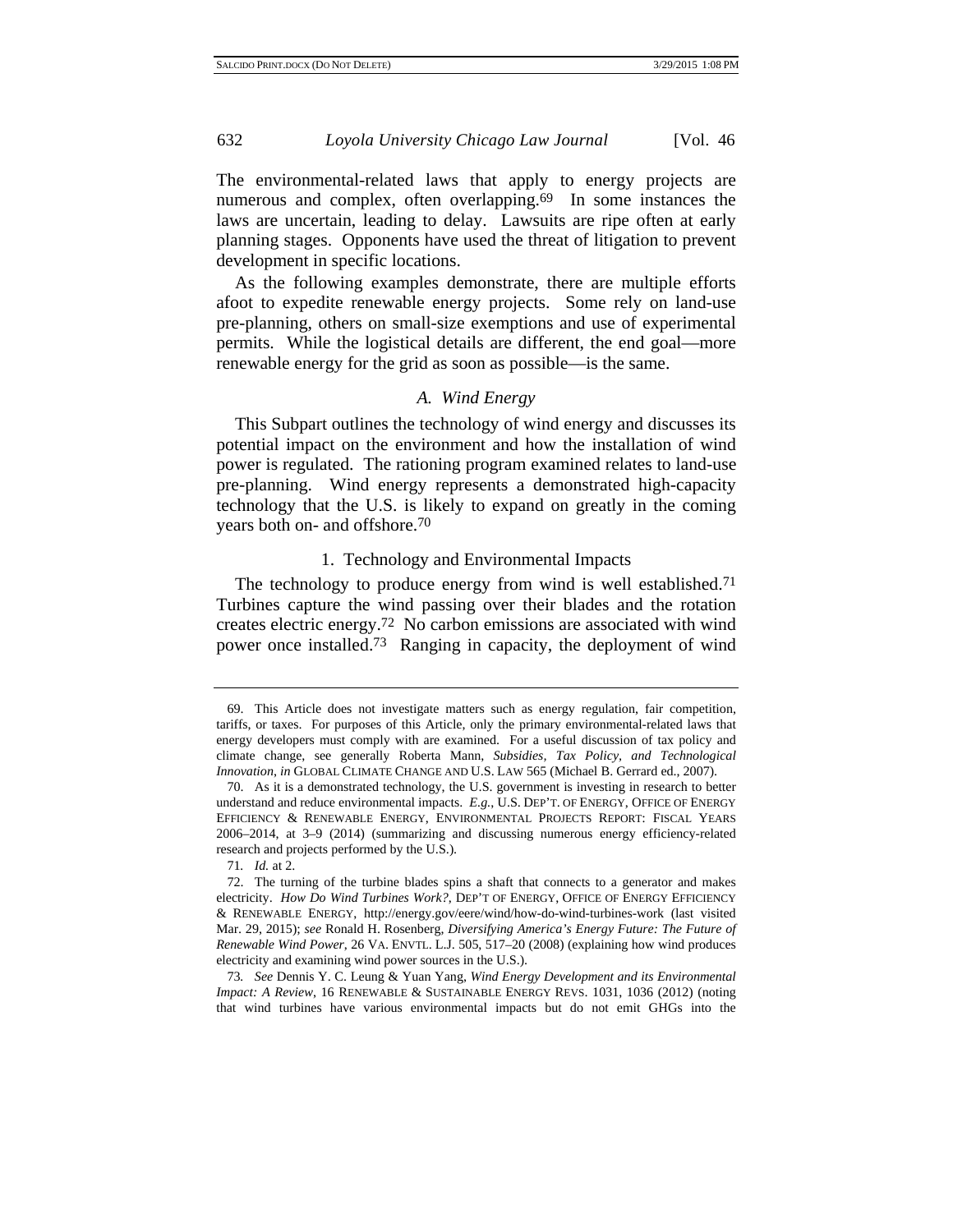turbines on land and offshore is well underway in the U.S.

Good siting practices can avoid habitat disturbances to terrestrial species. However, the primary challenge to wind turbines is impacts to migrating birds and bats. Regardless of choice on- or offshore, it is challenging to avoid impacts to migrating species. Bird and bat mortality can be substantial, particularly if turbines are placed in migratory corridors and if turbine speeds are not controlled during migrating seasons.74 Secondary concerns include wildlife displacement and aesthetic impacts to pastoral landscapes.

Offshore wind energy implicates the further impacts to marine life including disruption of migratory pathways, acoustic impacts, and the uncertain impacts of a continuous electromagnetic field on sensitive marine species such as whales.75

2. Overview of Regulatory Structure for Development

The process for development of wind resources varies depending on whether the project is located on federal, state, or private onshore lands or offshore. Offshore projects must avoid obstructing shipping lanes and obtain a rivers and harbors permit under Section 10 of the Rivers and Harbors Act.76 A project developer must obtain a lease for the area to be occupied by the project either from state authorities if within three miles of the shore, or from the Bureau of Ocean Energy Management ("BOEM"), the federal agency responsible for leasing areas for energy development beyond three miles. If within three miles of the shore, a developer must comply with individual coastal state regulations. Obtaining these leases and permissions can implicate environmental issues. Moreover, if on public lands, any management or wildlife laws specific to those lands apply.

Generally speaking, all projects with a federal nexus would be subject to NEPA.<sup>77</sup> The ESA is also triggered when there is a federal

atmosphere).

<sup>74.</sup> Ana Teresa Marques et al., *Understanding Bird Collisions at Wind Farms: An Updated Review on the Causes and Possible Mitigation Strategies*, 179 BIOLOGICAL CONSERVATION 40, 44–45 (2014).

<sup>75</sup>*. See* Tabassum-Abbassi et al., *Wind Energy: Increasing Deployment, Rising Environmental Concerns*, 31 RENEWABLE & SUSTAINABLE ENERGY REVS. 270, 281–83 (2014) (discussing the environmental impacts of offshore wind farms).

<sup>76.</sup> The Army Corps of Engineers issues permits pursuant to the Rivers and Harbors Act of 1899. 33 U.S.C. § 403 (2012).

<sup>77</sup>*. See* 42 U.S.C. § 4332(2)(C) (2012) (requiring all federal government agencies to submit a report on the environmental impact of any proposed legislation or federal actions).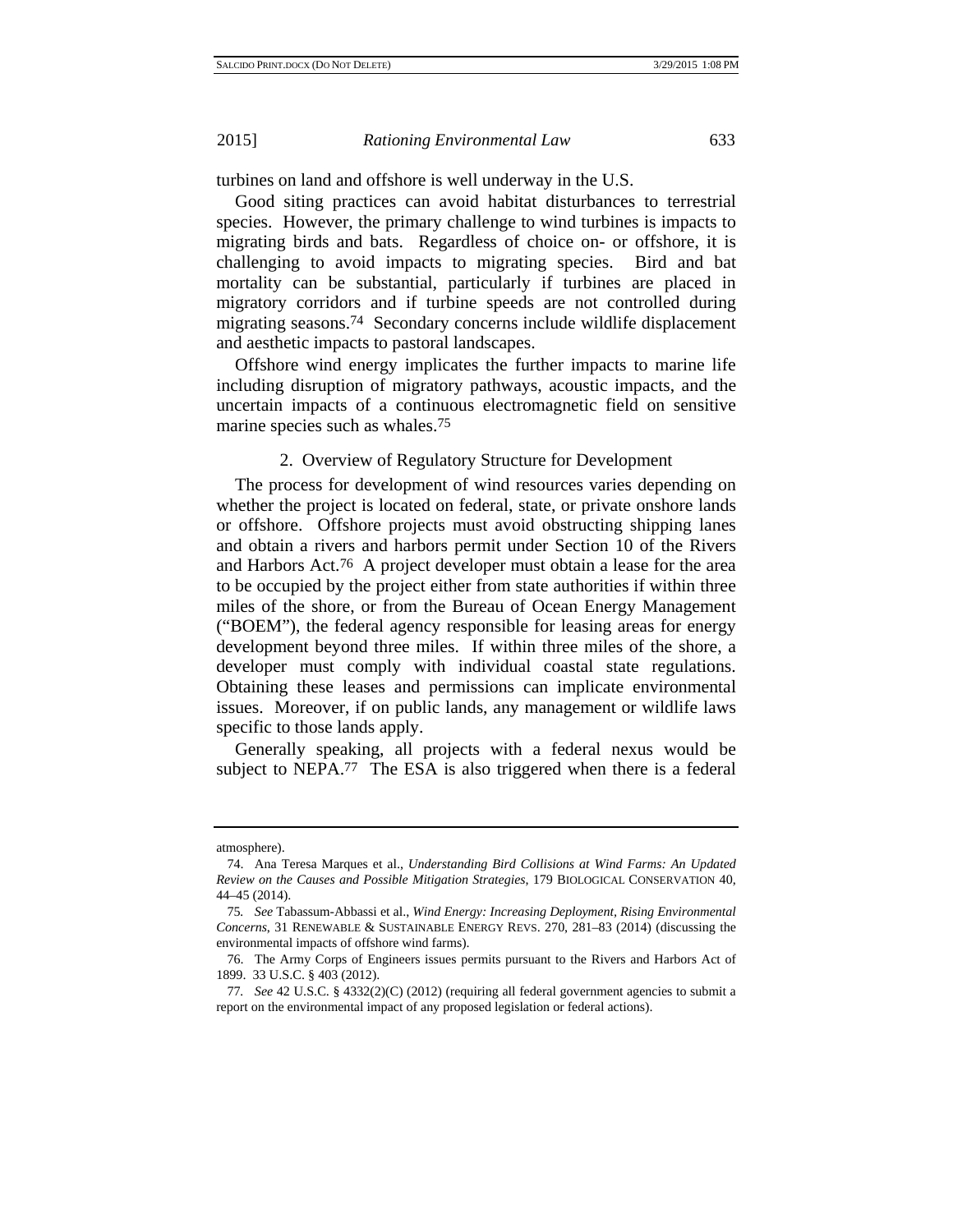nexus and a listed species.78 The National Historic Preservation Act ("NHPA") might apply if any historic listed properties (or potential listed properties) are implicated, requiring consultation with state historic preservation agencies.<sup>79</sup> The Fish and Wildlife Coordination Act80 is also applicable if on federal lands. If the project were located offshore, the Marine Mammals Protection Act81 would also apply.

As mentioned above, of primary concern with wind energy are avian species—both bats and birds. Thus, in addition to any species listed pursuant to the ESA, a proposed wind project might also trigger the Migratory Bird Treaty Act<sup>82</sup> and the Bald and Golden Eagle Protection Act.83 All require protocol to avoid harm, in some instances prohibiting any "take"—killing, harassment, or disturbing of individual members of the species prior to authorization. These impacts are significant and have spurred development of policies to improve siting decisions and minimize wildlife impacts.

3. Example and Explanation of "Rationing" Programs

In 2003, the Bureau of Land Management ("BLM") began a program to maximize wind development on BLM lands where such projects would be technically and economically viable.<sup>84</sup> A key feature of the undertaking was to create policies or "best management practices" that would minimize environmental impacts.<sup>85</sup> Such policies included prohibiting development in environmentally sensitive areas, where resource impacts cannot not be mitigated, or when projects conflict with other land uses (or planned uses) that are not reconcilable.86 BLM later clarified that the policy does not prohibit all wind project development in areas of critical environmental concern.87

The "Smart from the Start" initiative was a proposal intended to

83. 16 U.S.C. §§ 668–668(c).

84*. See* U.S. DEP'T OF THE INTERIOR, BUREAU OF LAND MGMT., RECORD OF DECISION: THE IMPLEMENTATION OF A WIND ENERGY DEVELOPMENT PROGRAM AND ASSOCIATED LAND USE PLAN AMENDMENTS 1–2 (2005) [hereinafter DEP'T OF THE INTERIOR WIND ENERGY PROGRAM].

85. Lazerwitz & Bostick, *supra* note 68, at 11–4.

<sup>78</sup>*. See* 16 U.S.C. § 1536(c) (2012) (requiring all federal agencies to inquire about any listed species in an area affected by its proposed action).

<sup>79.</sup> National Historic Preservation Act, 16 U.S.C. § 470 (2012).

<sup>80. 16</sup> U.S.C. § 661.

<sup>81. 16</sup> U.S.C. §§ 1361–1407.

<sup>82. 16</sup> U.S.C. §§ 703–712.

<sup>86.</sup> DEP'T OF THE INTERIOR WIND ENERGY PROGRAM, *supra* note 84, at 1–13.

<sup>87.</sup> BLM WIND ENERGY PROGRAM: POLICIES AND BEST MANAGEMENT PRACTICES, U.S. DEP'T OF THE INTERIOR, BUREAU OF LAND MGMT. 1-1 (2008) (noting that such areas will not be "universally excluded").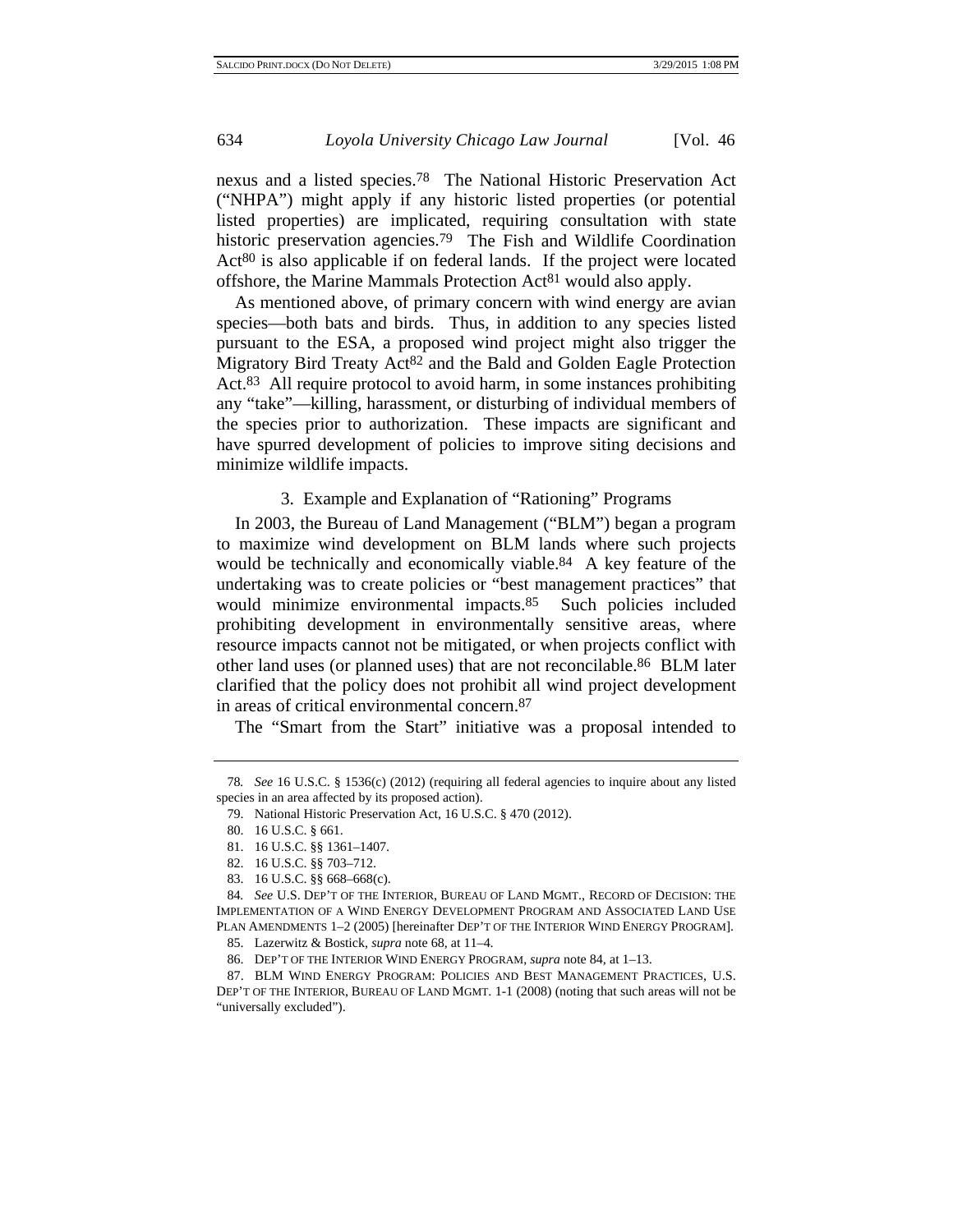facilitate development of commercial offshore wind in the Atlantic coast.88 The potential for wind energy generation is high, but the Cape Wind example, where sustained litigation has stalled development in Nantucket Sound, was more than enough to highlight the extreme resistance facing commercial offshore wind development in areas within view of the shoreline.<sup>89</sup> The major downside to offshore wind is its cost in comparison to onshore wind and other forms of energy production. This led some to declare "Smart from the Smart" as being "Dead in the Water."90

Secretary of the Interior Salazar announced the "Smart from the Start" initiative to use public lands to increase wind power in appropriate locations. Much like BLM's onshore program, this program was intended to eliminate sensitive and other resource-rich sites from the possibility of wind project development, while simultaneously creating a suite of appropriate sites for developers to pursue.

Although rapid development of offshore wind resources did not take off, the concept and name certainly did. Conceiving of the enterprise as one that would stave off bad projects by initially identifying appropriate places for the development is acceptable to both developers and the environmental community. The moniker "Smart from the Start" has been adopted by many initiatives to highlight proactive planning and siting sensitivity.91

#### 4. Analysis of Controversy and Perceived Success

The progress in deploying wind energy is mixed, most notably facing challenges with avian species. The federal government has taken many

<sup>88.</sup> Press Release, U.S. Dep't of the Interior, Salazar Launches 'Smart from the Start' Initiative to Speed Offshore Wind Energy Development Off the Atlantic Coast (Nov. 23, 2010), *available at* http://www.doi.gov/news/pressreleases/Salazar-Launches-Smart-from-the-Start-Initia tive-to-Speed-Offshore-Wind-Energy-Development-off-the-Atlantic-Coast.cfm#; *see* Commercial Leasing for Wind Power on the Outer Continental Shelf (OCS) Offshore Massachusetts—Request for Interest (RFI), 75 Fed. Reg. 82,055 (Dec. 29, 2010) (stating that the RFI was the first step under the Smart from the Start initiative).

<sup>89.</sup> Erica Schroeder, Comment, *Turning Offshore Wind On*, 98 CALIF. L. REV. 1631, 1650 (2010) (describing that litigation has stalled the project for ten years).

<sup>90.</sup> Inst. for Energy Research, *Interior's "Smart from the Start" is Likely "Dead in the Water*,*"* CAN. FREE PRESS (July 27, 2012), http://canadafreepress.com/index.php/article/ interiors-smart-from-the-start-is-likely-dead-in-the-water.

<sup>91</sup>*. E.g.*, Sharon Buccino, *Smart From the Start—Good Planning Promises Sustainable Energy Future*, 27 J. LAND USE & ENVTL. L. 369 *passim* (2012) (applying the term broadly to encompass programs such as increased efficiency, master leasing plans, renewable energy zones, and regional transmission planning); Ann Morgan, *Let's Be "Smart From the Start" with Solar, Wind on Public Lands*, HUFF. POST (Oct. 30, 2013, 1:31 PM), http://m.huffpost.com/us/entry/417 5435 (applying the term to the development of renewable energy projects on public lands).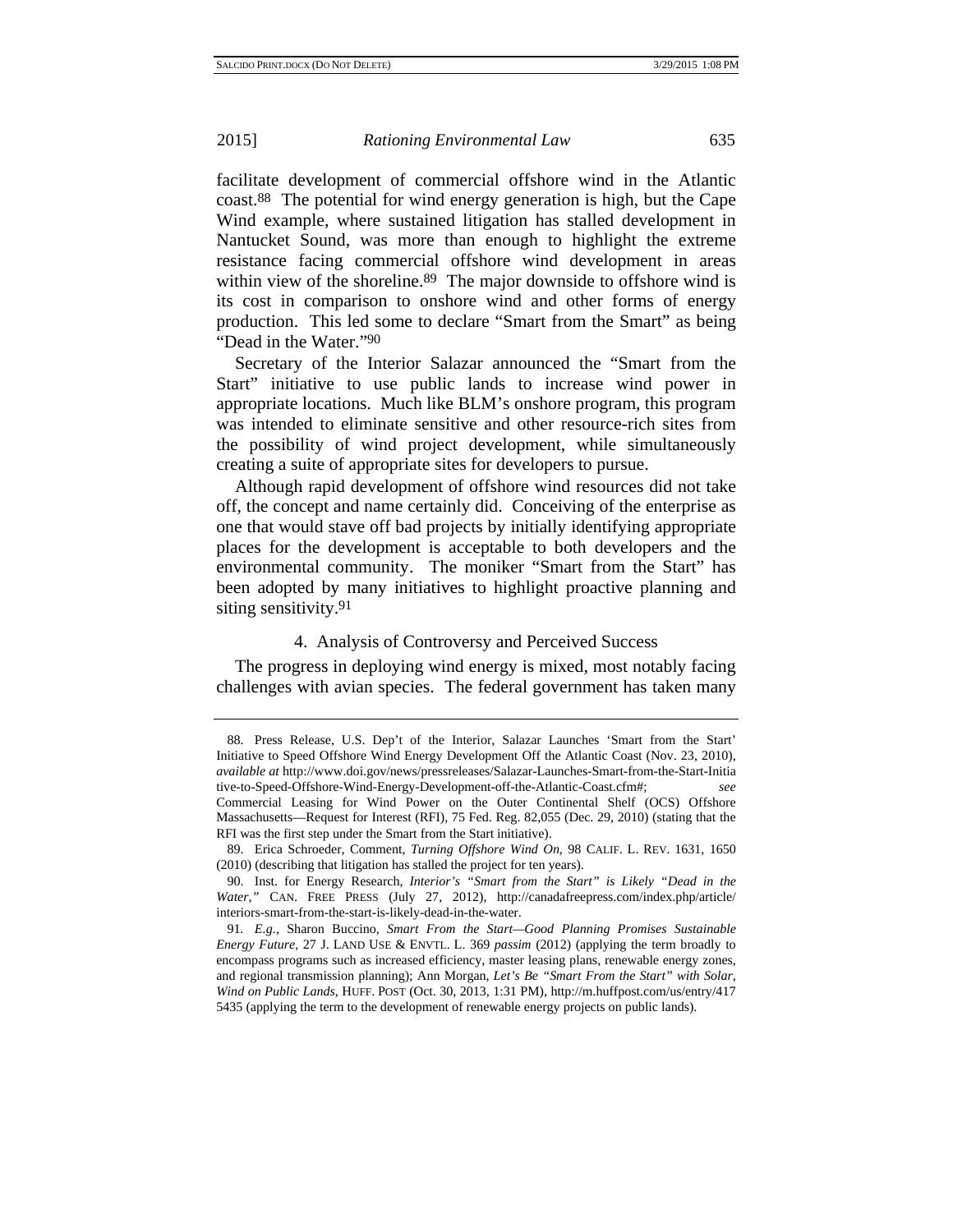steps to try and address the tensions between facilitating development and conserving the environment and sensitive species. The ongoing development of policy related to bald eagles is a good example of the difficulty of meeting competing demands. In 2007, the bald eagle was delisted from the ESA.92 However, in turn the Fish and Wildlife Service ("FWS") strengthened the Bald and Golden Eagle Protection Act by defining "disturb" within the statutory prohibition against "take" under the Act,<sup>93</sup> and then created a permitting system for incidental take that operates similarly to that of the ESA.94 In an effort to boost wind power rollout, the FWS adopted a new rule that allows permits for unintentional take of bald and golden eagles to have a thirty-year term.95 Environmental groups were critical, with one prominent conservation advocate comparing the thirty-year permit to "a blank check."96

Notably the environmental community is quite mixed about the rapid expansion of wind power. One commentator noted that "[t]hose who advocate reducing GHG emissions should unequivocally back the rapid expansion of and transition to these 'green' technologies, right? Wrong."97 Opponents have had success in delaying and ultimately

*Id.*

95. The original term of the programmatic take permit was five years. Eagle Permits; Take Necessary to Protect Interests in Particular Localities, 74 Fed. Reg. at 46,878. In 2012, the service proposed extending the period to thirty years. Eagle Permits; Changes in the Regulations Governing Eagle Permitting, 77 Fed. Reg. 22,267, 22,268 (Apr. 13, 2012) (to be codified at 50 C.F.R. pts. 13, 22). In the notice, the agency pointed to the need to extend the permit time frame to accommodate wind and solar renewable energy projects. *Id.* FWS has also provided guidance to the land-based wind energy industry. Migratory Birds, Eagle Conservation Plan Guidance: Module 1—Land-Based Wind Energy, Version 2, 78 Fed. Reg. 25, 758 (May 2, 2013). The objective of the guidance is to avoid and minimize impacts to eagles from all aspects of wind project siting, construction, and operation. *Id.*

96. Dan Frosch, *A Struggle to Balance Wind Energy With Wildlife*, N.Y. TIMES, Dec. 16, 2013, at A18 (quoting David Yarnold, president of the National Audubon Society).

<sup>92.</sup> Endangered and Threatened Wildlife and Plants, Removing the Bald Eagle in the Lower 48 States From the List of Endangered and Threatened Wildlife, 72 Fed. Reg. 37,346 (July 9, 2007) (to be codified at 50 C.F.R. pt. 17).

<sup>93. 50</sup> C.F.R. § 22.3 (2014). Pursuant to the regulations:

<sup>[</sup>D]isturb means to agitate or bother a bald or golden eagle to a degree that causes, or is likely to cause, based on the best scientific information available, (1) injury to an eagle, (2) a decrease in its productivity, by substantially interfering with normal breeding, feeding, or sheltering behavior, or (3) nest abandonment, by substantially interfering with normal breeding, feeding, or sheltering behavior.

<sup>94.</sup> Eagle Permits; Take Necessary to Protect Interests in Particular Localities, 74 Fed. Reg. 46,836 (Sept. 11, 2009) (to be codified at 50 C.F.R. pts. 13, 22); *see* Brooke Wahlberg, *The Curious Problem of Eagles*, 44 TEX. ENVTL. L.J. 51, 60–61 (2014) (comparing the Bald and Golden Eagle Protection Act incidental take permitting process with that of ESA).

<sup>97.</sup> Hadassah M. Reimer & Sandra A. Snodgrass, *Tortoises, Bats, and Birds, Oh My:*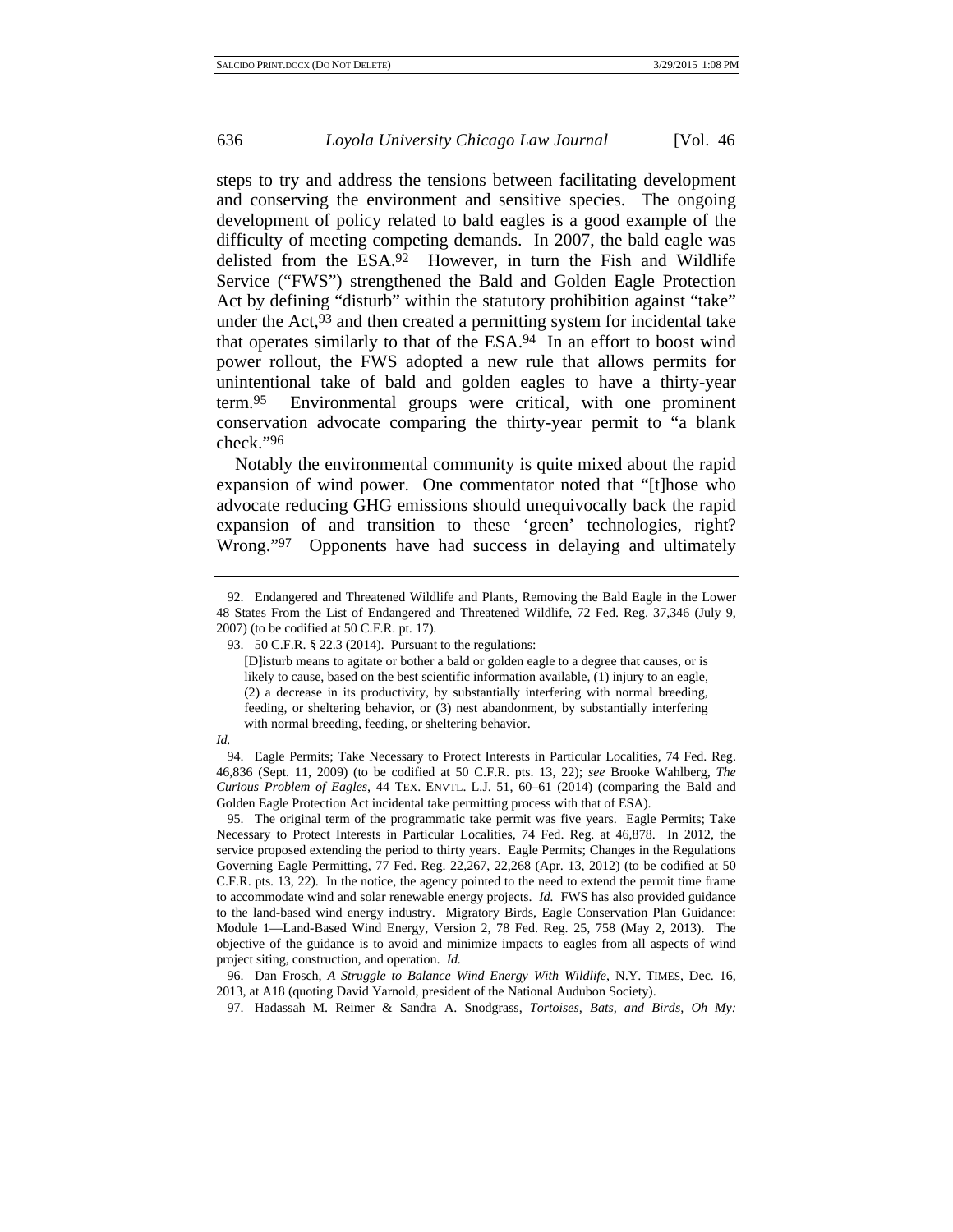derailing projects. Some have suggested efforts to engage the public to help manage the conflict and facilitate wind development.<sup>98</sup>

Although the technology is well understood, aesthetics and beloved wildlife are truly difficult trade-offs for the public to bear. While BLM's pre-planning efforts were seen as useful to facilitate smart siting decisions, the long-term take permit acknowledged the trade-off of the mortality of bald eagles for several decades. A shorter term would have led to more uncertainty for the developer and "kicked the can down the road" so to speak. The decision to support wind energy in the face of eagle mortalities forced the public to grapple with the trade-off of more alternative energy but a loss of a national symbol and conservation success story. Much like Richard Pine chose to cannibalize his most precious belonging—his body—to survive, the decision is equally horrifying after years of attempting to bring back the species from extinction. Rationing environmental law will likely bring us face-toface with these difficult trade-offs again, and thus must be viewed in the broader context of a concrete shift to a sustainable future.

#### *B. Hydropower*

This Subpart outlines the technology of hydropower and discusses its potential impact on the environment as well as how the installation of hydropower is regulated. The rationing program examined relates to small-scale exemptions from the typical licensing process. Hydropower is currently one of the largest sources of non-carbon energy.99 Power from dams can put energy on the grid quickly at peak hours.100 Thus, it would be a welcome compliment to alternative sources such as wind and solar, which are neither constant nor as predictable as dam releases and tides. However, given experience with highly disturbed and important river ecosystems, the likelihood of the U.S. expanding

*Protected-Species Implications for Renewable Energy Projects*, 46 IDAHO L. REV. 545, 546 (2010).

<sup>98</sup>*. See, e.g.*, Sean F. Nolon, *Negotiating the Wind: A Framework to Engage Citizens in Siting Wind Turbines*, 12 CARDOZO J. CONFLICT RESOL. 327 (2011) (exploring the beneficial role that citizen engagement could play in creating wind energy plans).

<sup>99.</sup> The Energy Information Administration identifies hydropower as providing seven percent of the U.S. electricity generation in 2013, with other renewables at six percent, and nuclear power at nineteen percent. *Frequently Asked Questions: What is U.S. Electricity Generation by Energy Source?*, U.S. ENERGY INFO. ADMIN., http://www.eia.gov/tools/faqs/faq.cfm?id=427&t=3 (last updated June 13, 2014). The World Energy Council estimates that approximately fifteen percent of global electricity comes from hydropower. WORLD ENERGY COUNCIL, WORLD ENERGY RESOURCES: 2013 SURVEY 17 (2013).

<sup>100.</sup> GEORGE CAMERON COGGINS ET AL., FEDERAL PUBLIC LAND AND RESOURCES LAW 554 (6th ed. 2007).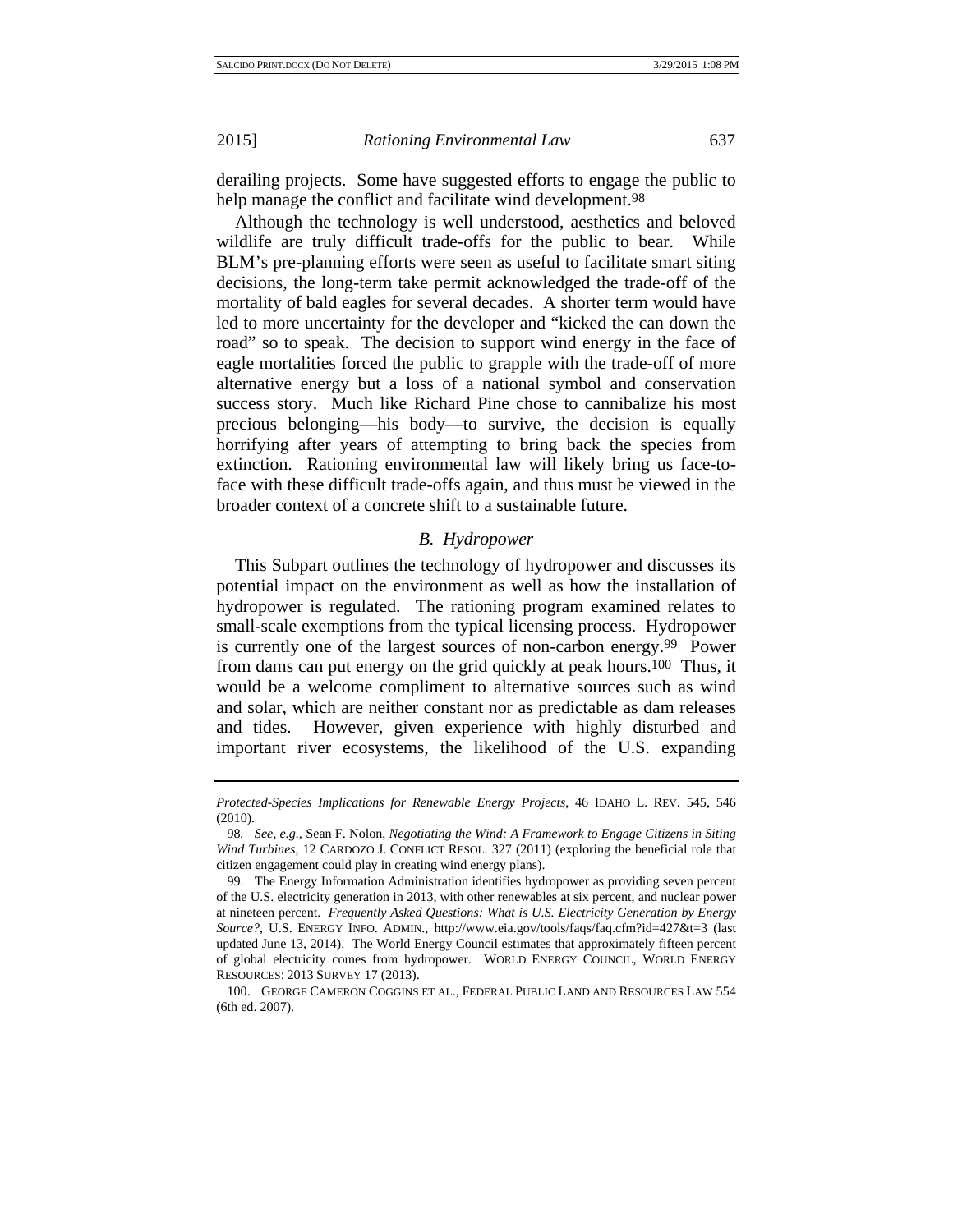hydropower capacity greatly is unclear.

#### 1. Technology and Environmental Impacts

Like wind power, generating energy from water has a long and checkered history in the U.S. "If water is located at any place higher than the level of the area towards which it seeks to flow, it has potential gravitational energy."101 "From the dawn of recorded history, humans have experimented with ways to turn that potential energy into useful kinetic energy."102

It is hard to overestimate the massive changes we have made to river ecosystems in the U.S. "[V]irtually every river in the lower 48 states is now regulated by dams, locks, or diversions."103 Run of the river dams generate power by passing water through turbines. Sometimes small canals can be used to channel water through a turbine. Natural features of a river often provide sufficient head.104 In other instances, dams are created to trap water in reservoirs and create a larger head, where a large volume can be dropped at controlled times. The U.S. is also considering increased pumped storage hydroelectric plants, where water is pumped back up to be dropped through turbines at peak hours.105

Hydropower is a non-carbon form of energy. Some countries, such as Norway, generate much of their energy from hydroelectric projects.106 Yet hydropower generates less than ten percent of the U.S.

<sup>101.</sup> FRED BOSSELMAN ET AL., ENERGY, ECONOMICS AND THE ENVIRONMENT: CASES AND MATERIALS 117 (3d ed. 2010). When water flows, it is motion (kinetic energy). U.S. DEP'T OF THE INTERIOR, BUREAU OF RECLAMATION, MANAGING WATER IN THE WEST: HYDROELECTRIC POWER (2005), *available at* http://www.usbr.gov/power/edu/pamphlet.pdf. The water passing over a turbine will move the blades (mechanical energy), which turns the generator rotor converting it to electricity. *Id.* A primer on hydropower describing the process in more detail, and the use of hydropower in the U.S. is provided by the U.S. Department of the Interior, Bureau of Reclamation, Power Resources Office. *Id.*

<sup>102.</sup> BOSSELMAN ET AL., *supra* note 101, at 117.

<sup>103.</sup> MICHAEL COLLIER, ROBERT H. WEBB & JOHN C. SCHMIDT, DAMS AND RIVERS: A PRIMER ON THE DOWNSTREAM EFFECTS OF DAMS 1 (1996).

<sup>104.</sup> Head is the distance between the top of the waterfall and the surface water below. According to the U.S. Department of Energy, Office of Energy Efficiency & Renewable Energy Glossary of Hydropower Terms, "head" is "[v]ertical change in elevation, expressed in feet or meters, between the head (reservoir) water level and the tailwater (downstream) level." *Glossary of Hydropower Terms*, OFFICE OF ENERGY EFFICIENCY & RENEWABLE ENERGY, http://energy.go v/eere/water/glossary-hydropower-terms (last visited Mar. 29, 2015).

<sup>105</sup>*. See generally* DOUGLAS G. HALL & RANDY D. LEE, ASSESSMENT OF OPPORTUNITIES FOR NEW UNITED STATES PUMPED STORAGE HYDROELECTRIC PLANTS USING EXISTING WATER FEATURES AS AUXILIARY RESERVOIRS (2014) (discussing how pumped storage hydroelectric plants function and possible locations for such plants).

<sup>106.</sup> JAMES H. MCGREW, FEDERAL ENERGY REGULATORY COMMISSION 217 (2d ed. 2009).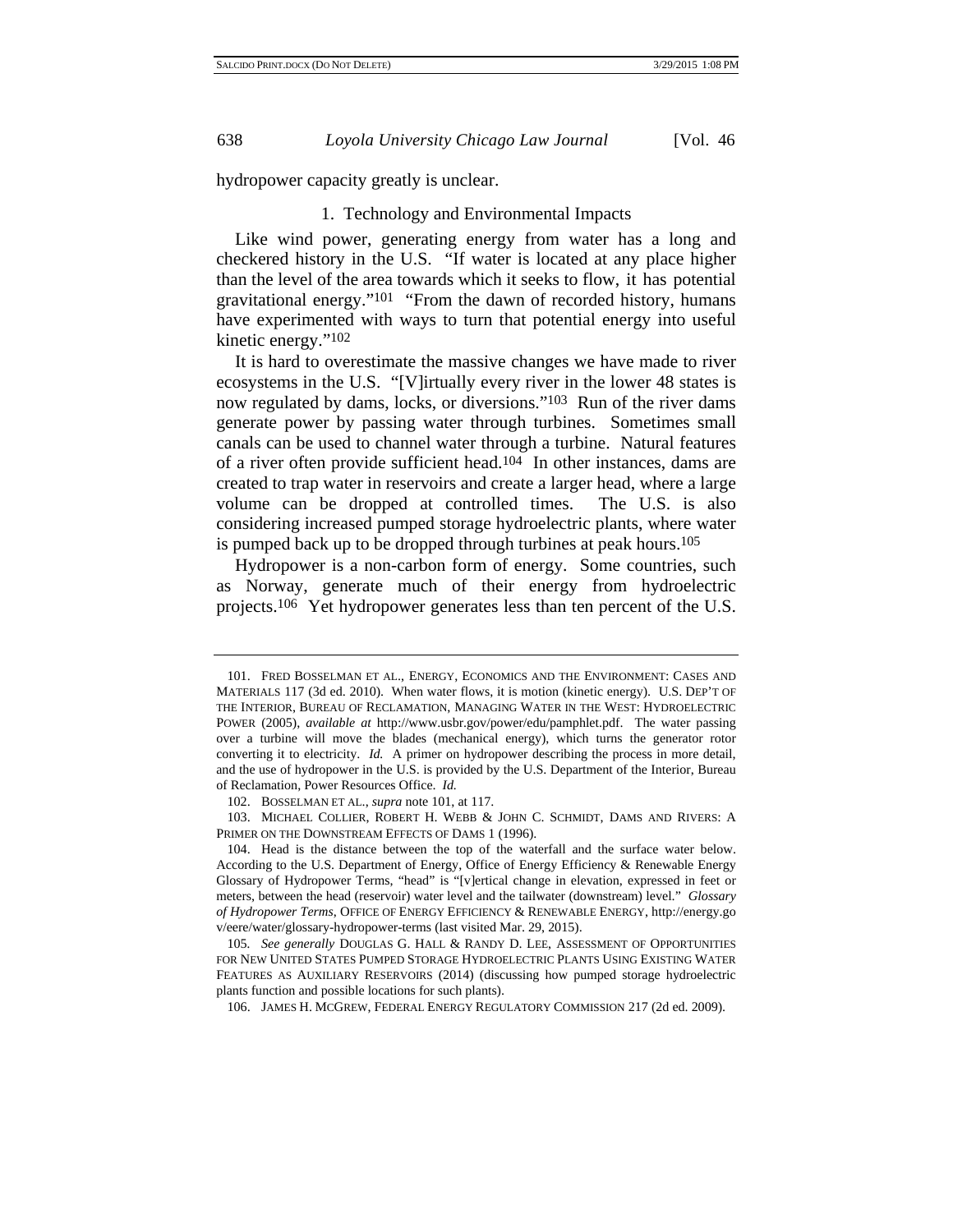energy portfolio.<sup>107</sup> Though it generates no GHGs, and does not consume any fuel in the electricity generation process itself,108 the use of water for energy can have severe impacts on river ecosystems.109 Dams impede fish migration, add pollutants such as heat, and change flow regimes having severe impacts on aquatic species.<sup>110</sup> Sediment and nutrient migration is also impacted with severe consequences for fish and wildlife.111 Serious ecosystem degradation on important river systems such as the Colorado has led to investment in restoration that is likely to last for many years.<sup>112</sup> Thus, although the Colorado River's "artificial plumbing system" contributes both water and electricity to seven U.S. states and Mexico, the trade-off in ecosystem degradation for this progress has been harsh.<sup>113</sup> Thus, decommissioning and dam removal have become one proposed component of river ecosystem restoration.114

2. Overview of Regulatory Structure for Development

The Federal Power Act ("FPA") gives exclusive authority to the Federal Energy Regulatory Commission ("FERC") to license nonfederal hydropower projects located on federal lands, in navigable waters, or connected to the interstate electric grid.115 There are multiple routes to licensing, including integrated licensing, traditional licensing, and an alternative licensing process.116 Typically licenses are issued for

<sup>107</sup>*. Id.* (stating that hydropower only accounted for six to seven percent of U.S. energy in 2009).

<sup>108</sup>*. Id.*

<sup>109</sup>*. See* David D. Hart & N. Leroy Poff, *A Special Section on Dam Removal and River Restoration*, 52 BIOSCIENCE 653 (2002) (calling for dam removal in order to restore river ecosystems); Franklin K. Ligon et al., *Downstream Ecological Effects of Dams*, 45 BIOSCIENCE 183 (1995) (discussing the "cataclysmic effect" that dams have on the river's ecological processes).

<sup>110.</sup> Stuart E. Bunn & Angela H. Arthington, *Basic Principles and Ecological Consequences of Altered Flow Regimes for Aquatic Biodiversity*, 30 ENVTL. MGMT. 492, 498–99 (2002).

<sup>111.</sup> Ligon et al., *supra* note 109, at 188–89.

<sup>112.</sup> ROBERT W. ADLER, RESTORING COLORADO RIVER ECOSYSTEMS: A TROUBLED SENSE OF IMMENSITY 4–5 (2007).

<sup>113</sup>*. Id.* at 5. The author also discusses debates over proposals to decommission the Glen Canyon Dam. *Id.* at 237–40. Notably, the dam produces 5000 gigawatts per hour per year and, as with other dams, does not produce GHG emissions or other pollutants and can be used during peak energy use hours, reducing costs to consumers. *Id.* at 239.

<sup>114.</sup> COGGINS ET AL., *supra* note 100, at 554; Hart & Poff, *supra* note 109, at 654.

<sup>115.</sup> Federal Power Act, 16 U.S.C. §§ 791(a)–825 (2012). FERC does not have responsibility for regulating federal dams operated by agencies such as the Department of Interior, Army Corps of Engineers, and the Tennessee Valley Authority. MCGREW, *supra* note 106, at 218.

<sup>116</sup>*. E.g.*, FED. ENERGY REGULATORY REG. COMM'N, HANDBOOK FOR HYDROELECTRIC PROJECT LICENSING AND 5 EXEMPTIONS FROM LICENSING 2–3 (2004) [hereinafter FERC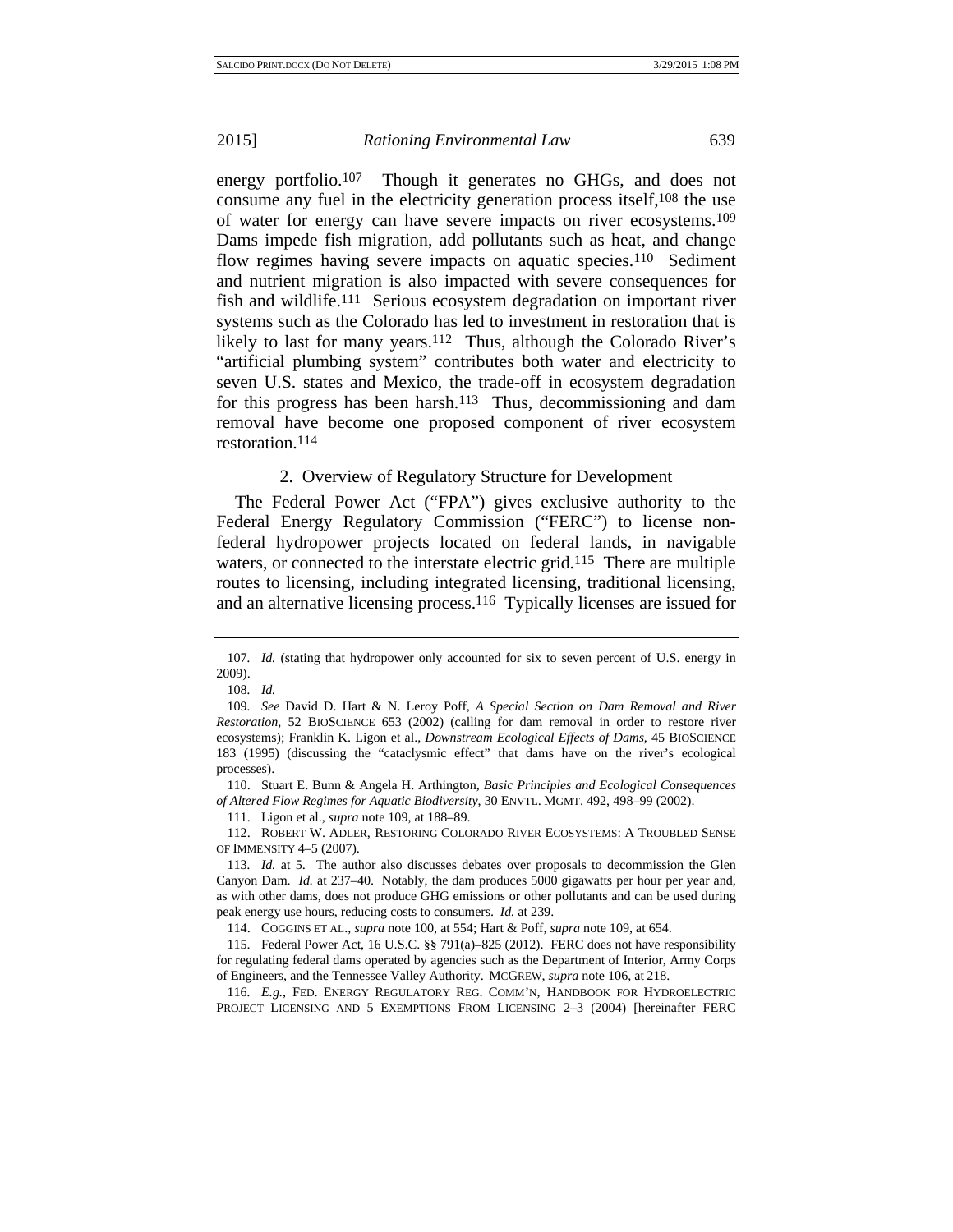fifty years, and upon reaching the expiration date, FERC will conduct re-licensing.

The licensing process itself requires evaluation of environmental impacts and a public interest test pursuant to the FPA. Moreover, if any endangered species are implicated by the project, FERC is also required to consult with the FWS pursuant to section 7 of the ESA.117 If the project may affect national historic properties the NHPA requires notification and consultation.118 "Environmental reviews of hydroelectric projects can be complex and hotly disputed."<sup>119</sup>

# 3. Example and Explanation of "Rationing" Program

FERC adopted a program to expedite hydropower projects with five megawatt ("MW") capacity or less.120 The exemption is available if an applicant proposes to install or add capacity to a non-federal, pre-1977 dam, or at a natural water feature.<sup>121</sup> The exemption allows an applicant to avoid the lengthy licensing process, although to obtain the exemption from licensing an environmental assessment ("EA") procedure is conducted. The handbook available for applicants emphasizes that an exemption from licensing is an exemption from Part I of the FPA.122 This type of rationing program rests on the assumption that small hydroprojects will have minimal environmental impact.

4. Feedback on the Controversy and Perceived Success

The likelihood of expanded dam construction is low, given the poor state of river ecosystems damaged by hydropower. Only minor increase of capacity is likely, and although the small project exemption was not met with significant resistance, it also seems unlikely to generate many new projects. If the recent bills on RPS are any indication, however, hydropower will continue to be a major player in the overall picture of renewable energy growth. Some states are considering including existing large-scale hydropower as eligible sources, while others sought

HANDBOOK 2004] (providing a step-by-step guide for licensing for parties involved in the hydropower authorization process).

<sup>117. 16</sup> U.S.C. § 1536 (2012).

<sup>118.</sup> National Historic Preservation Act, 16 U.S.C. § 470. Section 106 of the Act contains consultation requirements. The section 106 regulations, 36 C.F.R. § 800 (2014), do not require a particular outcome, but a specific process. *Id.* 

<sup>119.</sup> MCGREW, *supra* note 106, at 222.

<sup>120</sup>*. See* FERC HANDBOOK 2004, *supra* note 116, at 6-2 (setting out exemptions for hydroelectric projects of five MW or less).

<sup>121. 18</sup> C.F.R. § 4.31(c)(2) (2014).

<sup>122.</sup> FERC HANDBOOK 2004, *supra* note 116, at 6-1 (citing 16 U.S.C. §§ 823A, 2705, 2708).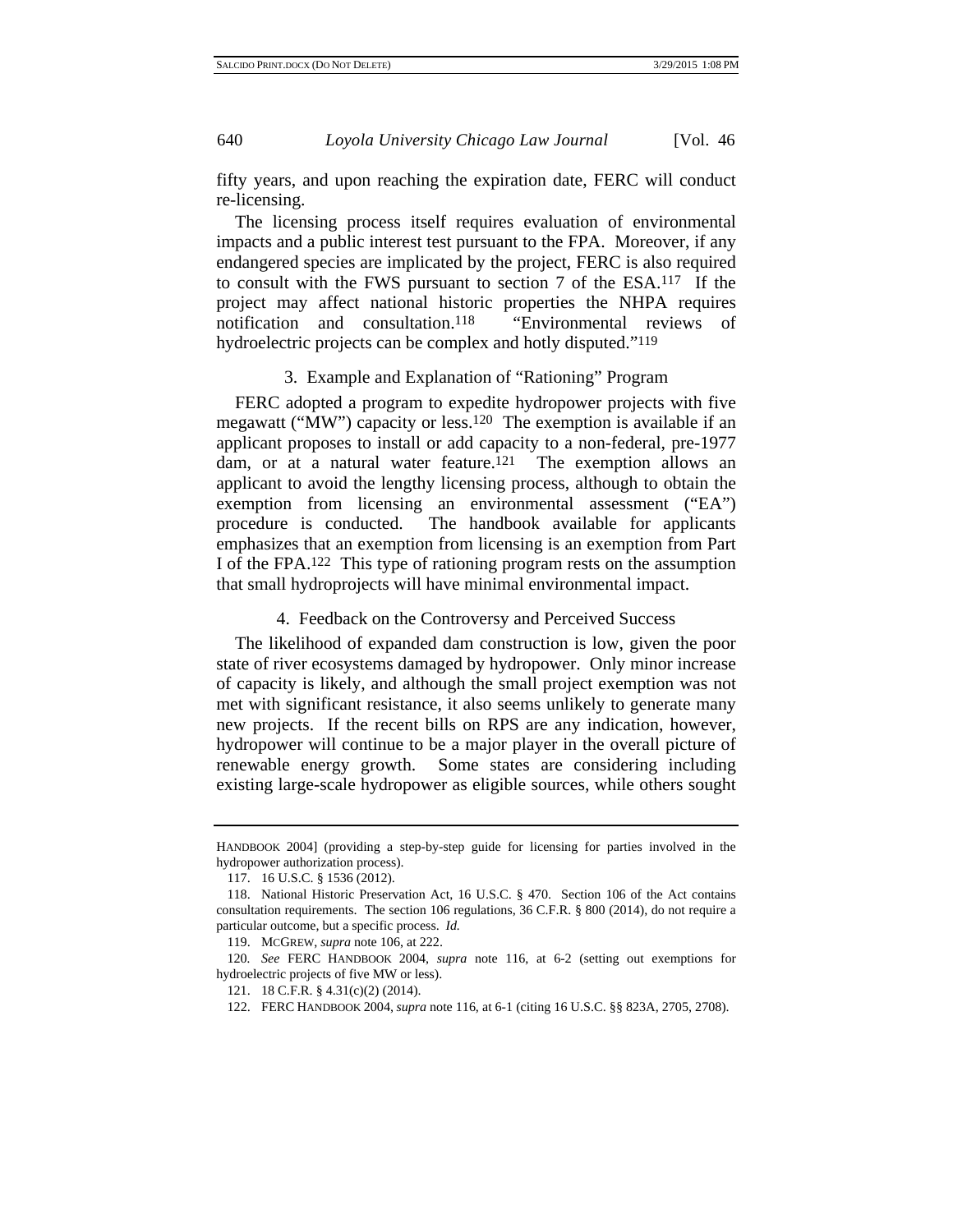to add run-of-the-river projects as eligible for inclusion in the RPS calculations.123

#### *C. Solar Power*

This Subpart outlines the technology of solar power, discusses its potential impact on the environment, and addresses how the installation of solar power is regulated. The rationing program examined relates to preferential treatment under planning laws. Solar power has been in use in the U.S. for many decades, but is getting cheaper and thus more competitive.124 The weakness of solar power is its intermittent availability. The sun must be shining to generate solar power, and the most robust areas to capture the sunlight are thus in desert areas, where we have seen much interest and controversy.

1. Technology and Environmental Impacts

Solar power is a non-carbon source of energy, and solar projects may seem like a natural fit for the deserts and sunny weather of the western U.S. But such large-scale solar projects are under attack for their capacity to take up far more land than rooftop solar projects.125 Furthermore, solar projects pose impacts to sensitive species, both in terms of direct impacts and displacement from habitat.126 Depending on the technology, some large-scale solar utility projects consume significant water resources.<sup>127</sup> As one expert has put it: "[R]enewable energy projects often pit 'green' against 'green'—reduction of GHG emissions versus protecting local landscapes and wildlife."128

<sup>123</sup>*. See* STATE RPS HOLD STEADY, *supra* note 46, at 3, 6 (noting Connecticut's effort with run-of-the-river projects and the nine state bills that would have added large hydroelectric generation).

<sup>124.</sup> ANNUAL ENERGY OUTLOOK 2014, *supra* note 46, at ES-4 (noting that wind and solar have become cheaper).

<sup>125</sup>*. See* Uma Outka, *The Renewable Energy Footprint*, 30 STAN. ENVTL. L.J. 241, 244 (2011) (hesitating to concede the loss of vast quantities of land as an inevitable trade-off for renewable power).

<sup>126</sup>*. See* Sarah Pizzo, Comment, *When Saving the Environment Hurts the Environment: Balancing Solar Energy Development With Land and Wildlife Conservation in a Warming Climate*, 22 COLO. J. INT'L ENVTL. L. & POL'Y 123, 134–39 (2011) (examining impacts on wildlife, water resources, and other environmental amenities).

<sup>127.</sup> Robert Glennon & Andrew M. Reeves, *Solar Energy's Cloudy Future*, 1 ARIZ. J. ENVTL. L. & POL'Y 91, 96–103 (2010) (examining water use for various solar technologies and comparing to other types of energy generation). The authors explain why concentrated solar consumes water resources, although photovoltaic technology such as rooftop solar panels use very little. *Id.*

<sup>128.</sup> Reimer & Snodgrass, *supra* note 97, at 546.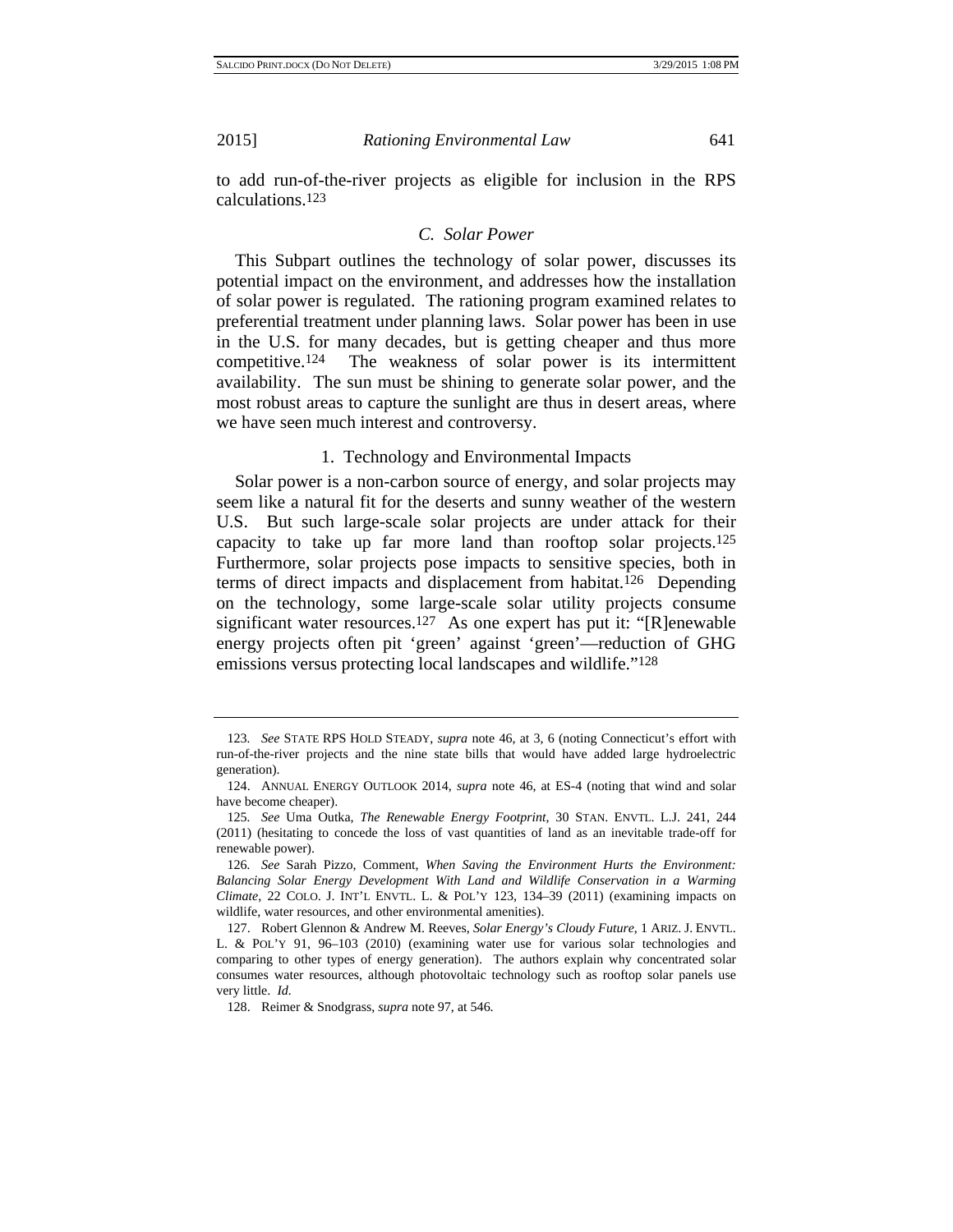#### 2. Overview of Regulatory Structure for Development

The government agencies involved in authorizing construction of a solar project will depend on whether the project is on federal lands. The Department of Interior ("DOI") has jurisdiction over a significant swath of public lands from which project proponents would like to generate solar energy. Within the DOI is the BLM, which is responsible for public lands in the southwestern U.S. where multiple large-scale solar projects have been proposed.

NEPA requires that federal agencies take a "hard look" at actions that may have a significant impact on the environment.129 Thus, any project with a federal approval or on federal land will require NEPA compliance with the environmental impact assessment process. The assessment must contain a description of the project, assessment of a "no action" alternative, and evaluation of other reasonable alternatives.130 The procedural requirements of an EA can greatly assist in the evaluation of tradeoffs of particular projects.131 However, the statute does not require that agencies choose the most environmentally friendly version of a project or mitigate significant environmental impacts. On the whole, NEPA's requirements produce transparency and engage the public with disclosure and solicited comments; however, the requirements increase the time necessary to get a project from start to finish and the cost of compliance.132

The ESA is the most important wildlife protection statute in the federal arsenal.133 It prohibits the taking of listed species by any person.134 "Take" is defined broadly, including not only killing, but also harassing, and through regulations, harm to species by habitat modification or degradation where it actually kills or injures wildlife.135

<sup>129.</sup> National Environmental Policy Act, 42 U.S.C. § 4321 (2012); Robertson v. Methow Valley Citizens Council, 490 U.S. 332, 348 (1989).

<sup>130. 42</sup> U.S.C. § 4332(2)(C); Environmental Impact Statement, 40 C.F.R. § 1502.14 (2014). The "no action" alternative can be found in subsection (d). 40 C.F.R. § 1502.14.

<sup>131.</sup> CEQ regulations require that the reasonable alternatives of proposals be presented in comparative form, "thus sharply defining the issues and providing a clear basis for choice among options by the decisionmaker and the public." 40 C.F.R. § 1502.14.

<sup>132</sup>*. See generally* Trevor Salter, *NEPA and Renewable Energy: Realizing the Most Environmental Benefit in the Quickest Time*, 34 ENVIRONS ENVTL. L. & POL'Y J. 173 (2011) (discussing the length of the NEPA process and arguing for an accelerated mechanism for qualified projects).

<sup>133</sup>*. See generally* Endangered Species Act, 16 U.S.C. § 1531 (2012) (protecting endangered species from extinction).

<sup>134</sup>*. Id.* § 1538.

<sup>135. 50</sup> C.F.R. § 17.3 (2014); *see* Babbitt v. Sweet Home Chapter of Cmtys. for a Great Or., 515 U.S. 687, 699–700 (1995) (rejecting challenge to the ESA). The regulation states that an act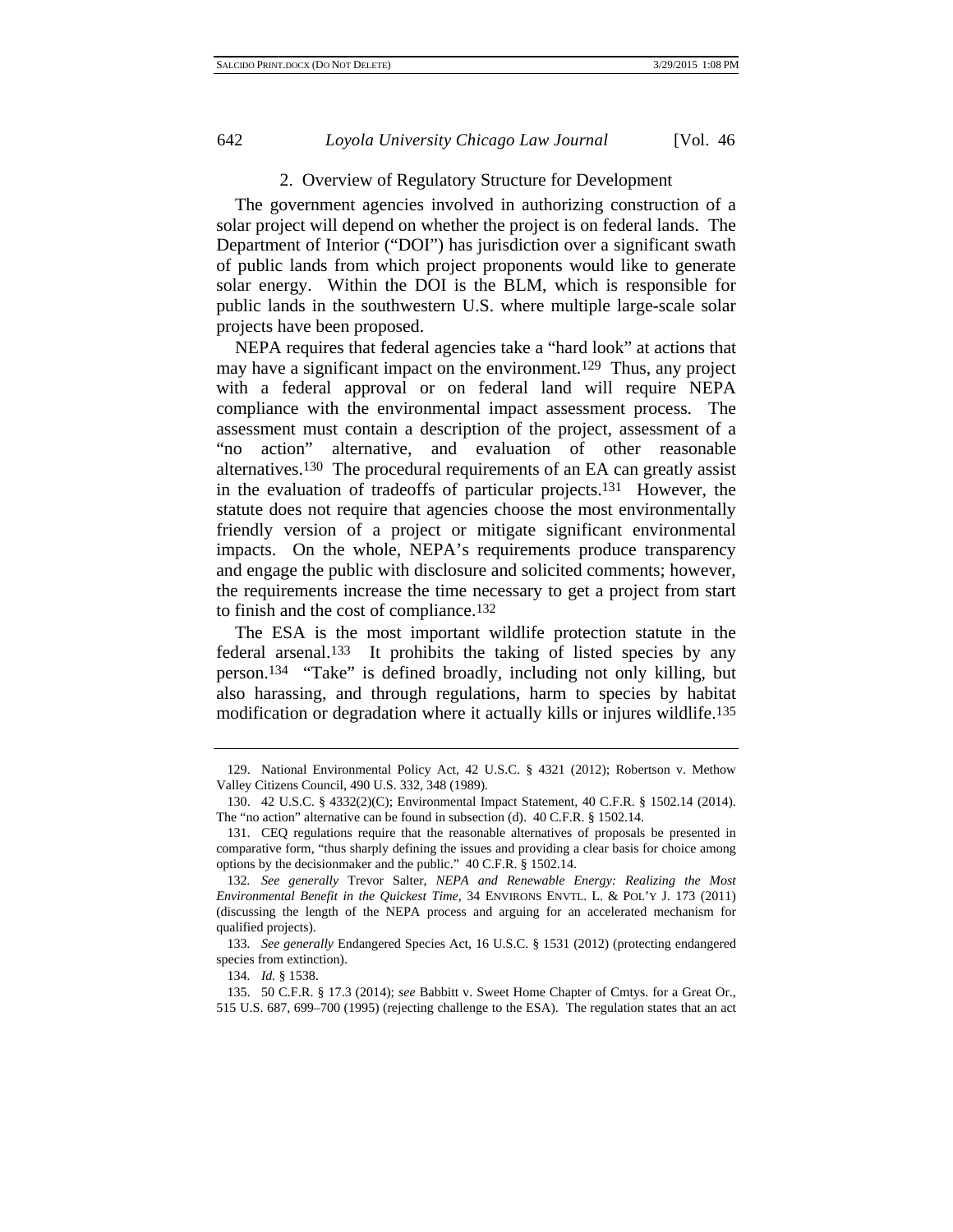Yet the prohibition applies only to species that are listed by the FWS as facing potential extinction. If a project is on federal lands or has a federal nexus, then section 7 of the ESA requires the FWS to consult on the issuance of a permit or authorization by the federal agency involved.136 The FWS must find that there is no jeopardy to the species, or that with certain stated actions jeopardy would be avoided.137 Where the project is not on federal lands and has no federal nexus, section 10 requirements apply.138 The project applicant can submit a habitat conservation plan to obtain immunity from liability for any unintentional take to the species.139

# 3. Example and Explanation of "Rationing" Program

In 2008, BLM and the Department of Energy ("DOE") embarked on a programmatic environmental impact study ("PEIS") to identify suitable areas for large-scale solar development in a six-state study area.140 Recognizing the tension between large-scale project efficiencies and natural habitat degradation within the six-state study area of Arizona, California, Colorado, New Mexico, Nevada, and Utah, the areas deemed "environmentally sensitive" were excluded from consideration in the BLM/DOE PEIS.141 The Final Solar PEIS identified seventeen solar energy zones ("SEZ").142 These are priority areas for development of utility-scale solar energy facilities.143

The agencies then applied preference to such SEZ projects within the NEPA framework. On one hand, critics insisted on full analysis of any

of harm "may include significant habitat modification or degradation where it actually kills or injures wildlife by significantly impairing essential behavioral patterns, including breeding, feeding or sheltering." 50 C.F.R. § 17.3. In *Babbitt*, a majority of the Supreme Court upheld the regulation and assumed normal requirements of proximate cause apply to the liability of persons charged with a section 9 violation. *Babbitt*, 515 U.S. at 735.

<sup>136. 16</sup> U.S.C. § 1536.

<sup>137</sup>*. See* 50 C.F.R. § 402.14(h)(3) (containing consultation regulations for biological opinions).

<sup>138. 16</sup> U.S.C. § 1539.

<sup>139</sup>*. Id.* § 1539(a)(1)(B).

<sup>140.</sup> Notice of Intent to Prepare a Programmatic Environmental Impact Statement to Evaluate Solar Energy Development, Develop and Implement Agency-Specific Programs, Conduct Public Scoping Meetings, Amend Relevant Agency Land Use Plans, and Provide Notice of Proposed Planning Criteria, 73 Fed. Reg. 30908 (May 29, 2008) [hereinafter Notice of Intent].

<sup>141</sup>*. Id.* at 30910.

<sup>142.</sup> U.S. DEP'T OF THE INTERIOR, BUREAU OF LAND MGMT., RECORD OF DECISION: THE FINAL PROGRAMMATIC ENVIRONMENTAL IMPACT STATEMENT FOR SOLAR ENERGY DEVELOPMENT IN SIX SOUTHWESTERN STATES, at ES-11 (2012) [hereinafter ROD SOLAR PEIS].

<sup>143</sup>*. Id.* at ES-2.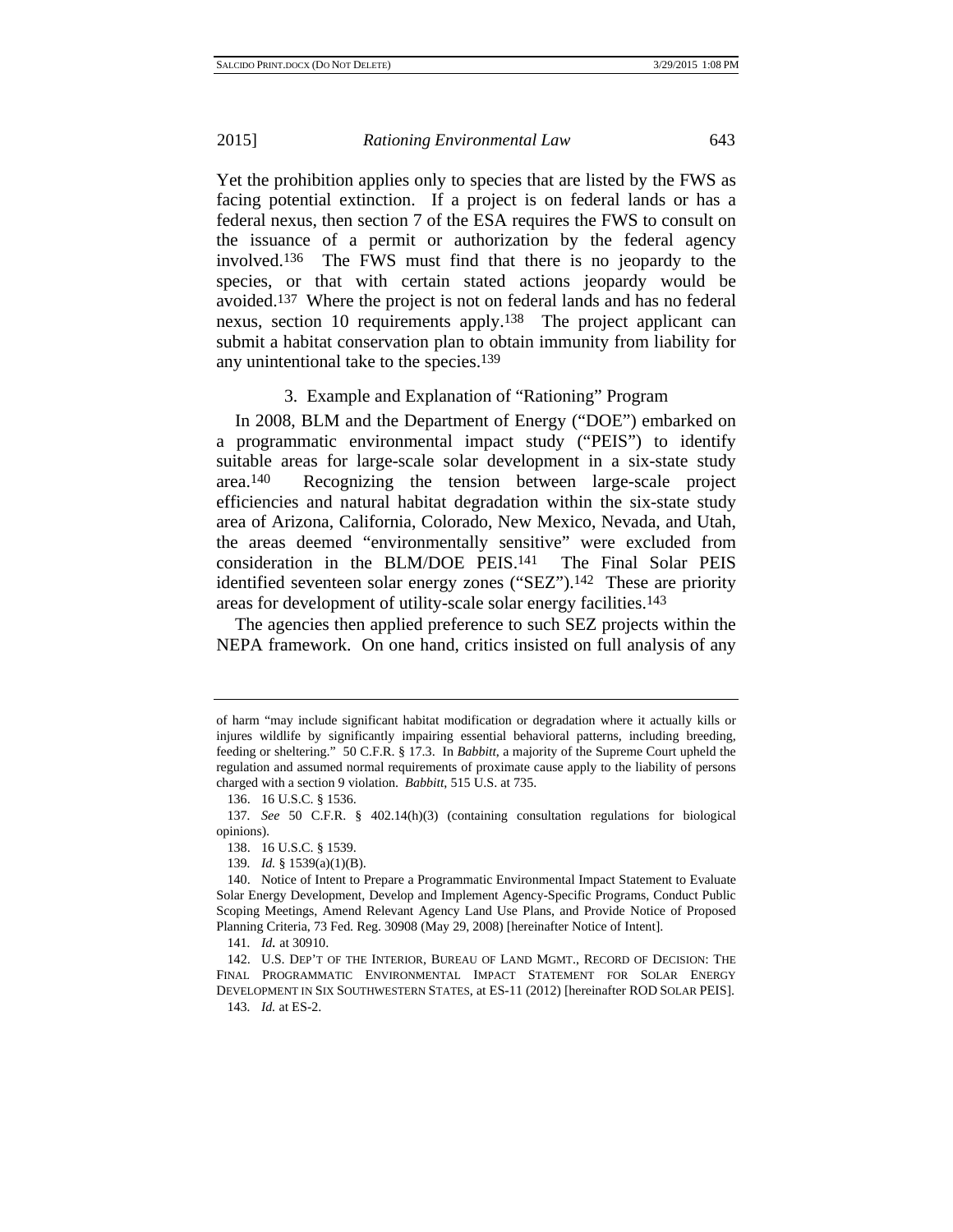SEZ proposal on a project-by-project basis.<sup>144</sup> The final Record of Decision ("ROD") on the Solar PEIS made clear that it did not authorize any particular solar energy project, and each would need its own specific environmental impact assessment pursuant to NEPA.145 However, having a larger framework in place did facilitate development siting and investment. The existing NEPA documentation generated by the PEIS could be used to fulfill part of the analysis required in individual site-specific approvals.146 By excluding areas that might have sensitive biological resources, the land-use pre-planning helped pave the way for projects in areas that would be less destructive to wildlife, and reduced time to project construction in some instances by allowing the use of pre-existing NEPA documentation.

#### 4. Feedback on the Controversy and Perceived Success

Impacts from large-scale solar projects are not well understood. For example, the Ivanpah solar electric generating project had far more bird deaths reported during its construction and testing phase than originally anticipated.147 The technology directs garage-door size panels at tall towers that heat up water to run turbines.<sup>148</sup> The temperature near the towers exceeds 1000 degrees.149 Dead birds found during the construction phase appeared to have singed feathers, indicating possible harm from the heat centers.<sup>150</sup> Although it was understood that the

<sup>144.</sup> Notice of Intent, *supra* note 140 (confirming that a future project-specific NEPA analysis would be required but made more efficient because of the PEIS). As the final EIS executive summary notes, an important aspect of the program was in-depth data collection and environmental analysis to help facilitate future project-specific NEPA analysis. ROD SOLAR PEIS, *supra* note 142, at ES-4. "The primary purpose of this more rigorous SEZ-specific analysis is to provide documentation from which the BLM can tier future project authorizations, thereby limiting the required scope and effort of project-specific NEPA analysis." *Id.*

<sup>145</sup>*. See* ROD SOLAR PEIS, *supra* note 142, at ES-4 (setting out the requirements for "Applications for Solar Energy Development on BLM Lands").

<sup>146</sup>*. Id.*

<sup>147.</sup> Cassandra Sweet, *The \$2.2 Billion Bird-Scorching Solar Project*, WALL ST. J. (Feb. 12, 2014, 8:17 PM), http://online.wsj.com/articles/SB10001424052702304703804579379230641329 484. This concentrating solar power project is located near Nipon, California, in the California Mojave Desert approximately forty miles southwest of Las Vegas. Thomas W. Overton, *Plant of the Year: Ivanpah Solar Electric Generating System Earns POWER's Highest Honor*, POWER MAG. (Aug. 1, 2014), http://www.powermag.com/ivanpah-solar-electric-generating-systemearns-powers-highest-honor/. It is the largest of its kind in the U.S., spanning nearly five miles with a capacity of 392 MW. *Id.* Three power towers, 459 feet in height, collect heat from mirrors directing sunlight toward them, where boilers then direct steam into a turbine generator. *Id.*

<sup>148.</sup> Sweet, *supra* note 147.

<sup>149</sup>*. Id.*

<sup>150</sup>*. Id.*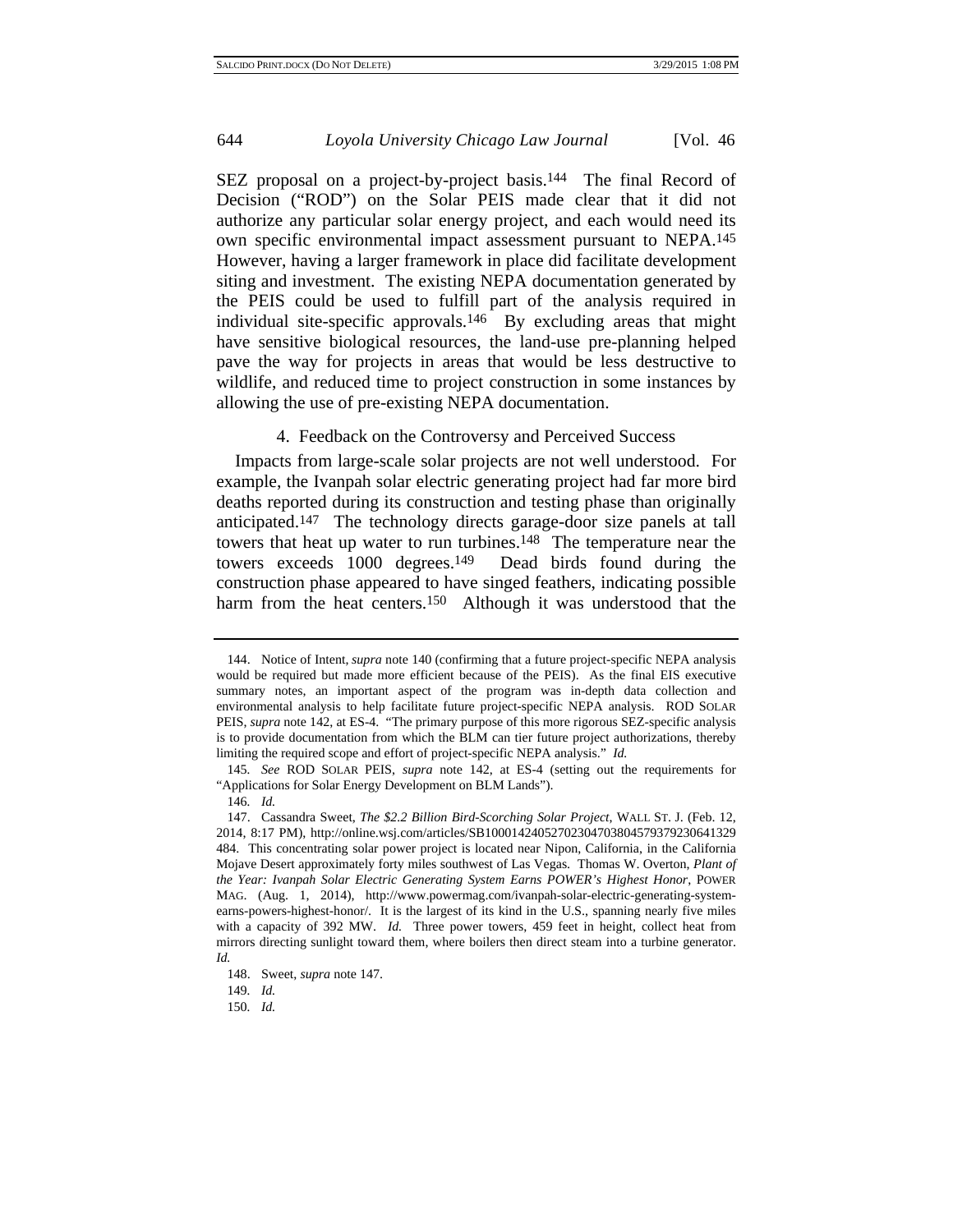technology had the potential to harm birds, as a new technology, the extent of its impact was unknown. A two-year study is now underway to track bird mortalities.151

Solar energy is a demonstrated technology, but moving beyond rooftop to large-scale generation still faces resistance.152 Advocates of small-scale, distributed generation see large projects as a step in the wrong direction. As this example demonstrates, the southwestern U.S. contains significant solar energy resources that may be used to increase the portfolio of non-hydro renewable energy in the U.S., but progress moves slowly. The fight continues over large-scale desert solar projects, engaging legislative, administrative, and judicial branches of the government. The example of the BLM solar initiative demonstrates the potential for pre-planning efforts to expedite progress without compromising environmental values.

# *D. Hydrokinetic*

This Subpart outlines the technology of hydrokinetic power—which relates to both wave and tidal energy. This Subpart discusses the potential impact on the environment and how the installation of hydrokinetic power is regulated. The rationing program examined relates to experimental permitting. Hydrokinetic wave power is still in demonstration stages, while tidal technologies are better proven. Hydrokinetic power could be the most benign source of energy generation, but it still must avoid impacts on important marine resources and conflicts with current and future marine users.

# 1. Technology and Potential Environmental Impacts

The technology of tidal power is quite similar to inserting a wind turbine into the water. Tidal power is a well-demonstrated technology with a steady and predictable source of energy: tides. Roosevelt Island Tidal Energy project ("RITE") in the east channel of New York's east river demonstrates the potential of this energy source. FERC issued a Pilot license for the RITE project in January 2012.153

On the other hand, wave technology is still in the research, development, and deployment stages ("RD&D"). While great potential exists in the power of the waves, no market leaders have emerged to garner significant investment. However, given the mechanics of these

<sup>151</sup>*. Id.*

<sup>152.</sup> Glennon & Reeves, *supra* note 127, at 116–23.

<sup>153. 138</sup> FERC § 62,049 (2012).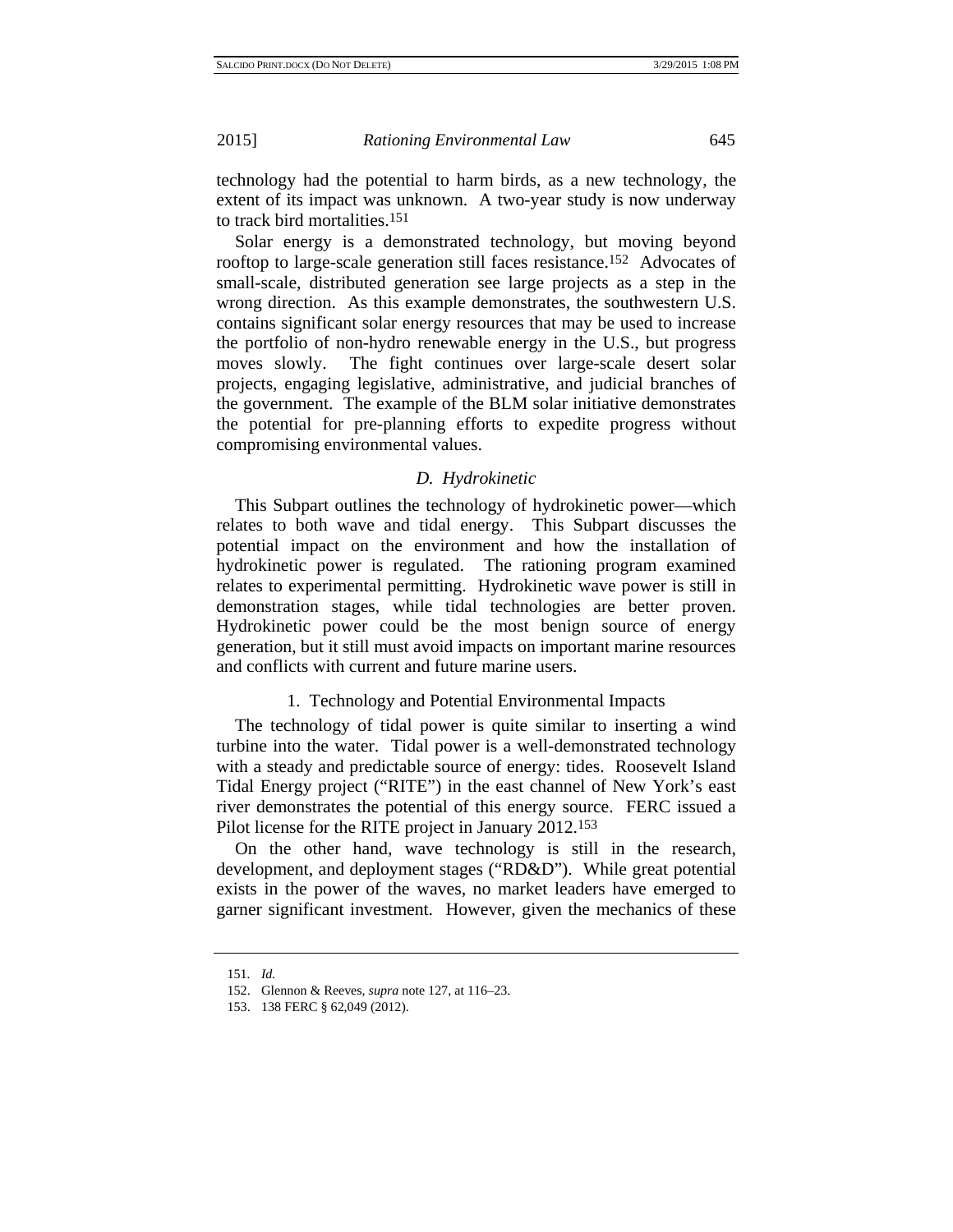devices, wave power has the potential to be the least impactful on the environment.

The impact on the environment could include marine mammal disturbances such as noise and obstruction to migration patterns, such as for Grey Whales in the Pacific Ocean.154 The devices could act as artificial reefs, potentially aggregating fish in new areas and increasing predation.155 There is also the unknown impact of a constant electromagnetic field.156

# 2. Overview of Regulatory Structure for Development

As is the case for hydropower generally, hydrokinetic projects produce energy from water, and thus the FERC asserted regulatory authority of hydrokinetic projects in offshore waters. As previously noted, the FPA gives exclusive authority to the FERC to license nonfederal hydropower projects located on federal lands, in navigable waters, or connected to the interstate electric grid.<sup>157</sup> FERC asserted that wave energy projects were hydropower projects subject to its jurisdiction pursuant to the FPA.158 This created a regulatory overlap with the Minerals Management Service ("MMS"), which regulates projects in federal waters offshore. In a compromise, the agencies (MMS is now the BOEM) entered into a MOU that requires a FERC license, but a lease for the use of federal waters must be obtained from BOEM if the project is proposed for federal waters beyond three miles of the shore.

Multiple laws protecting wildlife are applicable. These include the Fish and Wildlife Coordination Act,159 the ESA,160 and the Marine Mammals Protection Act.161 Moreover, the NHPA applies, requiring consultation with state historic preservation agencies,162 and in some

- 159. 16 U.S.C. § 661.
- 160. 16 U.S.C. § 1531.
- 161. 16 U.S.C. §§ 1361–1407.
- 162. 16 U.S.C. § 470.

<sup>154.</sup> Rachael E. Salcido, *Rough Seas Ahead: Confronting Challenges to Jump-Start Wave Energy*, 39 ENVTL. L. 1073, 1098 (2009).

<sup>155</sup>*. Id.* at 1097–98. *But cf.* Rachael E. Salcido, *Enduring Optimism: Examining the Rig-to-Reef Bargain*, 32 ECOLOGY L.Q. 863, 888–93 (2005) (discussing the uncertainties of artificial reefs).

<sup>156.</sup> Salcido, *supra* note 154, at 1098.

<sup>157. 16</sup> U.S.C. §§ 791(a)–825 (2012).

<sup>158.</sup> AquaEnergy Grp., LTD, D102-3-001, 102 FERC ¶ 61,242 (Order Denying Rehearing) (Feb. 28, 2003).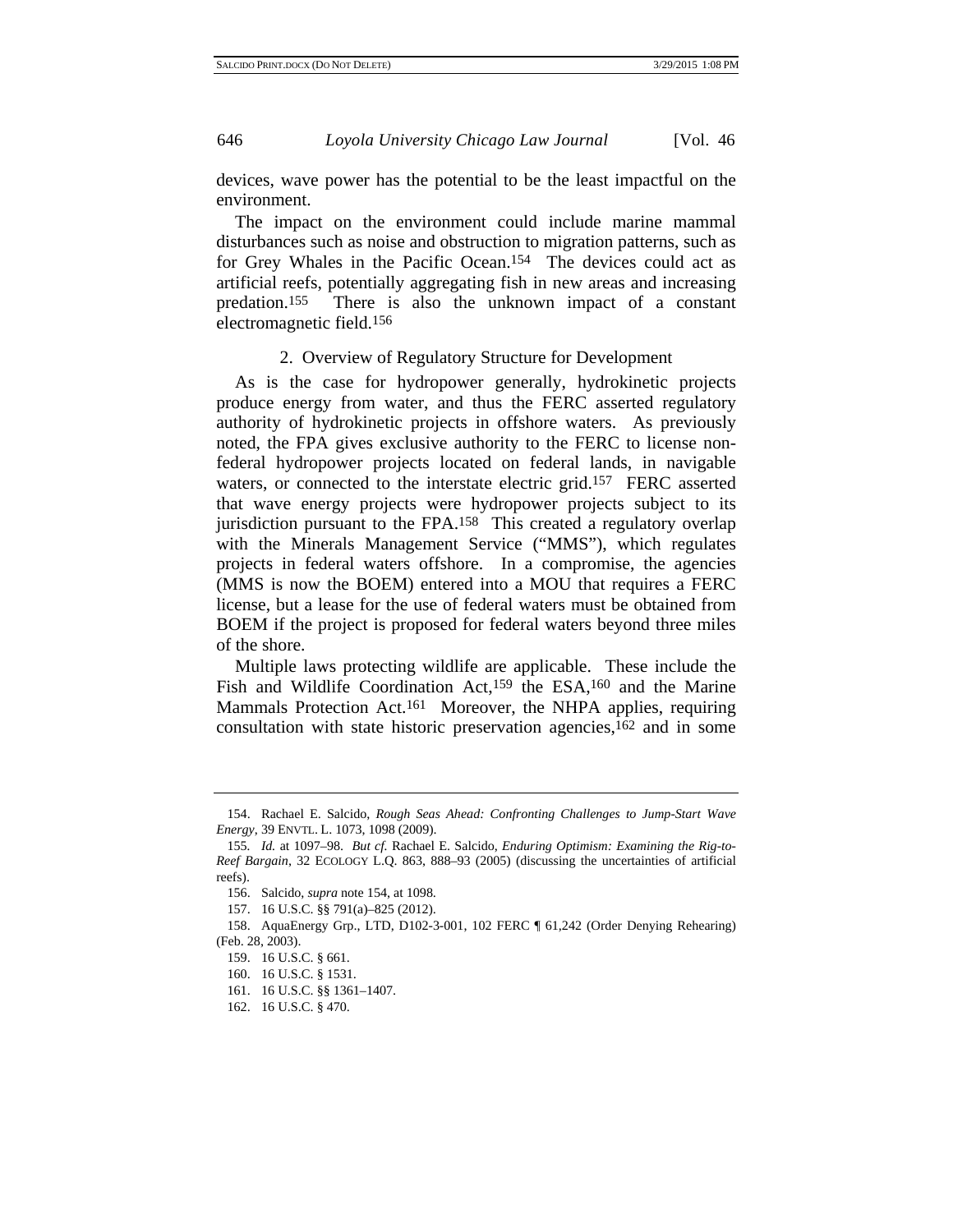instances the CWA may be triggered.163

#### 3. Example and Explanation of "Rationing" Program

Much like offshore wind projects, offshore tidal and wave energy projects have suffered from a confusing jurisdictional maze. FERC has a complex licensing process that it uses for traditional hydroelectric projects.164 FERC asserted jurisdiction over offshore hydrokinetic energy projects and has sought to tailor the license process to tidal and wave energy, which were in need of technology development and demonstration.165

In the hope of expediting the availability of this energy source to green the grid, FERC adopted a pilot project license. FERC's pilot project licensing allows for RD&D without the rigors of a full license application. In its April 2008 white paper, FERC explained why these projects would pose little risk to the environment or public safety, and that its purpose was to encourage commercial development of the technology.166 However, the license could not be transferred and would terminate at the end of the demonstration term.

Both within and outside the U.S., the unknown impacts of marine renewable projects pose serious constraints on development and deployment. One reason is the extremely complex suite of laws confronted by new proposals.167 For example, New Zealand has also had a challenge scaling up marine renewable energy projects. As one source explains, "blue tape" is to blame:

[D]evelopers in both countries have faced, and continue to face, complex regulatory frameworks with multi-year timeframes for commercial-scale development. As such, it appears both countries have room to make meaningful changes to their regulatory regimes that could reduce a major obstacle to marine renewable energy

<sup>163. 33</sup> U.S.C. §§ 1251–1387 (2012) (explaining the requirements of a discharge permit if a technology is construed as "discharging" water).

<sup>164.</sup> The default licensing process is FERC's "Integrated Licensing Process." Federal Energy Regulatory Commission, Hydroelectric Licensing Under the Federal Power Act, 104 FERC ¶ 61,109 (July 23, 2003), 68 Fed. Reg. 51,069 (Aug. 25, 2003). Commission approval is required to use the Traditional Licensing Process, 18 C.F.R. § 4.38 for original licenses and 18 C.F.R. § 16.8 for relicensing, or the Alternative Licensing Process, 18 C.F.R. § 4.34(i). For a further discussion of FERC's hydroelectric regulation, see MCGREW, *supra* note 106, at 217–25.

<sup>165.</sup> FED. ENERGY REGULATORY COMM'N, LICENSING HYDROKENETIC PILOT PROJECTS 3 (2008) (noting that there are barriers to the development of hydrokinetic, including financial issues and unproven technologies).

<sup>166</sup>*. Id.* at 4, 8–9.

<sup>167.</sup> Rachael E. Salcido, *Siting Offshore Hydrokinetic Energy Projects: A Comparative Look at Wave Energy Regulation in the Pacific Northwest*, 5 GOLDEN. GATE U. ENV. L.J. 109 (2011).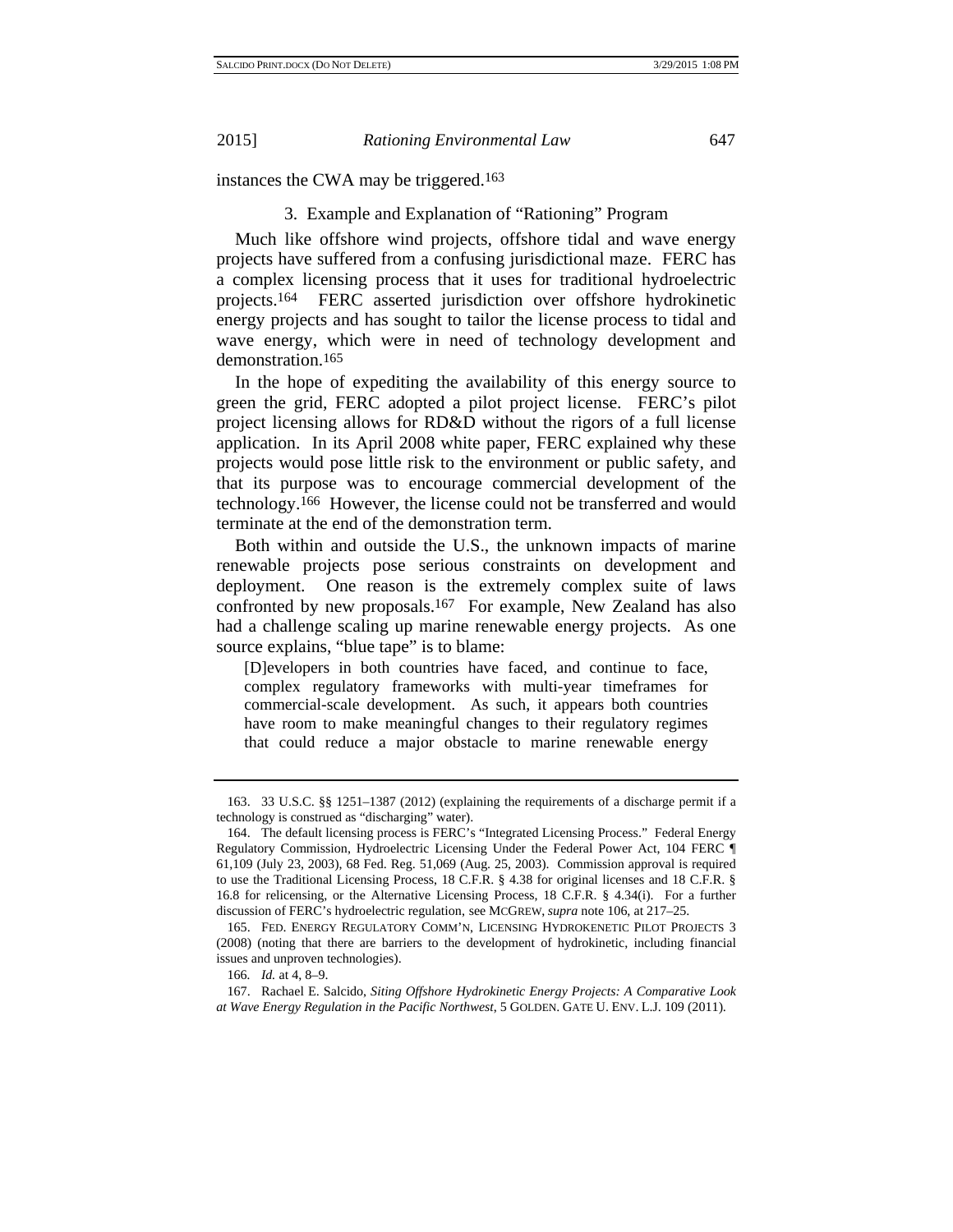development. Part of the change could be a shift in what appears to be institutional risk aversion, which marine renewable energy developers face, due to bureaucratic unfamiliarity with marine energy projects and their environmental effects. Whereas offshore oil development in the United States can secure permits in less than one year, marine renewable developers experience much longer timeframes although the greatest risk renewable development represents pales in comparison to that of offshore oil drilling platforms.168

Given the comparative value of increasing non-carbon sources of energy, the U.S. should be actively reducing regulatory barriers.169

#### 4. Feedback on the Controversy and Perceived Success

Experimental permitting would seem to be a good strategy given the state of technical knowledge and understanding regarding limited environmental impacts. However, few choose to pursue the experimental pilot licenses. Technical feasibility, concerns over shoreline visual impacts (industrialization of the oceans), and risk aversion to unknown impacts on wildlife continue to pose roadblocks to the expansion of hydrokinetic wave energy. Perhaps if FERC permitted a preference in future project siting at the same location, the experimental permit would be more attractive to developers.

# III. RATIONING AND REWORKING LAW BEYOND ALTERNATIVE ENERGY

Although this Article focuses on the efforts to ration environmental laws to promote alternative energy, other rationing measures designed to address GHG emissions and to mitigate climate change impacts demonstrate the feasibility of this approach. Though extremely controversial, actions by the EPA under the CAA and the Forest Service under the Healthy Forest Restoration Act ("HFRA") illustrate two concrete examples worth further examination.

#### *A. Clean Air Act Example*

Outside the renewable energy context, the EPA's efforts to adapt the CAA fit the overall rationing paradigm. The EPA implements the CAA, which is primarily a health-based law.170 The EPA analyzes whether emissions endanger the public and regulates air emissions in a

<sup>168.</sup> Boisvert, *supra* note 58, at 136.

<sup>169.</sup> *Id.* One suggestion from Ian Boisvert is to create a consolidated process for obtaining a commercial-scale marine renewable energy development permit. *Id.*

<sup>170. 42</sup> U.S.C. §§ 7401–7671 (2012).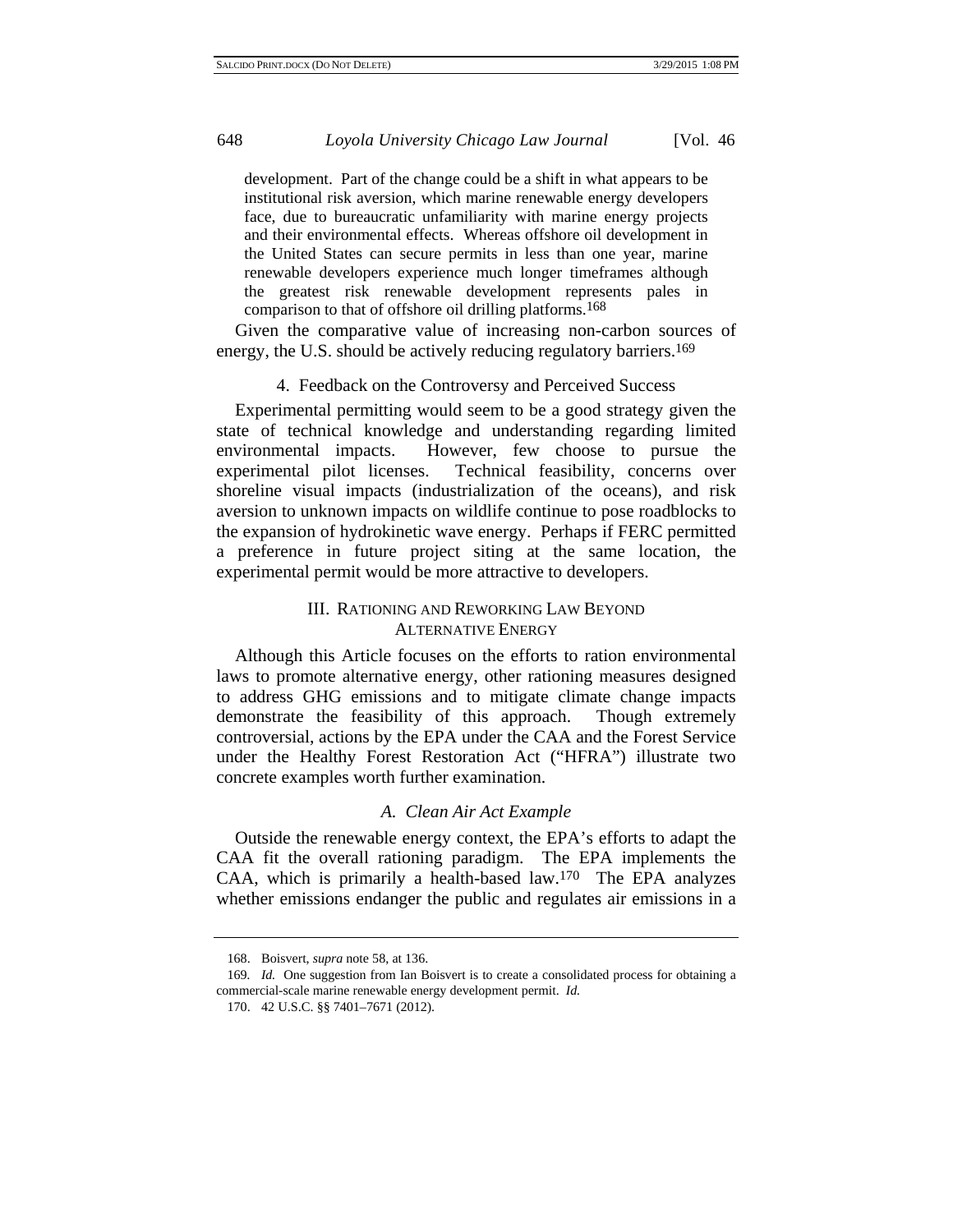variety of ways. Among its provisions, the CAA authorizes the EPA to regulate stationary sources, mobile sources (motor vehicles), and fuels.171 Indeed, the CAA has been compared to the Internal Revenue Code in terms of its complexity.172 As one expert has noted, "[b]ecause the Clean Air Act is a complex statute, the EPA often appears to have several options when it decides to regulate air pollutants."173

In 1999, the International Center for Technology Assessment and others petitioned the EPA to reduce GHG emissions from motor vehicles pursuant to the EPA's authority under CAA section 202(a)(1).174 In *Massachusetts v. EPA*, the Supreme Court determined that once the EPA made an endangerment finding it could not shirk its responsibility to regulate carbon emissions from new motor vehicles.175 The case was remanded, and the EPA ultimately issued its finding in 2009.176 The EPA subsequently promulgated standards for emissions from new motor vehicles and is in the process of fine-tuning those regulations.177

The EPA then moved forward to regulate stationary sources, taking the position that the Prevention of Significant Deterioration ("PSD") and Title V permitting requirements were triggered by its regulation of motor vehicles.178 Industry groups and others moved to prevent such

<sup>171</sup>*. See* 43 U.S.C. §§ 7411, 7470–7492, 7501–7515 (2012) (stationary sources); *id.* §§ 7521– 7590 (mobile sources); *id.* § 7545 (fuels).

<sup>172.</sup> ROBIN CRAIG, ENVIRONMENTAL LAW IN CONTEXT 513 (3d ed. 2012).

<sup>173</sup>*. Id.* at 515.

<sup>174.</sup> For a concise history of the CAA and its role in Climate Mitigation leading up to *Massachusetts v. EPA*, see Jonathan S. Martel & Kerri L. Stelcen, *Clean Air Regulation*, *in* GLOBAL CLIMATE CHANGE AND U.S. LAW 133, 133–82 (Michael B. Gerrard & Jody Freeman, eds., 2d ed. 2007).

<sup>175. 549</sup> U.S. 497 (2007). The Court stated, "If EPA makes a finding of endangerment, the Clean Air Act requires the agency to regulate emissions of the deleterious pollutant from new motor vehicles." *Id.* at 533.

<sup>176.</sup> Endangerment and Cause or Contribute Findings for Greenhouse Gases Under Section 202(a) of the Clean Air Act, 74 Fed. Reg. 66,496, 66,499 (Dec. 15, 2009).

<sup>177. 40</sup> C.F.R. §§ 85, 86, 600 (2014); *e.g.*, OFFICE OF TRANSP. & AIR QUALITY, EPA ISSUES AMENDMENTS TO THE HEAVY-DUTY HIGHWAY GREENHOUSE GAS RULE AND OTHER NONROAD PROVISIONS 1 (2013), *available at* http://www.epa.gov/otaq/climate/documents/420f13001.pdf (amending previous EPA regulations to address additional mobile GHGs and to better align testing procedures with the market demands); *see* OFFICE OF TRANSP. & AIR QUALITY, EPA AND NHTSA FINALIZE HISTORIC NATIONAL PROGRAM TO REDUCE GREENHOUSE GASES AND IMPROVE FUEL ECONOMY FOR CARS AND TRUCKS 2–8 (2010), *available at* http://www.epa.gov/ otaq/climate/regulations/420f10014.pdf (stating and advocating for the new EPA standards for GHG emissions for motor vehicles).

<sup>178.</sup> Advance Notice of Proposed Rulemaking, Regulating Greenhouse Gas Emissions Under the Clean Air Act, 73 Fed. Reg. 44354, 44420, 44498, 44511 (July 30, 2008).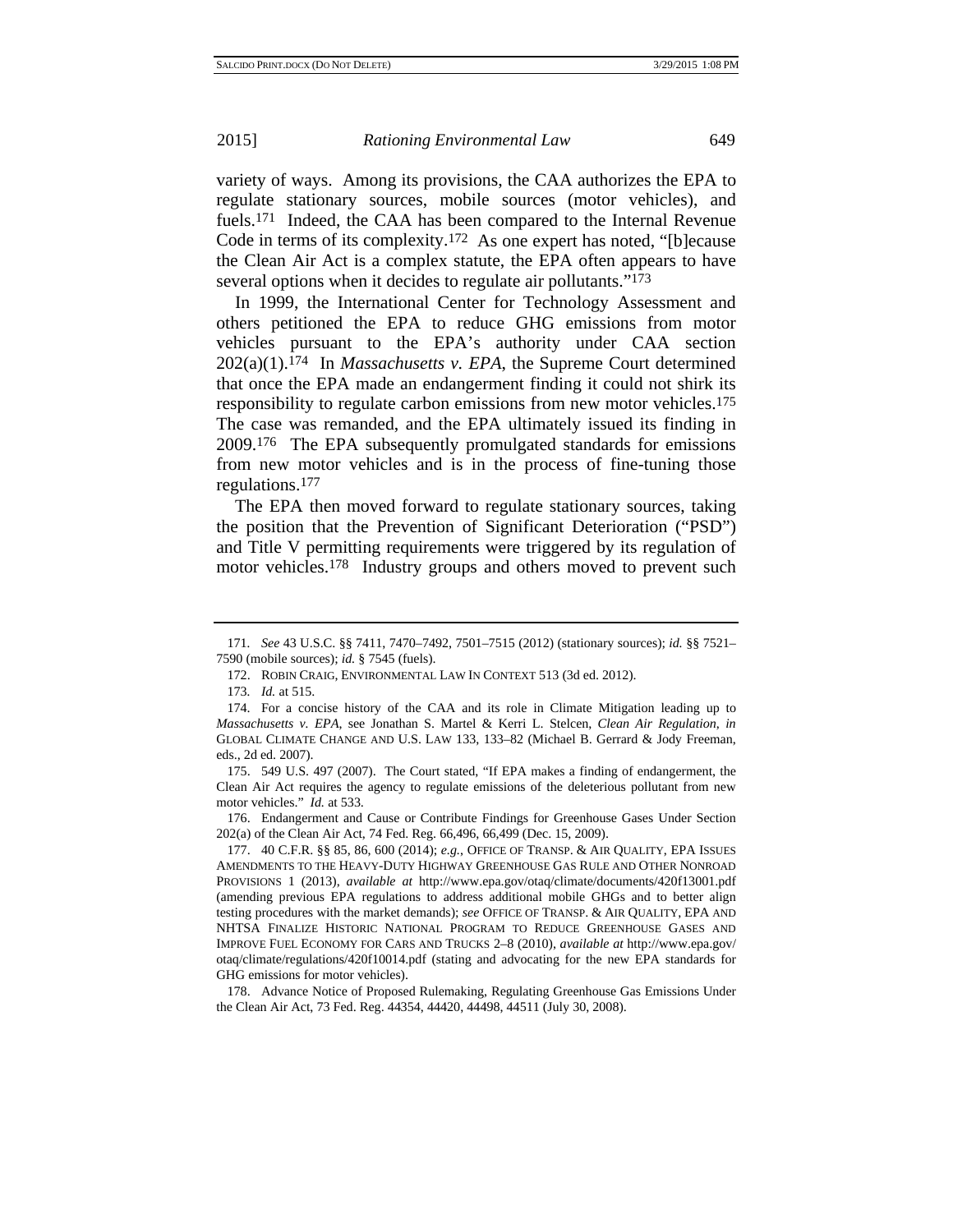regulation.179

The Supreme Court accepted six petitions for review of the lower court rulings on the challenges to the EPA's actions, but the Court focused on the single question of whether the EPA's regulation of GHG emissions from motor vehicles triggered stationary-source GHG permitting requirements.180 The Supreme Court determined in *Utility Air Regulatory Group v. EPA* that the EPA could regulate GHGs from sources that already required a permit, although it limited the EPA's authority to regulate GHGs from sources otherwise.181

Pursuant to the CAA, the EPA must regulate sources that pollute 100 or 250 tons of emissions per year.182 The CAA itself identified the numerical threshold. This low threshold, while workable for traditional pollutants, sweeps in very small sources when applied to carbon dioxide.183 The EPA sought to draw a line between large sources of pollution and small entities, such as high schools, for example.184 The EPA identified 75,000 to 100,000 tons per year as an appropriate threshold.185 In doing so, the EPA would target major sources of carbon dioxide.186 The move would have been administratively easier to implement and allowed traditionally unregulated facilities to avoid CAA regulation.

The Supreme Court in *Utility Air Regulatory Group* found this "tailoring" unsupported by the plain statutory language.187 Justice Scalia, writing for the court, disagreed that the regulation of GHG emissions from new motor vehicles automatically triggered the PSD and Title V provisions.188 In particular, even if the EPA had the ability to interpret the statute in that way, the EPA violated the clear statutory thresholds in violation of Separation of Powers principles.189 As many predicted, the Court found the potential regulation incompatible with

- 182. 42 U.S.C. §§ 7479(1), 7661(2)(B), 7602(j) (2012).
- 183*. Utility Air Regulatory Grp.*, 134 S. Ct. at 2436.
- 184*. Id.* at 2437.
- 185*. Id.*
- 186*. Id.*
- 187*. Id.*
- 188*. Id.* at 2442.
- 189*. Id.* at 2446.

<sup>179.</sup> Coalition for Responsible Regulation, Inc. v. E.P.A., 684 F.3d 102 (D.C. Cir. 2012).

<sup>180.</sup> The petitions for review that were granted and ruled upon in *Utility Air Regulatory Grp. v. E.P.A.* included: Utility Air Regulatory Grp. v. E.P.A., No. 12-1146; Am. Chemistry Council v. E.P.A., No. 12-1248; Energy-Intensive Mfrs. Working Grp. on Greenhouse Gas Regulation v. E.P.A., No. 12-1254; Se. Legal Found., Inc. et al. v. E.P.A., No. 12-1268; Texas v. E.P.A., No. 12-1269; Chamber of Commerce of United States v. E.P.A, 12-1272.

<sup>181. 134</sup> S. Ct. 2427, 2431–33 (2014).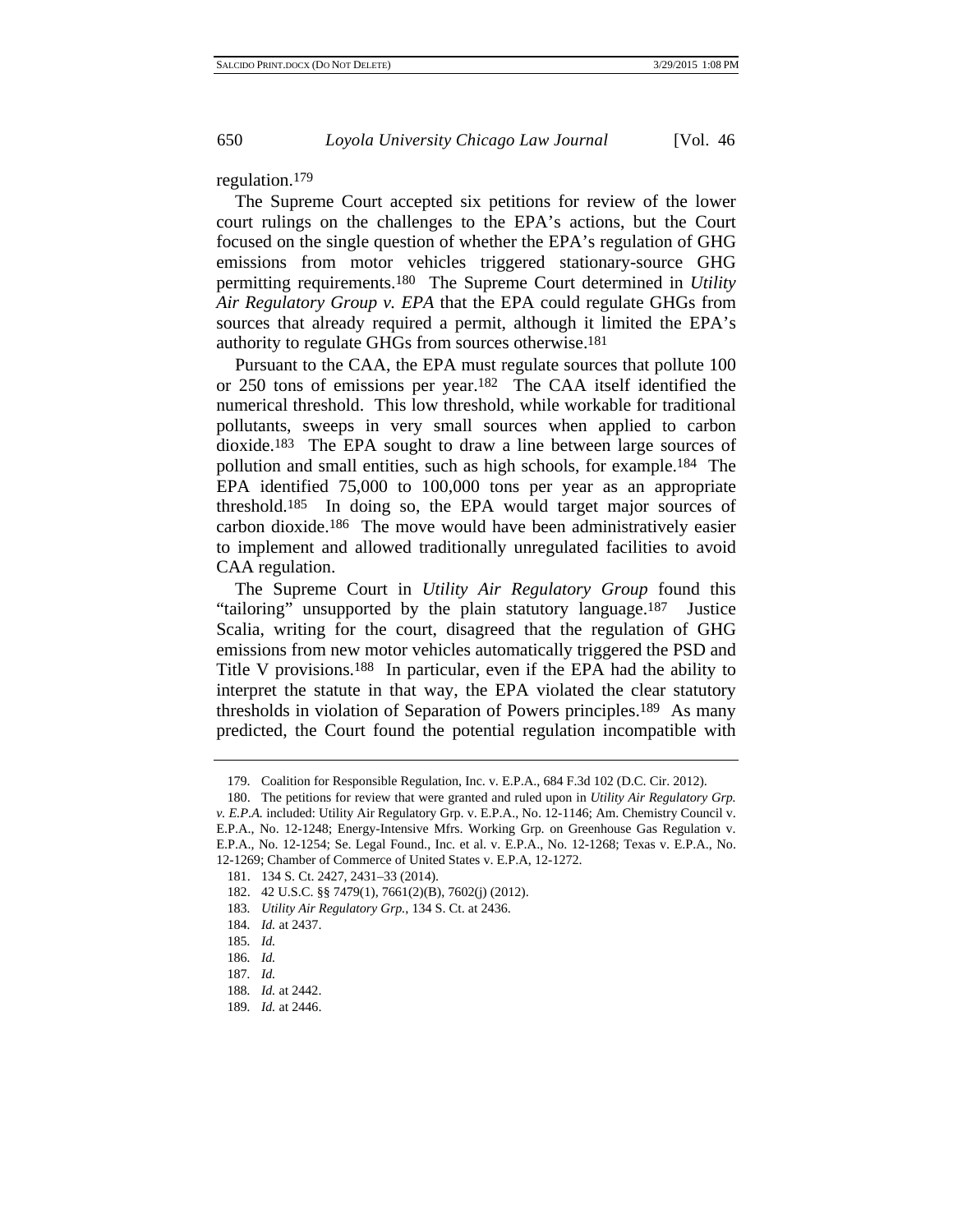Congress' regulatory scheme.190 However, the EPA could interpret the CAA to allow the EPA to regulate GHGs from sources otherwise subject to the PSD requirements, imposing the "best available control technology" requirement for GHG.191

It remains to be seen what the EPA will choose to do in light of pressure from both industry and environmentalists on the issue of GHG emissions from stationary and mobile sources. Commentators predict continued litigation over the PSD program and the EPA's rules on regulation of power plans pursuant to section 111 of the CAA.192 However, the developments to date indicate that the EPA is willing to use some parts of the CAA where it can, with or without the ability to use all of the tools in its arsenal. The EPA's activity supports the premise that curtailment of the full suite of potentially applicable environmental law may support the goals of climate change mitigation.

#### *B. Healthy Forest Restoration Act Example*

Wildfires are becoming a more serious problem due to higher temperatures, drier conditions, and poorer health of various forests. In the U.S., the wildfire problem is compounded by a tremendous growth in the Wildland Urban Interface ("WUI").<sup>193</sup> Thus, not only are wildfires increasing, but also the number of people who are in harm's way has exploded as suburbs and exurbs have been established within and on the outskirts of forested land in the U.S.194

Following multiple consecutive wildfire seasons, Congress adopted

191*. Id.* at 2447.

194*. Id.* at 234.

<sup>190</sup>*. Id.* at 2442.

We need not, and do not, pass on the validity of all the limiting constructions EPA has given the term "air pollutant" throughout the Act. We merely observe that taken together, they belie EPA's rigid insistence that when interpreting the PSD and Title V permitting requirements it is bound by the Act-wide definition's inclusion of greenhouse gases, no matter how incompatible that inclusion is with those programs' regulatory structure.

*Id.* The court went on to conclude that, "[l]ike EPA, we think it beyond reasonable debate that requiring permits for sources based solely on their emissions of greenhouse gases at the 100- and 250-tons-per-year levels set forth in the statute would be 'incompatible' with 'the substance of Congress' regulatory scheme.'" *Id.* at 2443 (citing FDA v. Brown & Williamson Tobacco Corp., 529 U.S. 120, 156 (2000)).

<sup>192.</sup> Philip A. Wallach, *A Realistic Timetable for Greenhouse Gas Regulation Under the Clean Air Act*, BLOOMBERG BNA (Aug. 16, 2013), http://www.bna.com/a-realistic-timetable-forgreenhouse-gas-regulation-under-the-clean-air-act/ (anticipating the likelihood that litigation will delay any GHG rules).

<sup>193.</sup> Jamison Colburn, *The Fire Next Time: Land Use Planning in the Wildland/Urban Interface*, 28 J. LAND RESOURCES & ENVTL. L. 223, 231 (2008).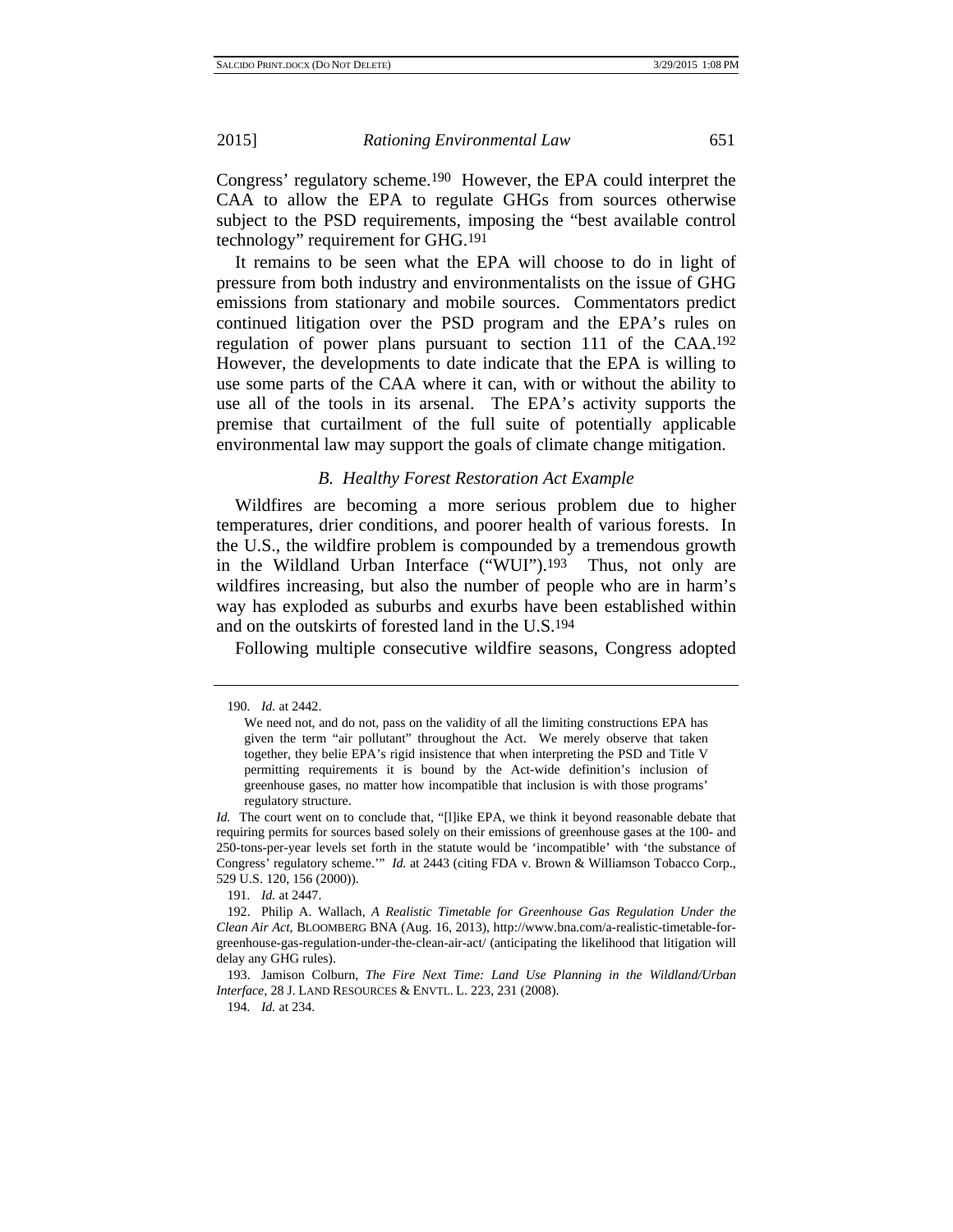the HFRA.195 Among its provisions, the HFRA allows priority funding to thin forests near communities when a Community Wildfire Protection Plan has been adopted.196 These Plans are joint efforts of the community and various first responders, as well as the forest service, fire departments, etc.197 The plans must include certain elements to be approved, but they primarily emphasize the individual community responsibility to reduce the risk of harm from wildfire (planning out feasible escape routes, creating defensible space, etc.).198

HFRA rationed NEPA's application to fuel-reduction projects in the WUI. Typically, an agency must analyze not only the proposed action, but also a range of alternatives to the proposed action, including a "no action" alternative. The alternatives analysis is often said to be the heart of the Environmental Impact Statement ("EIS").199 Pursuant to the provisions of HFRA, the Forest Service can analyze the proposed action and only one other alternative if the project is to be conducted in the WUI:

(1) Proposed agency action and 1 action alternative

For an authorized hazardous fuel reduction project that is proposed to be conducted in the wildland-urban interface, the Secretary is not required to study, develop, or describe more than the proposed agency action and 1 action alternative in the environmental assessment or environmental impact statement prepared pursuant to section 102(2) of the National Environmental Policy Act of 1969 (42 U.S.C. 4332(2)).200

Moreover, if the proposed project is very close to a community within one and a half miles—the agency may not need to analyze any other alternative.201

(2) Proposed agency action

<sup>195.</sup> Healthy Forests Restoration Act of 2003, 16 U.S.C. §§ 6501–6591 (2012).

<sup>196.</sup> Rachael E. Salcido, *The Tension Between Transparency and Public Appeasement in the Formulation of Wildfire Management Strategies and the use of Wildfire as a Restoration Tool*, 1 TEX. WESLEYAN J. REAL PROP. L. 69, 73–74 (2012).

<sup>197</sup>*. Id.*

<sup>198</sup>*. Id.* at 73–74, 78.

<sup>199.</sup> The Council on Environmental Quality ("CEQ") regulations that implement NEPA confirm the centrality of the alternatives analysis. *See* 40 C.F.R. § 1502.14 (2014) ("This section is the heart of the environmental impact statement."); James Allen, Note, *NEPA Alternatives Analysis: The Evolving Exclusion of Remote and Speculative Alternatives*, 25 J. LAND. RESOURCES & ENVTL. L. 287, 310–11 (2005) (identifying danger signals that inadequate alternatives analysis has prevented reasoned decision making as required by NEPA).

<sup>200. 16</sup> U.S.C. § 6514(d)(1).

<sup>201.</sup> According to the HFRA:

Notwithstanding paragraph (1), but subject to paragraph (3), if an authorized hazardous fuel reduction project proposed to be conducted in the wildland-urban interface is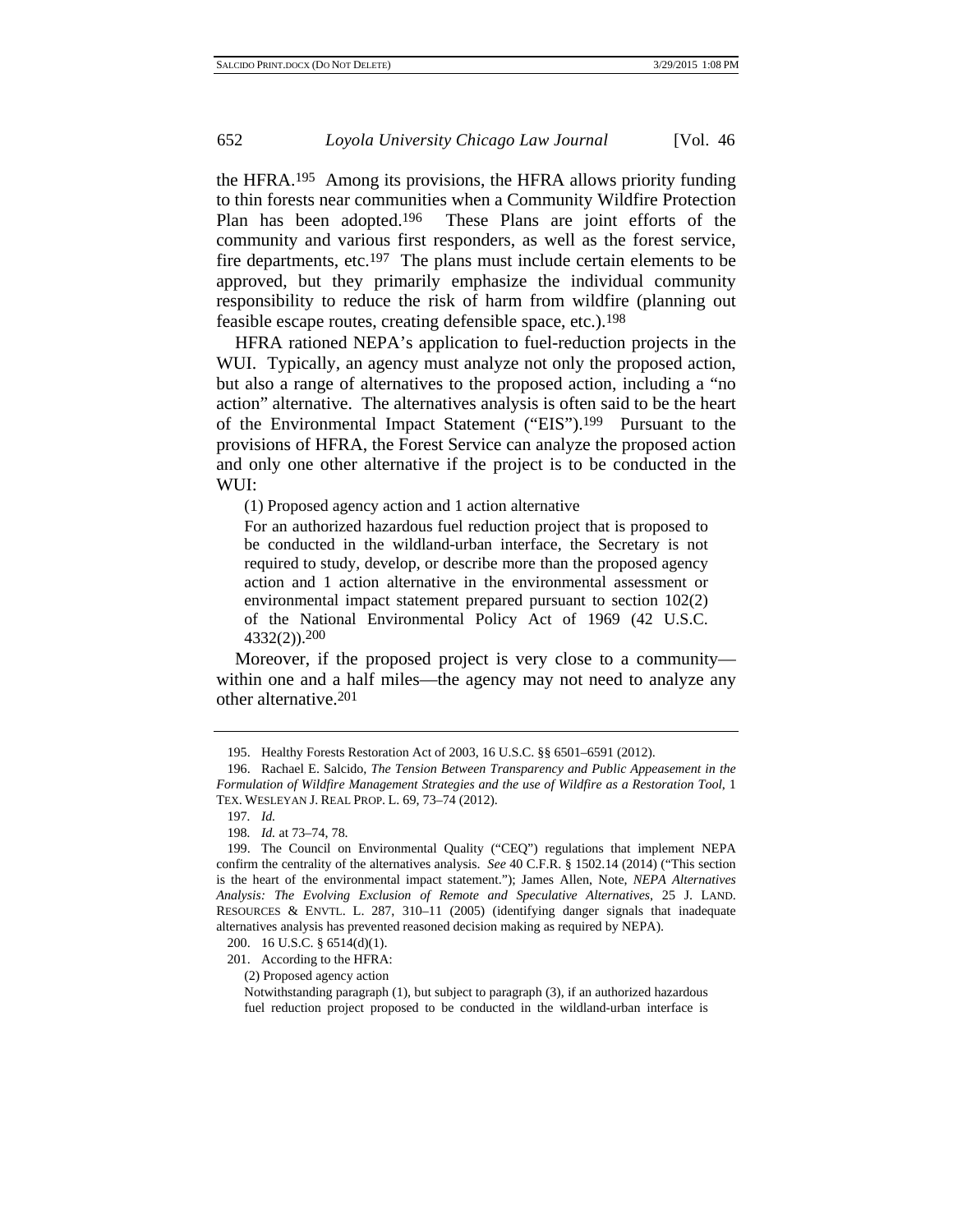Once HFRA was up and running, the Forest Service was inundated with proposals for forest thinning projects to help address the threat of wildfire. To manage the influx of proposals the FWS and Forest Service adopted joint regulations that allowed a shortcut through the ESA, whereby the concurrence opinion was not required. The joint regulations did not withstand legal scrutiny.202 The district court determined there were no additional delays imposed by the recently streamlined procedure for examining Endangered Species impacts.203 In fact, the Service did not argue that there were delays, but only that there could be delays, and on that basis the joint regulations were adopted. In essence, the district court determined that the recently streamlined section 7 procedures did not require alteration as they were timely addressing proposals and the agencies' requirements to conserve endangered and threatened species.204

HFRA's NEPA streamlining has been identified as an important step to get proposed hazardous fuels reduction projects approved and thereafter conducted quickly. Although only limited environmental review is conducted, the main components of transparency and public input are maintained. The pre-judgment that fuels reduction is in the overall benefit of the environment might not continue indefinitely. But for the time being, the rationing of NEPA has been a sound way to achieve the environmental goals without complete abandonment of NEPA's values.205

202. Defenders of Wildlife v. Salazar, 842 F. Supp. 2d 181, 185 (D.D.C. 2012).

located no further than  $1\ 1/2$  miles from the boundary of an at-risk community, the Secretary is not required to study, develop, or describe any alternative to the proposed agency action in the environmental assessment or environmental impact statement prepared pursuant to section 102(2) of the National Environmental Policy Act of 1969 (42 U.S.C. 4332(2)).

<sup>16</sup> U.S.C. § 6514(d)(2). Note that if the community has adopted a "community wildfire protection plan" and the proposed action does not follow the recommendations in that CWPP regarding location and methods of treatment, then the Secretary must evaluate the CWPP recommendations as an alternative to the proposed action in the EA or EIS. *Id.* § 6514(d)(3).

<sup>203</sup>*. Id.*

<sup>204</sup>*. Id.* at 186 (noting evidence that consultation procedures had been successfully streamlined and were working without causing delay to fire plan projects).

<sup>205</sup>*. See, e.g.*, Domenic A. Cossi, *Getting Our Priorities Straight: Streamlining NEPA to Hasten Renewable Energy Development on Public Land*, 31 PUB. LAND & RESOURCES L. REV. 149 153 (2010) ("UFA demonstrates how Congress has already streamlined NEPA and the federal regulatory process to ensure swift development of important energy resources. The Congressional streamlining in UFA occurred even though oil shale and tar sands have devastating impacts on the environment.").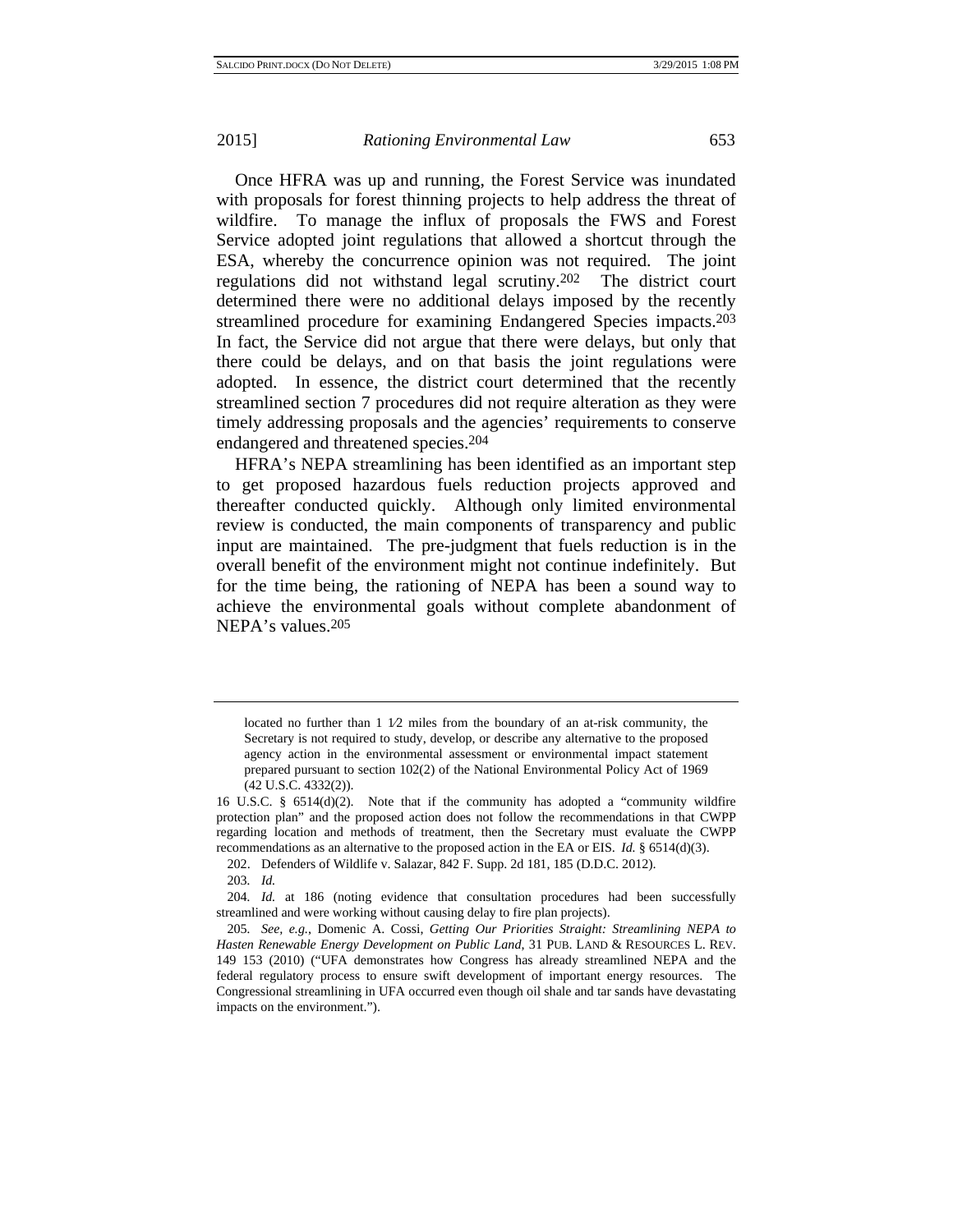## *C. Pouring Old Wine into New Skins*

The examples in Part II demonstrate how the government is rationing environmental law for the purpose of increasing the quantity of renewable energy in the shortest amount of time possible. The various methods used have historical precedents. This Subpart discusses the relationship between rationing and the traditional streamlining, fast tracking, and selective enforcement pervading natural resource development and industrialization.

The regulated community has long derided environmental laws as obstacles to progress.206 Scholarship on the optimum level of government regulation is prolific, and experts widely disagree on where and how to strike the balance between free market forces and regulation.207 Thus, the U.S. has been experimenting with rationing.208

For example, the U.S. Army Corps of Engineers, under the CWA, employs nationwide permits ("NWP") to reduce the regulatory burden on individuals.209 If a project falls below the set triggering level, the discharger assumes a set of standard permit requirements. This approach imposes substantive requirements, but it avoids the process and time delays that an individually permitted discharger would require. Recently, the Army Corps of Engineers issued two new NWPs for renewable energy projects.210 Rationing the application of the CWA to allow like projects to proceed without individual permitting processes will help expedite projects.

One underlying premise of these rationing efforts is the limited

<sup>206</sup>*. See* RICHARD N. L. ANDREWS, MANAGING THE ENVIRONMENT, MANAGING OURSELVES: A HISTORY OF AMERICAN ENVIRONMENTAL POLICY 255–66 (1999) (discussing the history of environmental regulation and President Regan's de-regulation initiatives).

<sup>207.</sup> Points of disagreement include the optimum level of pollution, as well as the disagreement over whether market forces or government intervention should be used to achieve environmental protection. *See generally* M. Bruce Johnson, *The Environmental Costs of Bureaucratic Governance: Theory and Cases*, *in* BUREAUCRACY VS. ENVIRONMENT: THE ENVIRONMENTAL COSTS OF BUREAUCRATIC GOVERNANCE 217 (John Baden & Richard L. Stroup eds., 1981).

<sup>208.</sup> CWA violations in poor sectors of the U.S. South demonstrate that rationing by lax enforcement is a well-known phenomenon. Agricultural violations are another commonly cited area of under-enforcement. Finally, the current enforcement efforts against U.S. coal companies illustrate a turning point. *See* Dina Cappiello, *Coal Company to Pay Record Fine for Pollution in Kentucky, Four Other States*, ASSOCIATED PRESS, March 5, 2014, *available at* http://www.kent ucky.com/2014/03/05/3122855/coal-company-will-pay-record-275.html (noting that the fine represents a turning point).

<sup>209.</sup> Nationwide Permit Program, 33 C.F.R. § 330 (2014).

<sup>210.</sup> Reissuance of Nationwide Permits, 77 Fed. Reg. 10,184, 10,235–10421 (Feb. 21, 2012) (discussing NWP 51 for land-based renewable energy projects and NWP 52 for water-based renewable energy projects, including wind or hydrokinetic).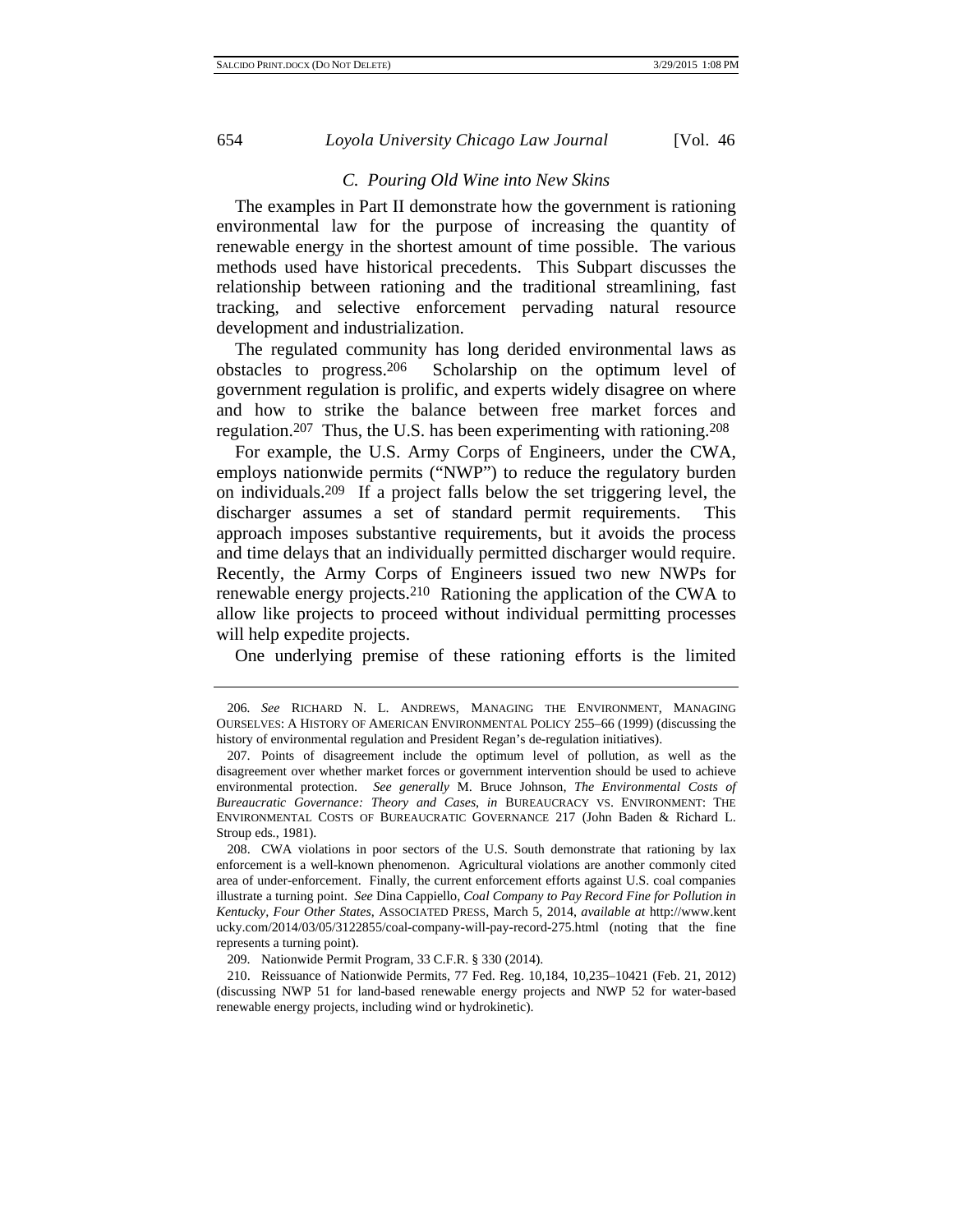benefits gained in return for the time delay and expense of more extensive scrutiny. In the "Smart from the Start" initiative that identified wind energy areas along the Atlantic Coast, this was termed eliminating "unnecessary red tape."211 The streamlining implicated a number of steps. One step was to move aggressively in approving transmission lines. The DOI noted that, "assessment of WEAs should assist in the siting and environmental reviews associated with potential offshore transmission line(s)."212

Bedrock laws such as NEPA were already targets for reform. NEPA applies to federal agencies that propose to carry out or approve projects that may have a significant impact on the environment.213 NEPA imposes a particular procedure for agencies to analyze potential impacts on the environment. Although the law does not require a particular outcome, it does call for the assessment of environmental impacts. The requirement of a report on such impacts imposes a level of transparency and public input on approval of projects that have potential to harm the environment. Both the non-compliance with procedure and the adequacy of the EA or EIS—the documentation called for in the act can be challenged in court. NEPA also created the Council on Environmental Quality ("CEQ"), which issues regulations to guide agency compliance. CEQ has issued guidance on the required elements of EAs and EISs, as well as the length of these documents.

NEPA's requirements have morphed into behemoths, <sup>214</sup> and today threaten rapid deployment of renewables. Some argue it is the complexity of projects, while others cite the increased litigation over project approvals.215 In any event, despite CEQ requirements regarding length, agencies regularly produce NEPA documentation that far exceed the "concise" requirements and suggested 150-page limit.216 H.R. 2641 is known as the RAPID Act—Responsibly and Professionally

<sup>211.</sup> Press Release, Dep't of the Interior, Overview: Offshore Wind Energy Development off the Atlantic Coast (Feb. 7, 2010), *available at* http://www.doi.gov/news/pressreleases/upload/02- 07-10-wea-fact-sheet.pdf (last visited Mar. 29, 2015).

<sup>212</sup>*. Id.*

<sup>213.</sup> National Environmental Policy Act, 42 U.S.C. §§ 4321–4347 (1970).

<sup>214</sup>*. See, e.g.*, *Bay Delta Conservation Plan*, CAL. NATIONAL RES. AGENCY, http://baydeltaconservationplan.com/PublicReview/PublicReviewDraftEIR-EIS.aspx (last visited Mar. 29, 2015) (providing access to over 3000 combined EIR/EIS pages in length concerning the Bay Delta Conservation Plan).

<sup>215.</sup> Irma S. Russell, *Streamlining NEPA to Combat Climate Change: Heresy or Necessity*, 39 ENVTL. L. 1049, 1051 (2009) ("Fulfilling the procedural requirements of NEPA takes time and money").

<sup>216. 40</sup> C.F.R. § 1502.7.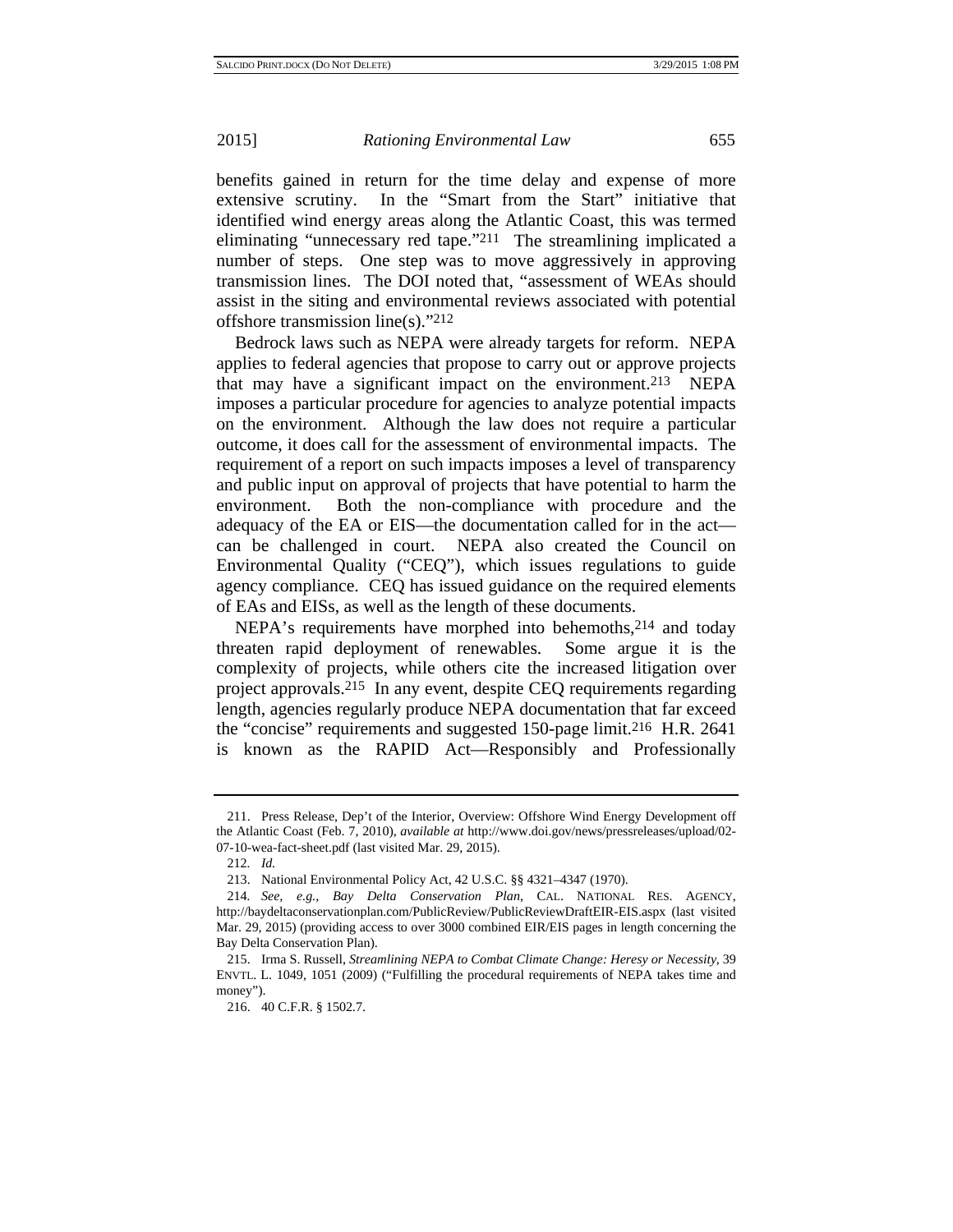Invigorating Development Act of 2014.217 Originally proposed July 10, 2013, it passed the House on March 6, 2014.218 The alleged purpose of the Act is to coordinate and facilitate environmental review while simultaneously accelerating the pace of development. For an EA, the act establishes a one-year deadline for issuing a finding of no significant impact ("FONSI") or intent to prepare an EIS. The Act establishes a two-year deadline for preparing an EIS. The Act also allows the use of state-produced environmental impact assessments in lieu of an EIS if the state NEPA equivalent provides similar public input opportunities. These reforms could help to accelerate the construction of renewable energy infrastructure.

Similar efforts at the state level have sought to eliminate the burden of the EA. In California, the state level equivalent of NEPA is the California Environmental Quality Act ("CEQA").219 Unlike its federal and many state counterparts, CEQA does require mitigation of significant environmental impacts.220 CEQA has been the target of legislative and executive efforts to streamline requirements with an eye to accelerating the time-line of proposed projects.221 Like NEPA, CEQA litigation has exploded, and many argue it is anti-productive for environmental conservation purposes.222 Most recent efforts to amend the law in 2013 failed.223

Renewable energy projects have enjoyed some NEPA fast tracking at the agency level, where insufficient staffing levels lead to long delays.

<sup>217.</sup> H.R. 2641, 113th Cong. (2014). The Bill was introduced by Rep. Tom Marino.

<sup>218.</sup> Press Release, Office of Congressman Tom Marino, House Passes Marino's RAPID Act with Bipartisan Support (Mar. 6, 2014), *available at* https://marino.house.gov/pressrelease/house-passes-marinos-rapid-act-bipartisan-support.

<sup>219.</sup> CAL. RES. CODE §§ 21000–21177 (2014).

<sup>220.</sup> John Watts, *Reconciling Environmental Protection with the Need for Certainty: Significance Thresholds for CEQA*, 22 ECOLOGY L.Q. 213 (1995).

<sup>221</sup>*. See* Arthur F. Coon, *Are Courts Actively Limiting CEQA's Scope in the Absence of Meaningful Legislative Reform?*, MILLER & STARR (Aug. 31, 2013), http://www.ceqadevelopments.com/2012/08/31/are-courts-actively-limiting-ceqas-scope-in-the-a bsence-of-meaningful-legislative-reform/ (claiming that the judiciary is limiting reform of the CEQA by inhibiting legislation). The author notes that reform has been on the legislative agenda frequently, and that California Governor Jerry Brown has called CEQA reform "the Lord's work." *Id.*

<sup>222</sup>*. E.g.*, C. Aylin Bilir, *Stopping the Runaway Train of CEQA Litigation: Proposals for Non-Judicial Substantive Review*, 35 ENVIRONS ENVT'L L. & POL'Y J. 145, 154–57 (2012) (discussing the environmental concerns that have inhibited the CEQA, including the legal action taken by certain cities and "environmental watchdog organizations").

<sup>223</sup>*. Clock is Running Out for Real CEQA Reform*, L.A. DAILY NEWS (Sept. 3, 2013), http://www.dailynews.com/opinion/20130903/clock-is-running-out-for-real-ceqa-reformeditorial.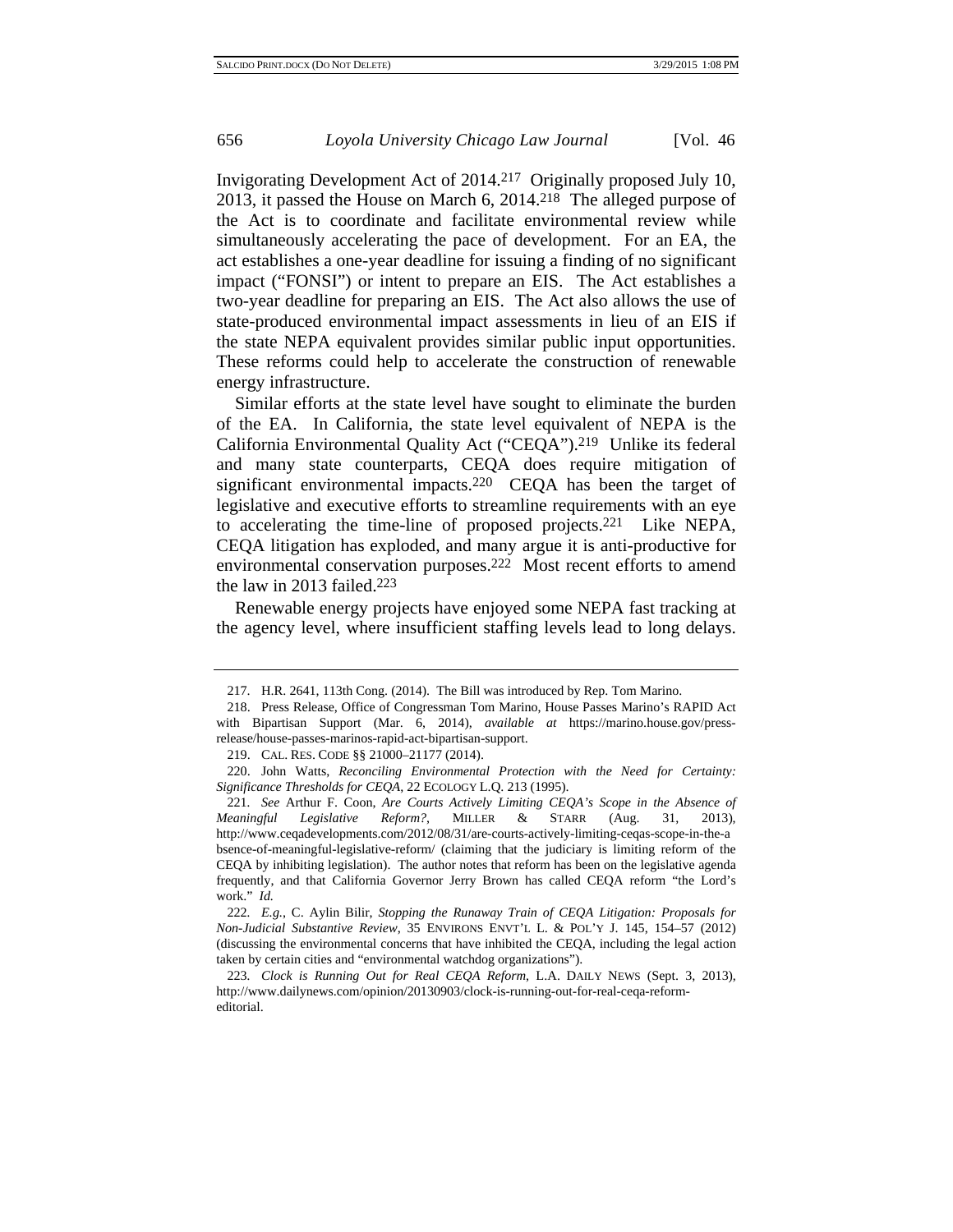BLM identified rights of way for solar projects "'a high priority field office workload,'" a DOI task force on energy and climate change was created and the backlog of applications addressed by Secretary Salazar in 2009 pledging to open new field offices to process applications.224 The Army Corp of Engineers adopted NWPs to allow renewable energy projects with low-profile impacts to proceed without individual permitting under the CWA. This plethora of efforts indicates that there is momentum to adapt environmental laws in a purposeful way to facilitate renewable energy growth. A NEPA proposal like the HFRA model that allows limited alternatives, tailored to wind, solar, hydroelectric, and hydrokinetic, could cut down administrative burden and expedite timing. Expanded and integrated land-use pre-planning efforts should be explored. Rationing has successfully balanced environmental concerns and timeliness needs.

# IV. COMING TO TERMS WITH RATIONING

The environmental movement has long promoted measures to curb climate change. However, a strong aversion to carving away the body of environmental laws has pervaded the alternative energy ramp up that is slowly taking hold. On a basic level, a pivot away from the laws designed specifically to preserve environmental quality is jarring. It also concedes a measure of impotence of these laws in the face of the climate change challenge. In this Part, I discuss the imperative to look broadly at the efforts to increase renewable energy as a means to displace the fossil fuel economy paradigm and achieve intergenerational equity and long-term survival.

# *A. Maslow's Hierarchy of Needs Coupled with Greenwashing*

Abraham Maslow posited that humans seek to achieve selfimprovement and do so by fulfilling a priority of needs that is rationally ordered.225 As the history of the environmental movement illustrates, Maslow's "hierarchy of needs" has a bearing on society's quest for cheap energy today. As the U.S. became more affluent, the environmental movement was born; Americans had reached a level of financial comfort and sought to improve their situations in other ways.226 In the book *Breakthrough*, (which followed their essay "The

<sup>224.</sup> Lazerwitz & Bostick, *supra* note 68, at 11-11 (footnote omitted).

<sup>225.</sup> Abraham Maslow, *A Theory of Human Motivation*, 50 PSYCHOLOGICAL REV. 370, 370– 372 (1943).

<sup>226.</sup> TED NORDHAUS & MICHAEL SHELLENBERGER, BREAK THROUGH: FROM THE DEATH OF ENVIRONMENTALISM TO THE POLITICS OF POSSIBILITY 5–6 (2007).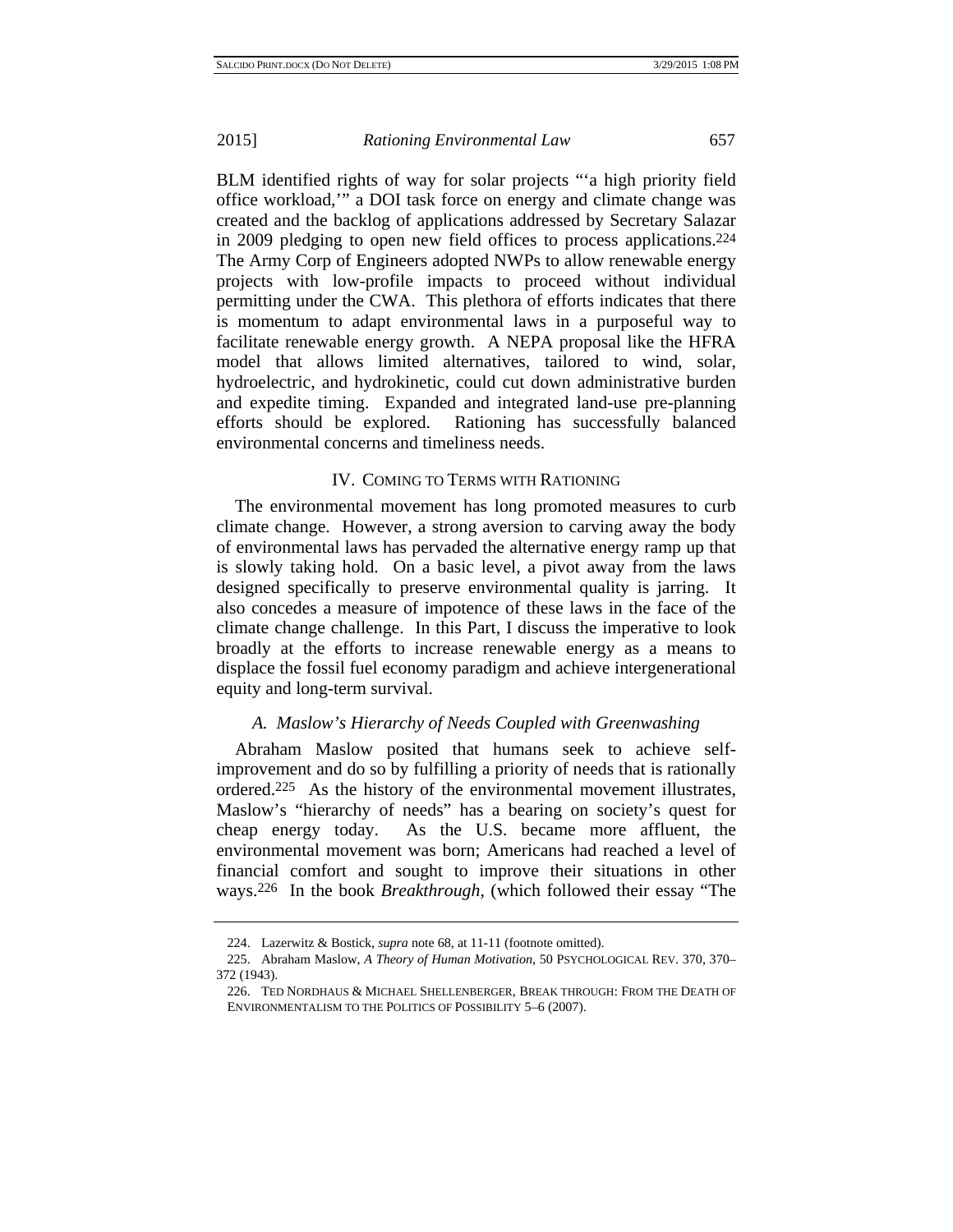Death of Environmentalism") authors Ted Nordus and Michael Shellenburger present their practical assessment of the way forward to address climate change. They do so by relying in large part on Maslow's hierarchy and extrapolating to the failures in the environmental movement to recognize this innate human value ordering.

Although many environmentalists have called for a massive "energy diet," people are not willing to forgo the benefits of electricity that are now believed to be essential to society. Nor should they lose sight of the fact that beyond the U.S., millions would benefit in developing nations from access to electricity.227 Thus, energy policy must take into account the rationality of human demand for energy, and as Nordus and Shellenburger argue, we cannot "tear[] down the old energy economy before building the new one."228 Lest you be concerned we are unable to meet the needs of a growing and energy-hungry population, ample evidence supports the premise that "humanity already possesses the fundamental scientific, technical, and industrial know-how to solve the carbon and climate problem for the next half-century."229

Yet as the U.S. economy crawls out of the most recent recession, the natural gas boom has been promoted as a way to green the grid and improve the economic wellbeing of many out-of-work or underemployed Americans. Climate change mitigation measures are criticized as drags on economic growth, while fossil fuel development is promoted as an economy booster. Many people assume that pollution is a necessary by-product of economic progress.230 The story is the same around the globe. For example, Europe scaled back on climate

<sup>227.</sup> This poverty alleviation mechanism of access to affordable energy creates disequilibrium between developing and developed nations that is recognized within the U.N. climate change negotiations. Thus, it is posited that nations will cooperate to respond "in accordance with their common but differentiated responsibilities and respective capabilities and respective social and economic conditions." United Nations Framework Convention on Climate Change (UNFCCC), New York, May 9, 1992, *reprinted in* 31 I.L.M. 849 (1992). Though unsettled, the concept of "common but differentiated responsibilities" within the preamble to the United Nations Framework Convention on Climate Change posits that developing nations GHG emissions "will grow to meet their social and developing needs." *Id.* For a further discussion, see JUTTA BRUNNEE, *Climate Change and Global Environmental Justice*, *in* ENVIRONMENTAL LAW AND JUSTICE IN CONTEXT 316, 324–29 (Jonas Ebbesson & Phoebe Okowa eds., 2009).

<sup>228.</sup> NORDHAUS & SHELLENBERGER, *supra* note 226, at 262.

<sup>229.</sup> Stephen Pacala & Robert Socolow, *Stabilization Wedges: Solving the Climate Problem for the Next 50 Years with Current Technologies*, 305 SCI. 968 (2004).

<sup>230</sup>*. E.g.*,TED NORDHAUS & MICHAEL SHELLENBERGER, BREAK THROUGH: WHY WE CAN'T LEAVE SAVING THE PLANET TO ENVIRONMENTALISTS 33 (2009) (presenting that the percentage of people who said that we must accept a higher level of pollution to preserve jobs in U.S. increased from seventeen percent in 1996 to twenty-seven percent in 2004).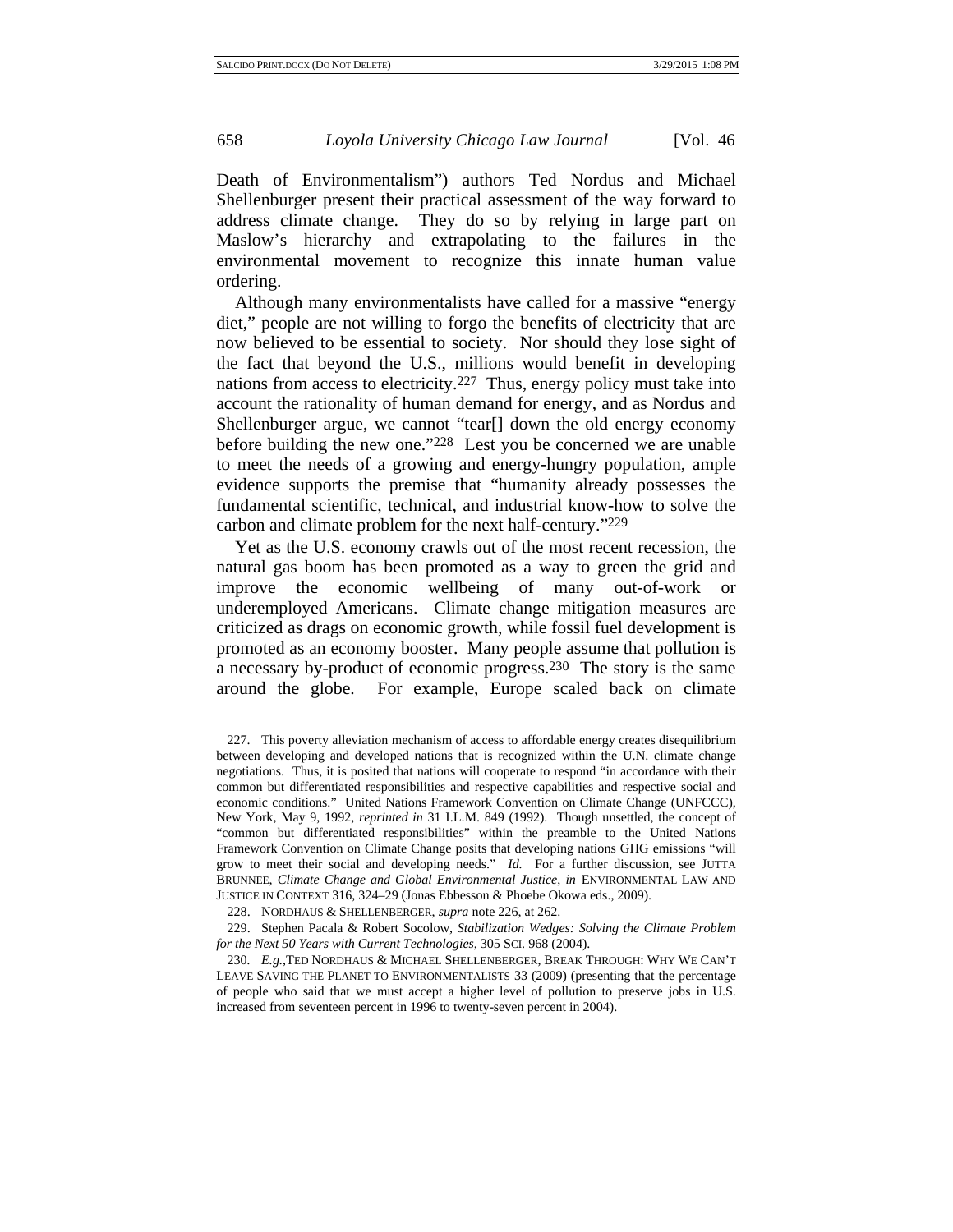mitigation efforts based in part on a slowdown in the economy.231 The E.U. carbon-trading program has imploded.232

In their powerful essay "Capitalism Versus the Environment," Paul R. Ehrlich and Anne H. Ehrlich explain that there is a well-funded misinformation machine that takes advantage of the culture gap in America.233 The greenwashing efforts have been most prevalent by oil companies themselves.234 Today, this has translated into wildly optimistic assertions regarding the safety of natural gas, its economic benefits, and misdirection regarding the carbon footprint of natural gas usage. While indeed burning natural gas produces fewer carbon emissions (nearly half that of coal),<sup>235</sup> the amount of gas lost through leaks potentially offsets those gains. Moreover, natural gas production through hydraulic fracturing ("fracking") consumes significant freshwater resources. Its controversial nature is driven by the uncertainty regarding long-term impacts, potential to contaminate drinking water sources, and likely connection to tremors and earthquakes.236 Nonetheless, despite these serious environmental impacts, natural gas is promoted as a lifeboat due to vast U.S. reserves without any context for the inherent risks throughout the entire

<sup>231.</sup> Stanley Reed, Stephen Castle & Melissa Eddy, *Sluggish Economy Prompts Europe to Reconsider Its Intentions on Climate Change*, N.Y. TIMES, Jan. 16, 2014, at B3, *available at* http://www.nytimes.com/ 2014/01/17/ business/energy-environment/sluggish-economy-promptseurope-to-reconsider-climate-goals.html?\_r=0 (explaining the shortcomings of the European Union Emissions Trading Scheme and the connections with the slowdown of the economy).

<sup>232.</sup> Brad Plumer, *Europe's Cap-and-Trade Program is in Trouble. Can It Be Fixed?*, WASH. POST (Apr. 20, 2013), http://www.washingtonpost.com/blogs/wonkblog/wp/2013/04/20/europescap-and-trade-program-is-in-trouble-can-it-be-fixed/ (expanding on the issue of whether Europe's problems with the cap-and-trade program can be remedied).

<sup>233.</sup> Paul R. Erlich & Anne H. Erlich, *Capitalism Versus the Environment*, *in* OCCUPY THE FUTURE 183–94 (David Grusky et al. eds., 2013).

<sup>234</sup>*. E.g.*, Miriam Cherry & Judd Sneirson, *Beyond Profit: Rethinking Corporate Social Responsibility and Greenwashing After the BP Oil Disaster*, 85 TULANE L. REV. 983, 1002–04 (2011) (claiming that corporations are taking minimal environmental-conscious steps, but then exaggerating these changes to the public to avoid future criticism); Miriam Cherry & Judd Sneirson, *Chevron, Greenwashing, and the Myth of "Green Oil Companies*,*"* 3 J. ENERGY, CLIMATE & ENV'T 134, 139 (2011) (discussing the frequent use of greenwashing by corporations, specifically in response to public challenges concerning environmental practices).

<sup>235</sup>*. See* Seth P. Cox, *The Nuclear Option: Promotion of Advanced Nuclear Generation as a Matter of Public Policy,* 5 APPALACHIAN NAT. RES. L.J. 25, 39–40 (2011) (noting emissions would only be reduced forty to fifty percent with use of natural gas as base load fuel).

<sup>236.</sup> Hannah Jacobs Wiseman, *Remedying Regulatory Diseconomies of Scale*, 94 B.U. L. REV. 237, 242–64 (2013); Hannah Jacobs Wiseman, *Risk and Response in Fracturing Policy*, 84 U. COLO. L. REV. 729, 757–804 (2012); Hannah Jacobs Wiseman, *Untested Waters: The Rise of Hydraulic Fracturing in Oil and Gas Production and the Need to Revisit Regulation*, 20 FORDHAM ENVTL. L. REV. 115, 125–35 (2009).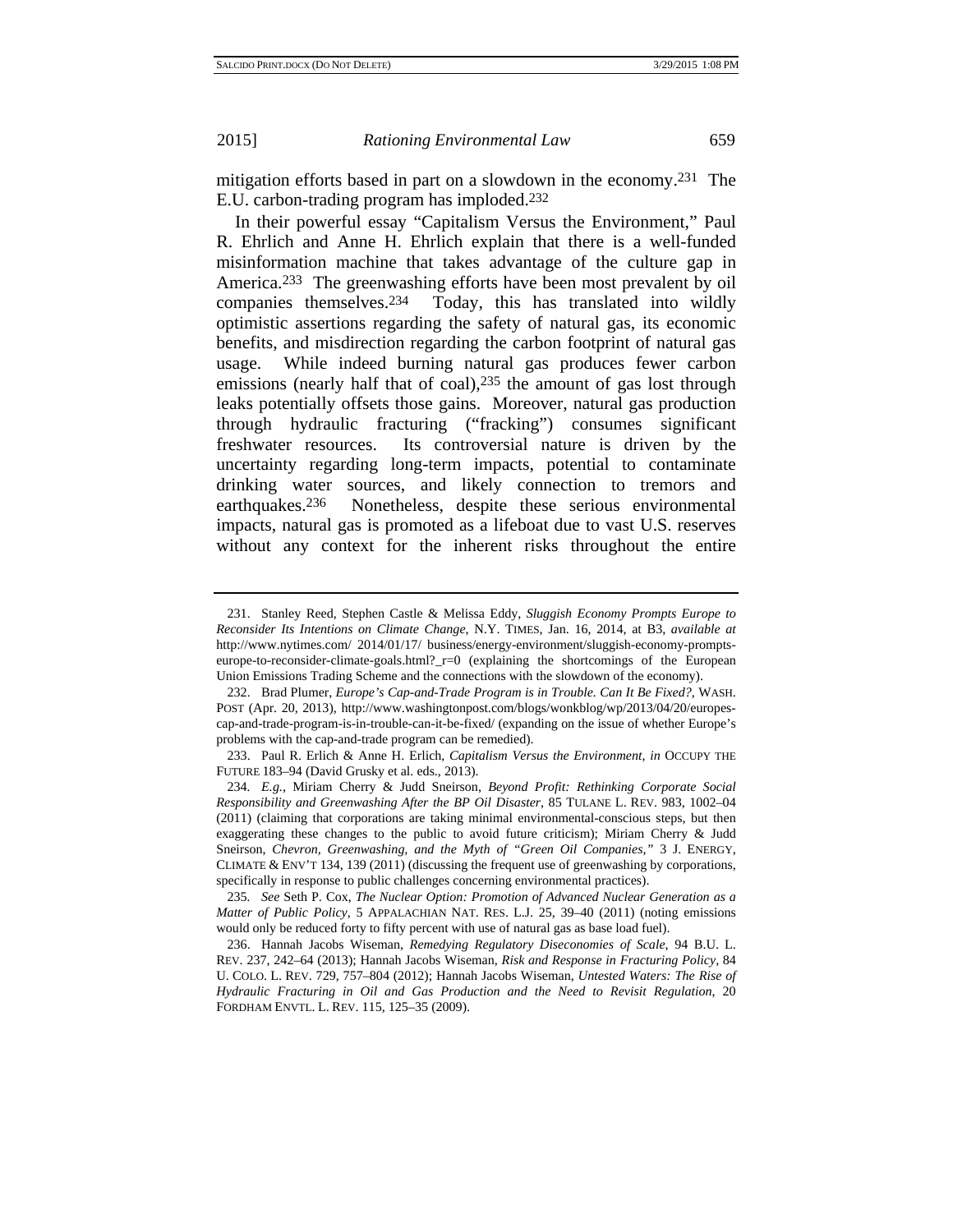exploration, production, and processing phases.237

At least one step in the right direction is the increasing pressure on fossil fuel–based corporations to disclose their plans to address future liabilities in a carbon-constrained world. As Peabody Energy and ExxonMobil reported their plans to shareholders, the transparency lacking on these issues will be improved.238 The costs of fossil fuel use on human health and the environment are often obscured. But there is certainty that people will continue to seek cheap energy, and unless something replaces it, fossil fuel use will continue indefinitely.<sup>239</sup>

#### *B. Rationing and the Goals of Environmental Law*

Environmental law has developed over time to mediate people's use of the environment, with a special concern for reducing impacts on the quality of water, air, and human health.240 Conservation efforts have run parallel with the health regulations, and now a robust wildlife and conservation element pervades environmental policymaking more broadly than physical human health concerns.241

Climate change will have dramatic health impacts. The World Health Organization estimates that air pollution causes approximately 3.1 million premature deaths per year. $24\overline{2}$  Health risks from exposure to pollution include heart attack, lung cancer, and respiratory infections.243 The impacts of climate change fall disproportionally on the poor, although eventually we will all be touched by the negative consequences.244 As the fifth assessment by the IPCC reports:

239*. See generally* ENERGY INFO. ADMIN., ANNUAL ENERGY OUTLOOK 2014 (2014) (projecting continued and increased reliance on natural gas through 2040).

240. ANDREWS, *supra* note 206, at 1–5.

<sup>237</sup>*. See generally* Monika Ehrman, *The Next Great Compromise: A Comprehensive Response to Opposition Against Shale Gas Development Using Hydraulic Fracturing In the United States*, 46 TEX. TECH L. REV. 423, 464–66 (2014) (advocating dialogue to address tradeoffs and reach consensus on mix of energy resources using risk-reward analysis); Uma Outka, *Environmental Law and Fossil Fuels: Barriers to Renewable Energy*, 65 VAND. L. REV. 1679, 1702–05 (2012) (explaining how environmental law's constrain-and-permit approach fails to account for differences in the harms generated by fossil fuels compared to renewable energy projects).

<sup>238</sup>*. See* Meagan Clark, *ExxonMobil Yields to Pressure on Fracking, Agrees to Disclose Risks*, INT'L BUS. TIMES (Apr. 04, 2014), http://www.ibtimes.com/exxonmobil-yields-pressurefracking-agrees-disclose-risks-1567486 (explaining ExxonMobil's decision to disclose fracking risks to shareholders).

<sup>241</sup>*. Id.* at 136–37.

<sup>242.</sup> WORLD HEALTH ORG., EXPOSURE TO AIR POLLUTION: A MAJOR PUBLIC HEALTH CONCERN (2010), *available at* http://www.who.int/ipcs/features/air\_pollution.pdf.

<sup>243</sup>*. Id.*

<sup>244.</sup> Maxine Burkett, *Just Solutions to Climate Change: A Climate Justice Proposal for a*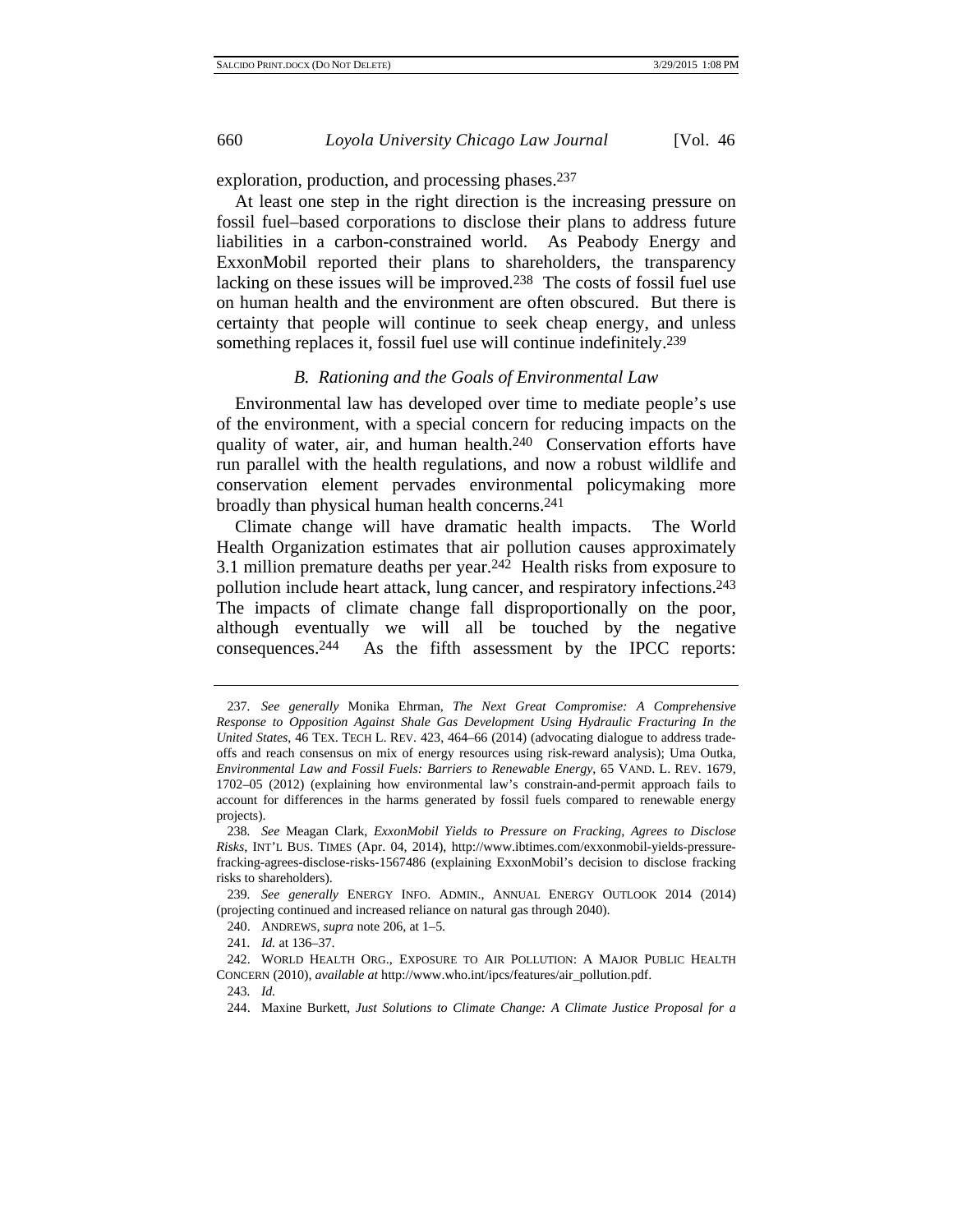"Climate-related hazards affect poor people's lives directly through impacts on livelihoods, reductions in crop yields, or destruction of homes and indirectly through, for example, increased food prices and food insecurity."245

The IPCC Fifth Assessment identifies the relative lack of emphasis on understanding and managing the multiple "co-benefits, synergies, and tradeoffs" associated with strategies mitigating GHG pollution.246

Increasing efforts to mitigate and adapt to climate change imply an increasing complexity of interactions, particularly at the intersections among water, energy, land use, and biodiversity, but tools to understand and manage these interactions remain limited. Examples of actions with co-benefits include (i) improved energy efficiency and cleaner energy sources, leading to reduced emissions of healthdamaging climate-altering air pollutants; (ii) reduced energy and water consumption in urban areas through greening cities and recycling water; (iii) sustainable agriculture and forestry; and (iv) protection of ecosystems for carbon storage and other ecosystem services.<sup>247</sup>

The IPCC specifically cited the benefits of cleaner energy sources for health purposes. The possibilities for finding win-win solutions can only be sought as we transition from a fossil fuel economy entirely. U.S. culture is built around fossil fuel consumption, and until the renewable energy infrastructure and economy is built, our culture will not begin to shift.248 Indeed, a growing global culture that emulates patterns of consumptions associated with the western world puts additional pressure on resources and reliance on fossil fuels.

Environmental law is also a tool for conserving options for the future, both for the current people living on Earth and in terms of intergenerational equity.249 Developing a jurisprudence that values the

249*. See* Judith E. Koons, *At the Tipping Point: Defining an Earth Jurisprudence for Social and Ecological Justice*, 58 LOY. L. REV. 349, 351 (2012) (advocating transformation of the jurisprudence underlying existing laws and structures and re-thinking law and governance from an Earth-centered perspective).

*Domestic Clean Development Mechanism*, 56 BUFF. L. REV. 169, 173–88 (2008).

<sup>245.</sup> INTERGOVERNMENTAL PANEL ON CLIMATE CHANGE, *supra* note 6, at 6–8.

<sup>246</sup>*. Id.* at 28.

<sup>247</sup>*. Id.* (internal quotation omitted).

<sup>248.</sup> KELLEY, *supra* note 13, at 2–3, 6–7. Because fossil fuels are concentrated and mobile, the current centralized energy infrastructure is viable, but with renewable energy sources like wind, solar, and hydropower, a distributed network of energy production and deployment must be created. *Id.* at 7. The transportation sector will have to change. *Id.* at 167–69. Thus, while discussing why the environmental benefits of renewable energy are often overlooked, author Ingrid Kelly also argues that "much of the resistance to renewable energy comes from the fact that the United States is heavily invested in fossil fuels and is loathe to change." *Id.* at 137.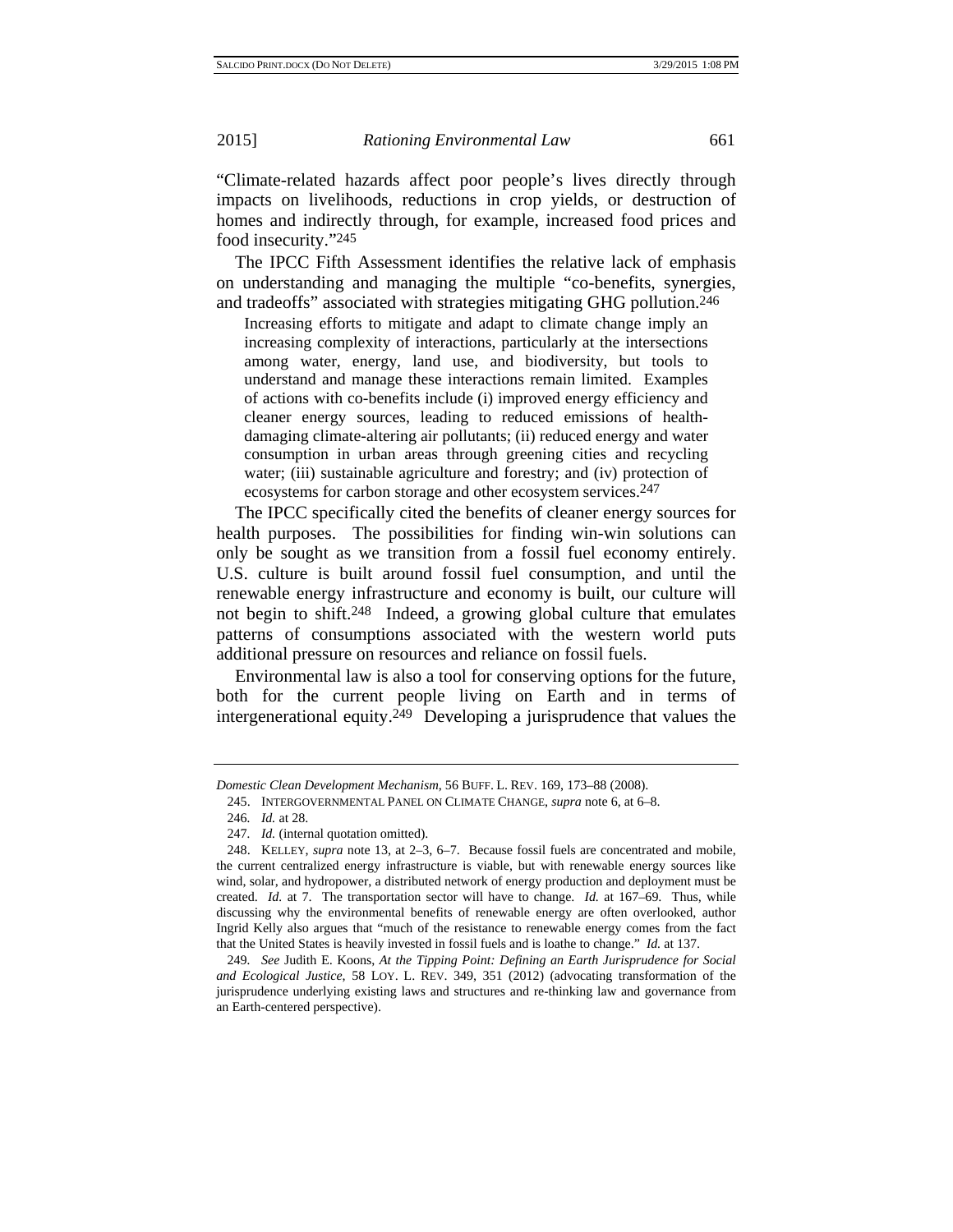Earth as our ultimate life support requires deep inquiry into the unsustainable practices on which our societies are now built. This is an enterprise that necessitates reevaluating laws.250 It requires that we move beyond dependence on oil and actually create a post-petroleum world.<sup>251</sup> Given these realities, it is prudent to pre-judge many renewable energy projects as beneficial to the environment and ration application of NEPA, the ESA, and state-analogous laws accordingly. Experimental permitting could be broadly expanded, as could smallscale exceptions such as with hydrokinetic and hydropower projects.

However, it is a far cry to suggest that in adapting law, and in particular environmental law, we would move away from the values expressed by the law.252 Indeed, a close examination of the canon of environmental law and related laws on the periphery of the canon by Professor Todd Aagaard demonstrates that the field is both diverse and broad, but has at its primary endpoints to "protect human health as impacted by the natural environment, other human uses of environmental resources, and ecological health directly."253 These laws focus on human and ecological health, and have harm as a unifying concept.254 It is now evident that climate change is bringing about harms much as traditional pollution has done in the past.

We can also be mindful when rationing laws for renewable projects that we discern and apply the lessons from past efforts to use existing law to combat climate change. Scholars have noted that climate change litigation has followed a "business as usual" pathway in the courts.255 Professor J. B. Ruhl evaluated the potential impacts of the Supreme Court's jurisprudence in the context of the ESA.256 His lessons for the potential future design of environmental law argue poorly for how climate regulation will fare in the courts, if we do see major progress on

<sup>250</sup>*. See* Victor B. Flatt, *Adapting Laws for a Changing World: A Systematic Approach to Climate Change Adaptation*, 64 FLA. L. REV. 269, 275–91 (2012) (pulling together strands of scholarly arguments to advocate for a broader approach to adaptation of law in view of climate change challenges).

<sup>251.</sup> Judith E. Koons, *Earth Jurisprudence and the Story of Oil, Intergenerational Justice for the Post-Petroleum Period*, 46 U.S.F. L. REV. 93, 95 (2011).

<sup>252</sup>*. See* Flatt, *supra* note 250, at 293 (discerning within the discourse on adaptation of law the principle to "hew to original purposes" where possible).

<sup>253.</sup> Aagaard, *supra* note 11, at 1247 (internal citations omitted).

<sup>254.</sup> Albert C. Lin, *The Unifying Role of Harm in Environmental Law*, 2006 WIS. L. REV. 897, 901 (2006) (articulating that harm is a normative concept reflecting value judgments).

<sup>255.</sup> Dave Markell & J. B. Ruhl, *An Empirical Assessment of Climate Change In The Courts: A New Jurisprudence or Business as Usual?*, 64 FLA. L. REV. 15, 15 (2012).

<sup>256.</sup> J. B. Ruhl, *The Endangered Species Act's Fall from Grace in the Supreme Court*, 36 HARV. ENVTL. L. REV. 487, 511–16 (2012).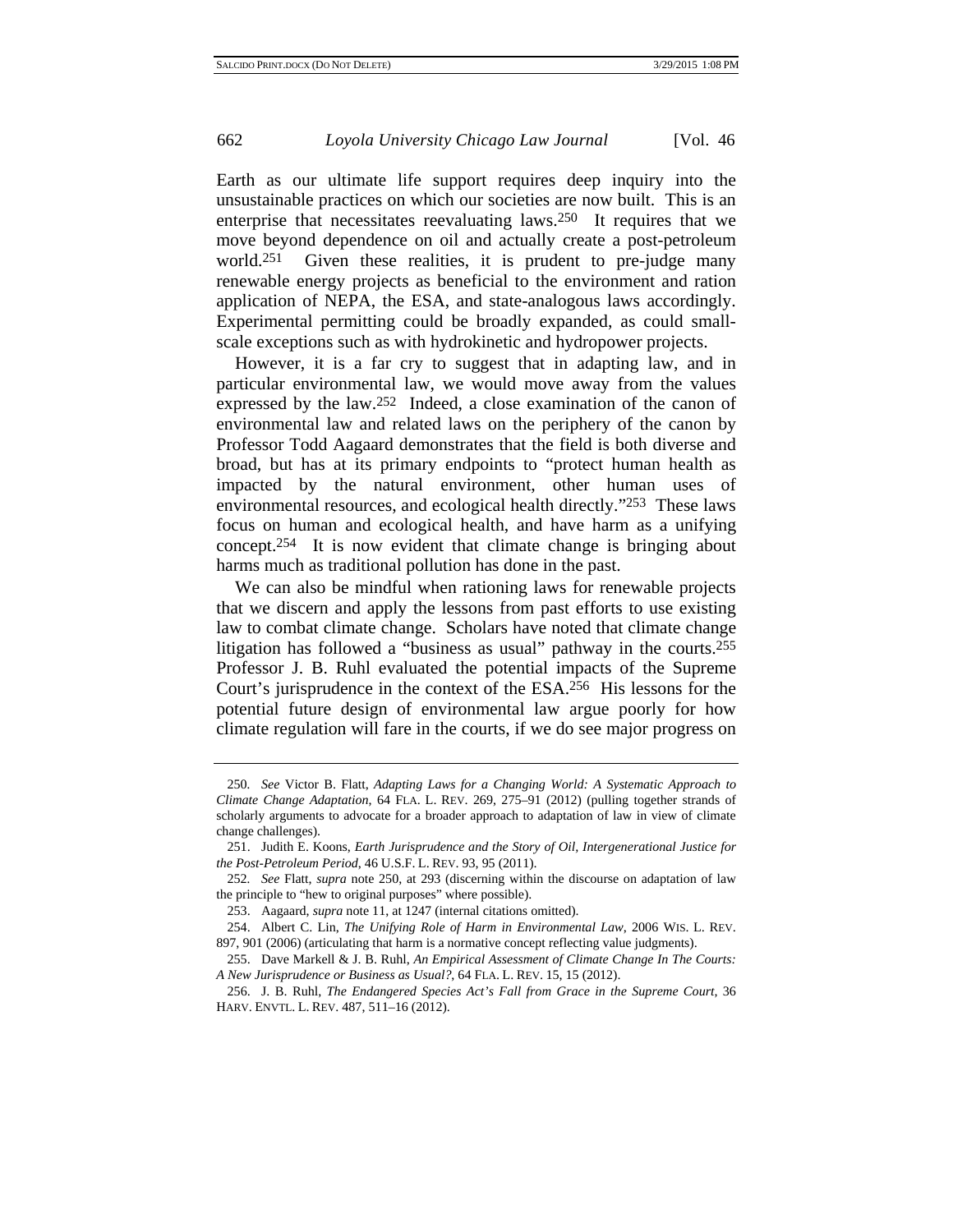that front in the future. Examining the apathy, ignorance, and hostility thesis posited by various environmental scholars, Professor Ruhl concludes that:

More than anything in this respect, the ESA cases suggest the Court holds a deep skepticism of environmental law generally, particularly when business interests are on the line. The perfect storm for unleashing the Court's wrath, moreover, brews when an environmental law directly regulates private lands and resources, without mechanisms to ensure cost-benefit or cost-effective regulation, and without attention to the potential for inequitable distribution of costs and benefits.257

If they come about, carbon cap-and-trade programs will certainly help to address the mechanisms for cost-effective regulation, but they may not be able to capture the inequitable distribution of costs and benefits or the direct impact on private land and resources that necessary carbon reduction laws must address.258 Renewable energy can help to fill in that space. We must use our environmental laws toward the ends of creating a brighter future, with renewable energy as an important part of the needed change away from a fossil-fueldominated economy.

# *C. Combating the Guilt-Factor of a "Green Pass"*

Throughout this Article, I have argued that there is a survival imperative for rationing environmental laws. Opposition to any variation from the strict application of environmental laws stem in part from the concern that renewable energy projects would be pre-judged as beneficial to the environment. It is the belief of many environmentalists, however, that it is only through the application of our environmental laws that we are able to judge the merit of such an assertion. Many of our laws aid in this evaluation but certainly do not only serve that purpose.

Bedrock environmental laws such as the ESA may frustrate renewable energy projects—either stopping them entirely or drawing out their implementation along a much lengthier timeframe. This reality has led to this fundamental policy question by one ESA scholar:

<sup>257</sup>*. Id.* at 532.

<sup>258</sup>*. See* Alice Kaswan, *Greening the Grid and Climate Justice*, 39 ENVTL. L. 1143, 1145–46, 1152–54 (2009) (arguing that policymakers should integrate into the design of new energy infrastructure climate justice concerns); Dan A. Farber, *Emissions Trading and Social Justice* (Berkeley Law, Ctr. for Law, Energy & the Environment, Aug. 2011), *available at* http://www.law.berkeley.edu/files/Emissions\_Trading\_and\_Social\_Justice.pdf.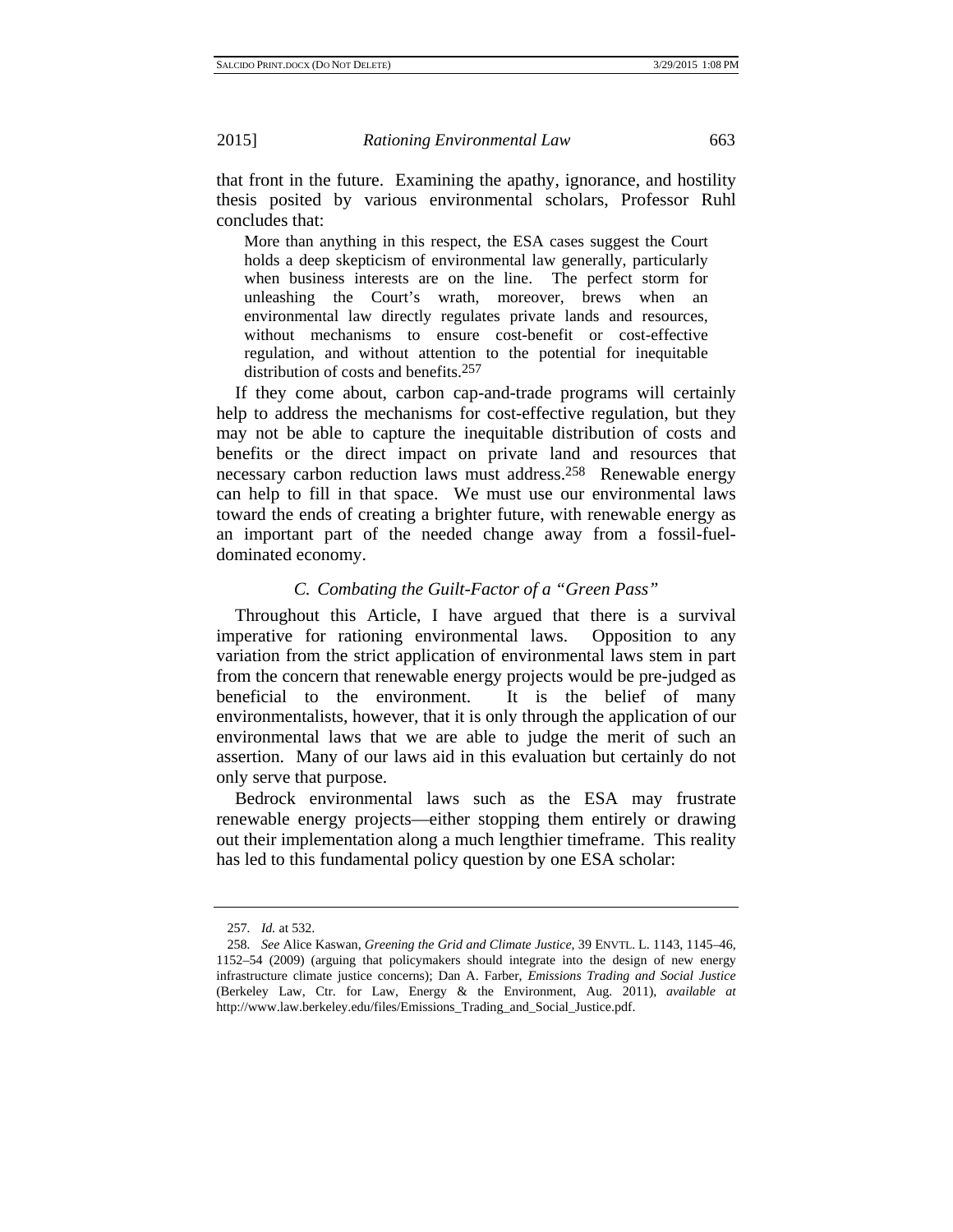[W]hether the FWS . . . as a matter of policy should, go lighter in some meaningful way when the land use in question is, on balance, such a clear and overwhelming *environmental* positive. Although many representatives of the wind power industry, environmental groups, and wildlife agencies have eschewed the idea of such a "green pass" and joined in efforts to promote ESA compliance, the FWS has received pressure from some interest groups to ease off. This and similar proposals thus merit attention, particularly as the demand for renewable energy is likely only to increase.259

The notion of a "green pass" is not unlike the wide variety of exemptions, exceptions, variances, carve-outs, and non-enforcement decisions we see riddled throughout the entire landscape of oil, gas, and coal regulation. These "weaknesses" in our laws have caused great harm to the environment and have prevented environmental protection from reaching ever-greater levels both along quantitative and qualitative measures. One of the most recent high-profile pollution events, the BP Deepwater Horizon Blowout Disaster, can fairly be characterized as an example of these practices. Categorical exclusions from NEPA allowed the -(the federal agency responsible for permitting at the time) to approve BP's operations without searching environmental impact assessment otherwise required under NEPA.260

Nonetheless, there is a magnitude of difference between continued offshore oil drilling and renewable energy projects with much lower risk profiles. There is no doubt some line drawing would be necessary. For example, the debate over all non-carbon forms of energy—such as the continued debate over nuclear power as part of a greener grid.261 However, imperfect line drawing is preferable to the continued use of ill-fitting laws—such as the CWA, ESA, and NEPA—that just as often thwart good renewable energy projects for reasons unrelated to their environmental benefits.

<sup>259.</sup> Ruhl, *supra* note 60, at 1774 (internal citations omitted).

<sup>260.</sup> NAT'L COMM'N ON THE BP DEEPWATER HORIZON OIL SPILL & OFFSHORE OIL DRILLING, DEEP WATER: THE GULF OIL DISASTER AND THE FUTURE OF OFFSHORE DRILLING 81–83 (2011), *available at* http://www.gpo.gov/fdsys/pkg/GPO-OILCOMMISSION/pdf/GPO-OILCOMMISSION.pdf.

<sup>261</sup>*. E.g.*, Tamar Jergensen Cerafici, *Is New Always Better? The Case For License Renewal In The Next Generation*, 26 PACE ENVTL. L. REV. 391, 391 (2009) (arguing that nuclear power has an important role in shifting to a greener economy); Cox, *supra* note 235, at 44 (advocating recognition of nuclear energy as green and explaining benefits for base load compared with renewable fuels and natural gas).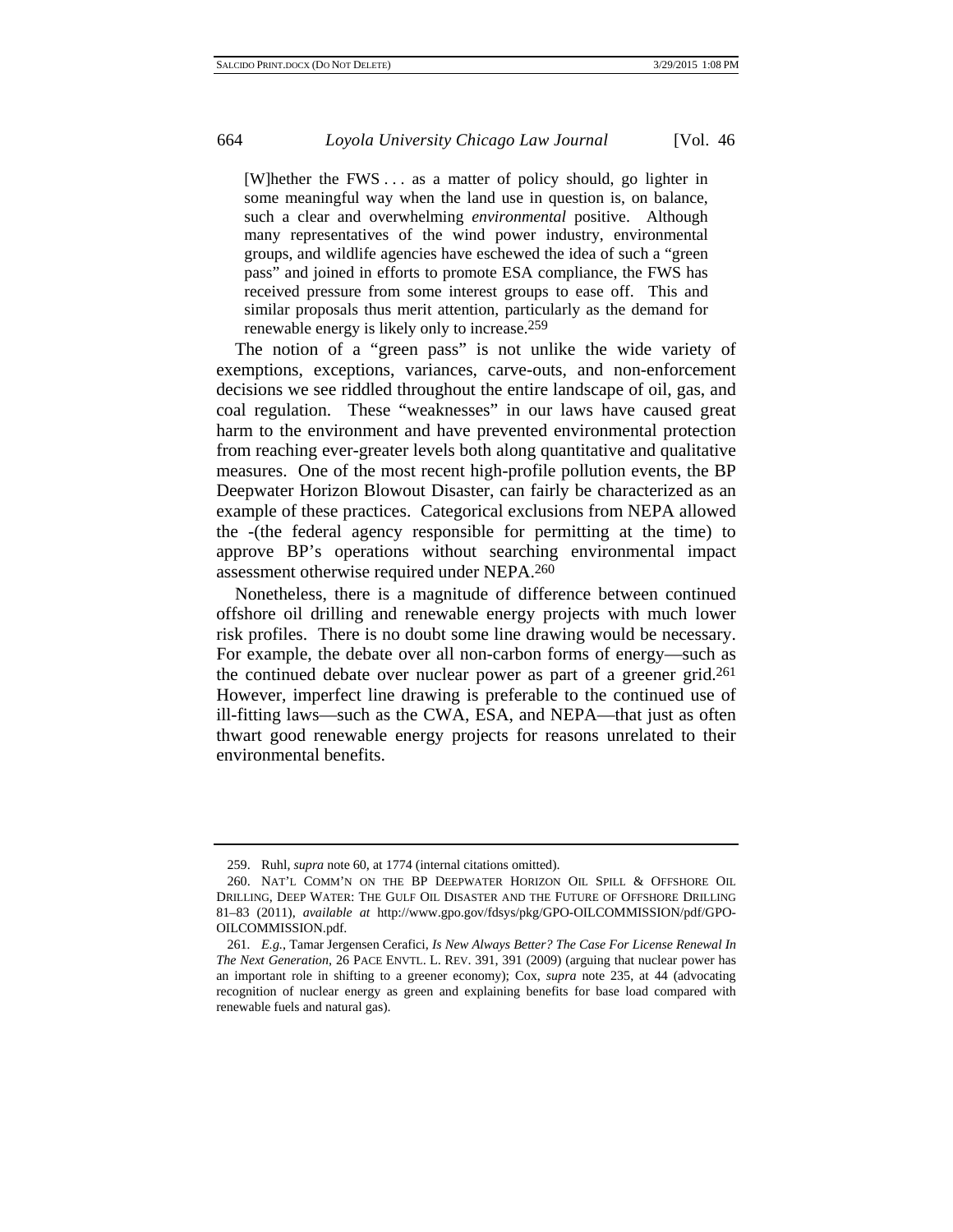# *D. "Good Enough is the New Perfect"*262

Rationing is, being extremely generous, at most a second-best option. Although many scholars, policymakers, and activists advocate a holistic approach where all forms of energy generation will be lined up and evaluated for an ideal mix, this is not feasible under the current regime. In fact, renewable energy projects face more burdens due to built-in risk-aversion feedback loops that allow new fossil fuel projects to move forward in a faster time frame than renewable projects.263

Another rationale for the slow-but-steady and traditional approach to renewable energy is the proposition that support within the environmental community for a transition should be maintained and built upon. The buy-in from pro-environment interests may never materialize. For example, Professor Alexandra Klass emphasizes that because renewable energy enjoys support from environmentalists, we should be weary to alienate those interests lest we unleash an "avalanche of litigation" as has occurred in the context of traditional fossil fuel and other energy development projects.264 Unfortunately, the storm has not just brewed, but indeed litigation as well as other forms of not-in-my-backyard ("NIMBY") protest has been ever present.265 This minimizes the purported benefit of support from environmental interests and raises a question of how to secure buy-in from the environmental community given existing efforts to do so. As one lawyer has put it: "[E]ach permit granted could be fertile ground for litigation."266

For example, the Environmental Defense Fund led a coalition of signatories to commit to first principles in the ocean renewable energy sector.<sup>267</sup> Following the rationale that securing buy-in and support

<sup>262.</sup> BECKY BEAUPRE GILLESPIE & HOLLEE SCHWARTZ TEMPLE, GOOD ENOUGH IS THE NEW PERFECT: FINDING HAPPINESS AND SUCCESS IN MODERN MOTHERHOOD (2011) (contending that working mothers can obtain the things they want most in life by redefining success in terms that are consistent with their personal values and highest priorities).

<sup>263.</sup> Boisvert, *supra* note 58, at 136.

<sup>264.</sup> Alexandra B. Klass, *Energy and Animals: A History of Conflict*, 3 SAN DIEGO J. CLIMATE & ENERGY L. 159, 160 (2011–2012).

<sup>265</sup>*. See* Susan Lorde Martin, *Wind Farms and NIMBY: Generating Conflict, Reducing Litigation*, 20 FORDHAM ENVTL. L. REV. 427, 427–28 (2010) (noting that successful suits by those suing in their own self-interest are often brought by those people among the most affluent in society); Eric R. A. N. Smith & Holly Klick, *Explaining NIMBY Opposition to Wind Power*, U.C. SANTA BARBARA DEP'T POL. SCI. 2–3 (Aug 29, 2007), http://www.polsci.ucsb.edu/faculty/ smith/wind.pdf (explaining NIMBY protest to wind power based on results of an internet survey).

<sup>266.</sup> Heather M. Howard & Elizabeth A. Pierson, *Alternative Energy: Not In My Back Yard*, KING & SPALDING LLP LAW 360 (Nov. 10, 2010), http://www.kslaw.com/imageserver/KSPublic/ library/publication/KingSpalding-\_Guest-AlternativeEnergy-111110.pdf.

<sup>267.</sup> The principles are analyzed in detail in Jack K. Sterne et al., *The Seven Principles of*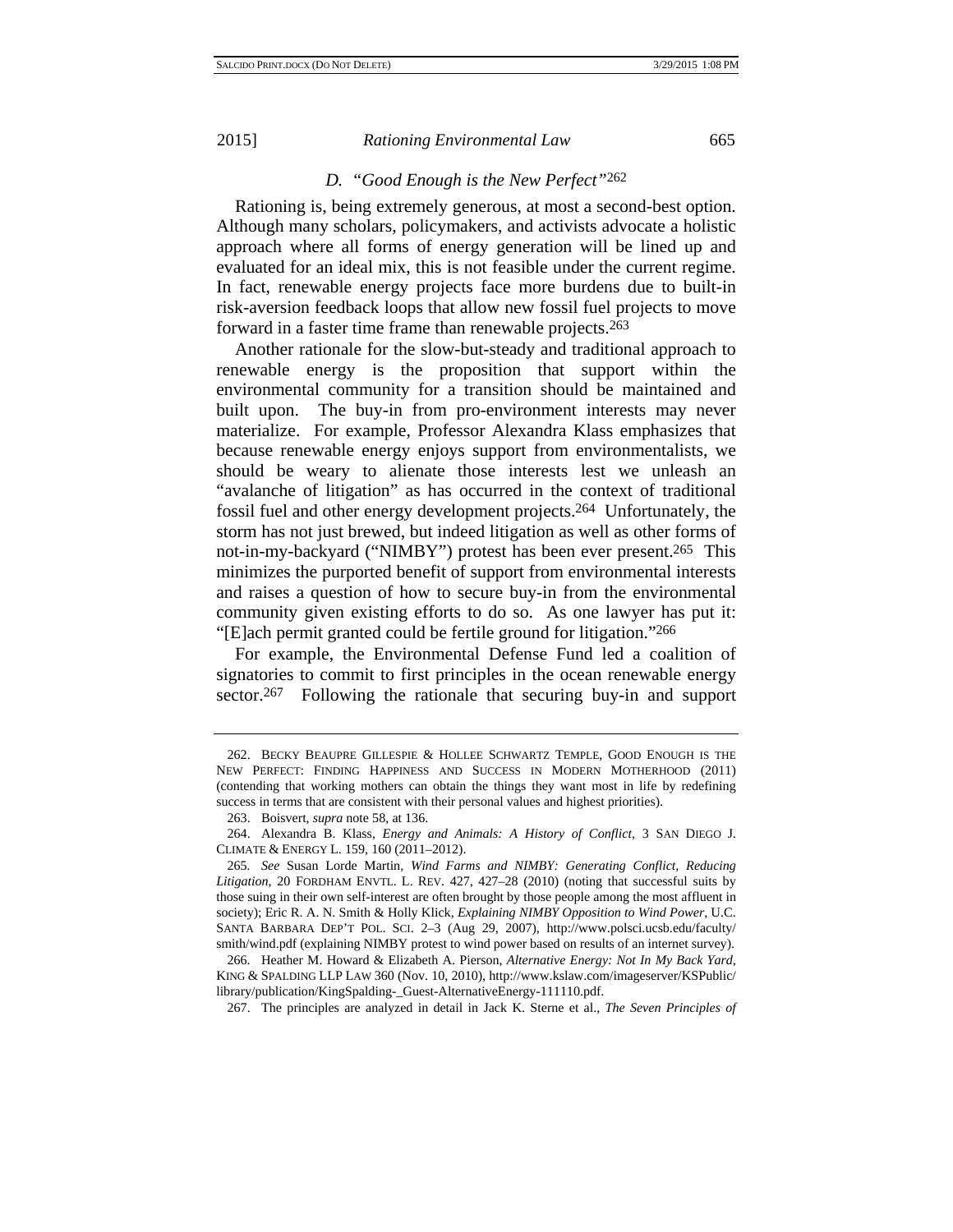would pave the way to speedier project siting, developers were caught off guard at local resistance to projects that met agreed-upon best practices. For example, when developers targeted proposals for wave energy projects in the Pacific Ocean offshore affluent California locations, the challenges by local landowners were insurmountable, and proponents withdrew interest. Similar NIMBY challenges have occurred with solar and wind projects.268

Champions for environmental resilience must be reminded of the larger context of this struggle. First, as with the historical impetus for environmental protection laws, it is important to emphasize that the same health dangers from fossil fuel use that the CAA and CWA, among other laws, focus on, will be remedied by a greener grid that is powered by wind, solar, and other non-carbon sources.269 Second, as environmental justice proponents have advocated, a healthy environment is not fairly limited to only the most affluent sectors of the society. Developing nations face the greatest challenges from climate change, and they are still managing their development aspirations with access to cheap electricity—a foundational component of poverty eradication and economic growth. Last, intergenerational equity is also a key value of environmental law. The further we push the climate warming models with extended GHG emissions, the more costs we shift to future generations to adapt and quite possibly suffer fewer options and ability to meet desired levels of development.

Renewable energy projects are not the panacea to cure our energy needs with zero environmental costs. But they also bear insurmountable expectations that such projects will increase jobs, be just and equitable as defined by the environmental justice movement, be environmentally benign and be cost effective. No single energy project can achieve this, but the U.S. can create a new energy economy that promotes these objectives.

#### *E. Imagine the Future: A Bridge to Somewhere Good*

It is well within our capacity to make the changes necessary to transition from a fossil fuel economy.270 In their seminal article

*Ocean Renewable Energy: A Shared Vision and Call for Action*, 14 ROGER WILLIAMS U. L. REV. 600 (2009).

<sup>268</sup>*. See* Howard & Pearson, *supra* note 266 (discussing Cape Wind Associate offshore wind project in Nantucket Sound, Massachusetts and Panoche Valley Solar Farm in San Benito County California).

<sup>269.</sup> Kaswan, *supra* note 258, at 1146–50.

<sup>270.</sup> Pacala & Socolow, *supra* note 229, at 968.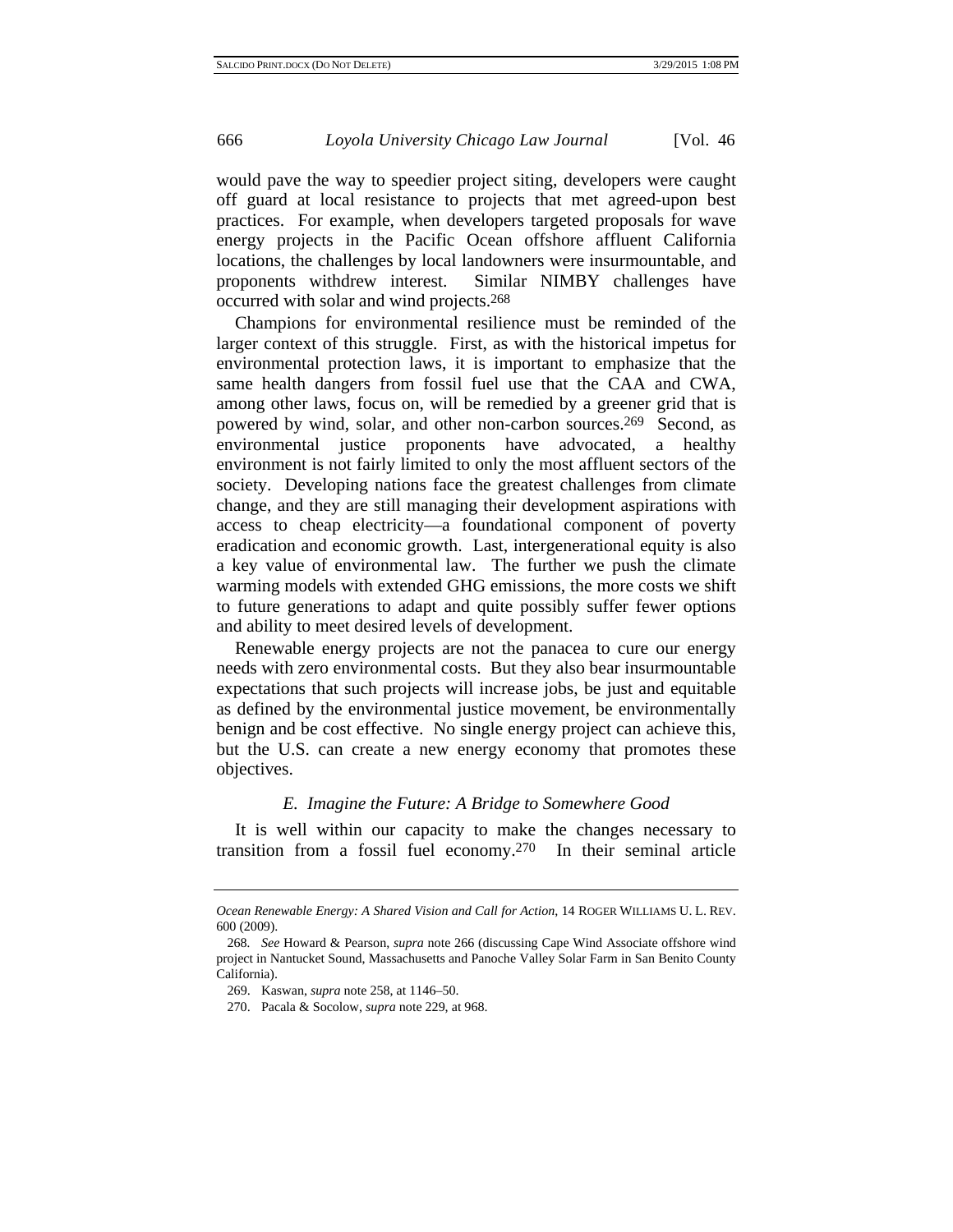"Stabilization Wedges: Solving the Climate Problem for the Next 50 Years With Current Technologies," Robert Socolow and Stephen Pacala demonstrate the "flat path" to avoid doubling carbon dioxide emissions through the use of existing technologies.271 Of the various means, using alternative energy such as wind and solar is one piece of a broader strategy, presented without comparing costs or environmental impacts.272 Although this future is imaginable and in our grasp,273 obstructionists to change can infuse the public with doubt and stall policymaking that helps to achieve that future. "You never change things by fighting existing reality. To change something, build a new model that makes the existing model obsolete."274

Congress has failed to adopt GHG emission requirements or engage meaningfully in international efforts to curb runaway climate change. Beyond the typical critique that major reforms are untenable given the current politics of Washington, D.C., the wall of opposition to climate change regulation is ideological. As *New York Times* opinion editor Paul Krugman summarized, we know that climate change consequences will be terrible, and "in pure economic terms the required action shouldn't be hard to take: emission controls, done right, would probably slow economic growth, but not by much."275 Instead of merely "vested interests" as some might contend, Paul Krugman posits that it is a "toxic mix of ideology and anti-intellectualism."276 As another author put it, "[e]nergy politics is becoming dominated by dogma, and it shows signs of turning into a religion . . . ."277

The backbone of a renewable energy future must be built without regard to the future of carbon-constraining regulation. Combating ideology can be only one leg in a multi-tiered strategy to achieve a prosperous renewable energy future. Such lawmaking may be forthcoming, but continued debates over the viability of alternative

<sup>271</sup>*. Id.*

<sup>272.</sup> BOSSELMAN ET AL., *supra* note 102, at 25.

<sup>273</sup>*. See generally* LOVINS *supra* note 13.

<sup>274</sup>*. Id.* at 166.

<sup>275.</sup> Paul Krugman, *Interests, Ideology and Climate*, N.Y. TIMES, June 8, 2014, at A19, *available at* http://www.nytimes.com/2014/06/09/opinion/krugman-interests-ideology-and-clima te.html? $r=0$ .

<sup>276</sup>*. Id.* His piece relies on the U.S. Chamber of Commerce funded study of the costs of carbon regulation to demonstrate that although the costs are not high, resistance and vehement denial is. *Id.* 

<sup>277.</sup> RICHARD A. MULLER, ENERGY FOR FUTURE PRESIDENTS: THE SCIENCE BEHIND THE HEADLINES 140 (2012) (noting the complexity of alternative energy and raging debates over specific types of alternative sources such as nuclear, and the unproven capacity of other sources).